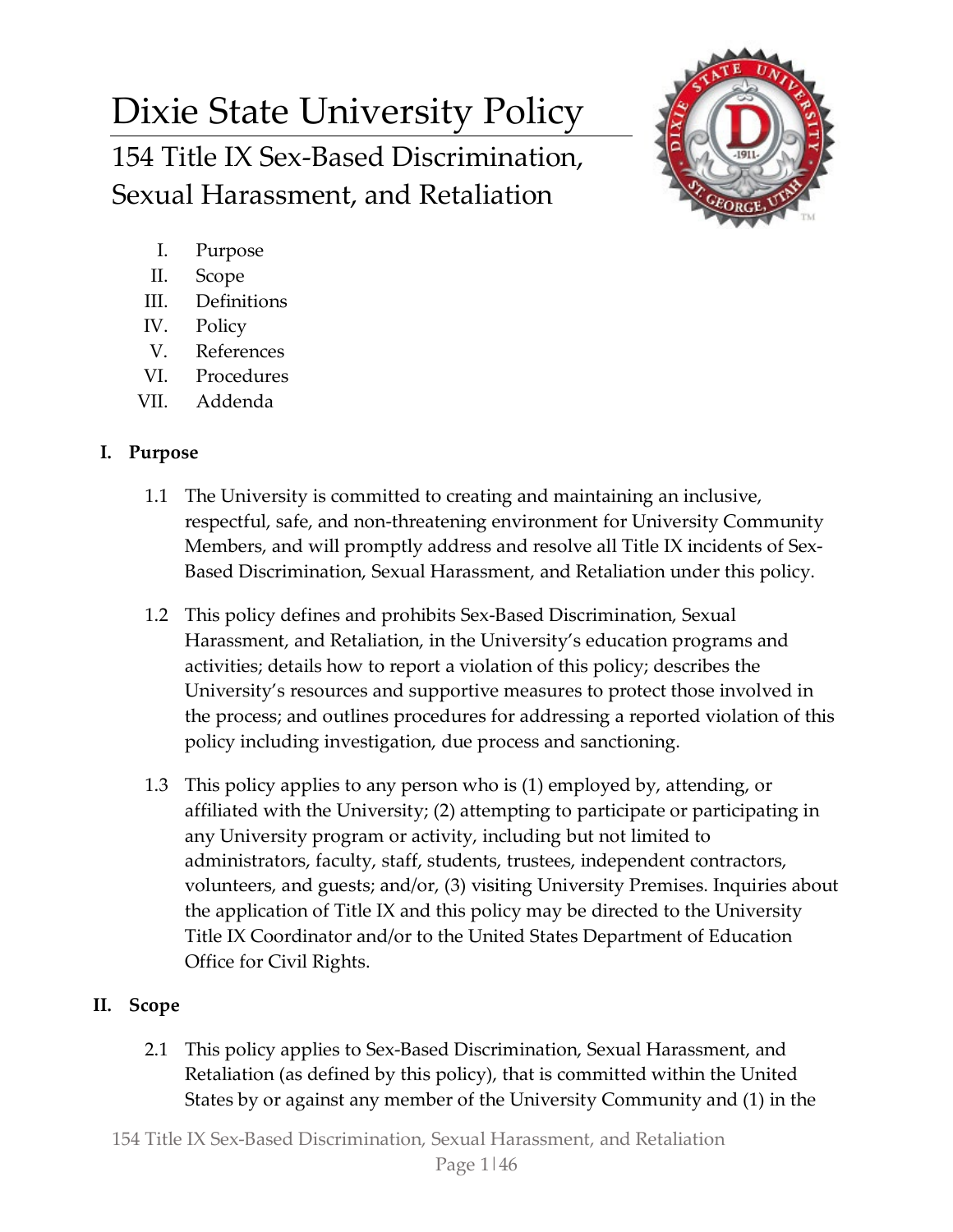course of the University's operations; or (2) on University Premises; or (3) in connection with a University or University-recognized program or activity in the United States; or (4) at any University-sponsored event or organizational activity whether on or off University Premises; or (5) if the University exercised substantial control over the Respondent in the context of where or how the alleged incident occurred. The University may conduct an investigation into the alleged conduct of any Respondent.

- 2.2 A student is responsible for compliance with this policy from receipt of notice of admission through the University's awarding of a degree or the student's departure from the University.
- 2.3 An employee is covered by this policy when representing the University (or deemed to be a representative of the University) whether before, during, or after work. This policy also applies to any person who is both a student and an employee of the University.
- 2.4 Any individual subjected to Sex-Based Discrimination, Sexual Harassment, or Retaliation is encouraged to file a Formal Complaint with the Office of Equity Compliance and Title IX. Any University Community Member who has experienced Sex-Based Discrimination, Sexual Harassment, or Retaliation is also encouraged to utilize supportive measures available through the University, whether or not the person(s) who caused the harm is a University Community Member. Supportive measures are available whether or not a Formal Complaint is filed.
- 2.5 This policy is not intended to infringe on or restrict rights guaranteed by the United States Constitution, including free speech under the First Amendment, due process clauses of the Fifth and Fourteenth Amendments, and under the Fourth Amendment.

# **III. Definitions**

- 3.1 *Actual Knowledge***:** Notice of Sex-Based Discrimination, Sexual Harassment, or Retaliation allegations to the University's Title IX Coordinator or any University Official With Authority to institute corrective measures on behalf of the University. Imputation of knowledge based solely on vicarious liability or constructive notice is insufficient to constitute actual knowledge. This standard is not met when the only University official with actual knowledge is a Respondent.
- 3.2 *Advisor:* Any person a Complainant or Respondent chooses to support and/or consult with during any proceeding or meeting under this policy. The Advisor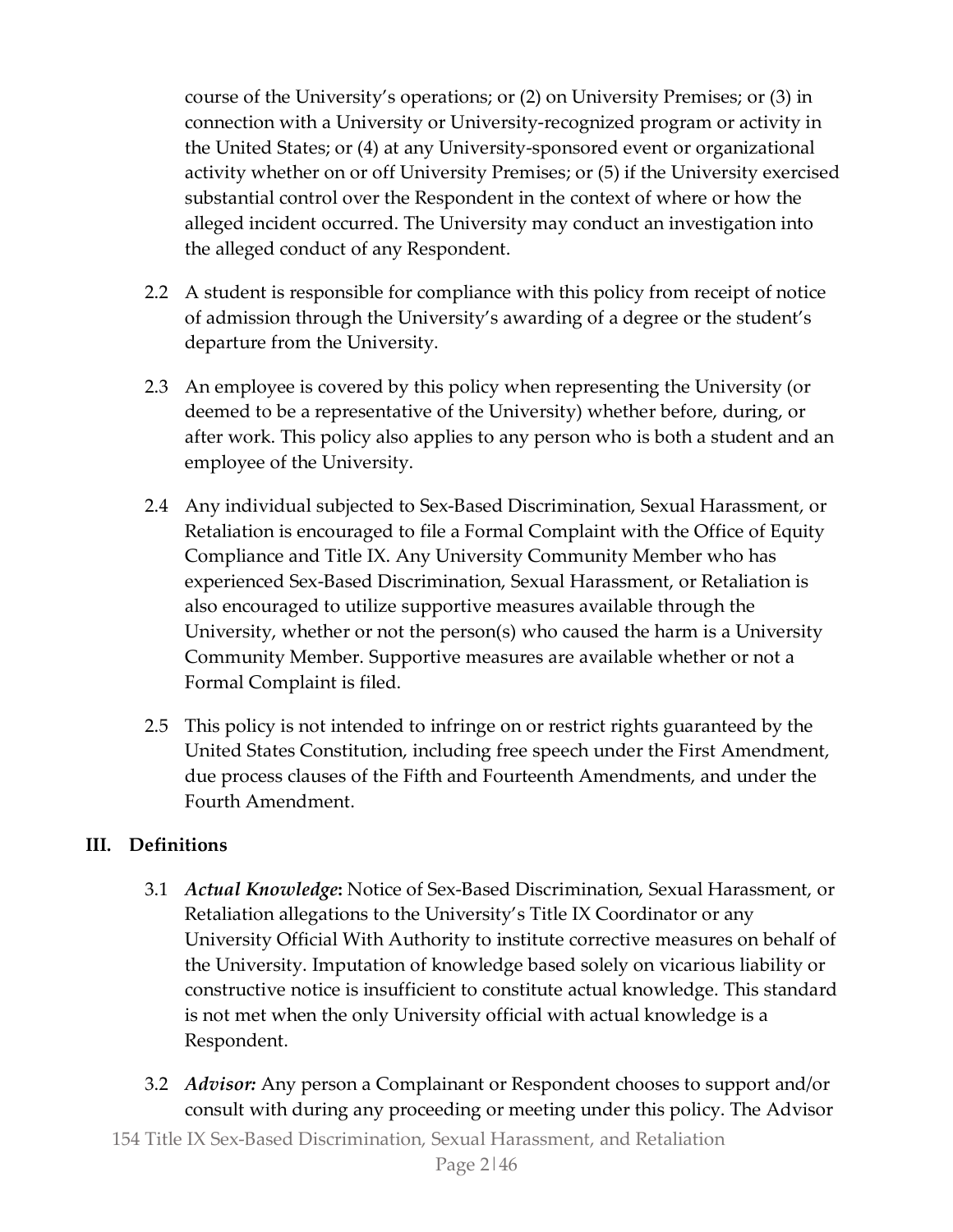may, but is not required to be, an attorney. If a party does not select or have an Advisor for the live hearing, the University will appoint an Advisor to the party for purposes of the live hearing who has been trained as an Advisor.

- 3.3 *Alternate Resolution:* An informal process by which a mutually agreed-upon resolution of an allegation of Sex-Based Discrimination, Sexual Harassment, or Retaliation is reached.
- 3.4 *Complainant***:** An individual who is alleged to be the victim of conduct prohibited by this policy.
- 3.5 *Coercion*: The use of an express or implied threat, intimidation, or physical force placing an individual in fear of immediate harm or physical injury or causing a person to engage in unwelcome sexual activity. Coercion may include administering a drug, intoxicant, or other substance with intent to impair one's ability to consent prior to engaging in sexual activity.
- 3.6 *Confidential Resource*: A mental health counselor, health service provider, a University Ombuds, and/or a victim advocate with whom a Complainant may speak confidentially if a Complainant would like the details of an incident to be kept confidential.
- 3.7 *Consent***:** Knowing, voluntary, and clear permission by word or action to engage in a sexual activity. Cannot be obtained through coercion, fraudulence, or from a person whom the Respondent knows, or should reasonably know, is incapacitated. Must be given by each participating party and may be given only by someone who is 18 years of age or older and who is not mentally and/or physically incapacitated. Consent is active, not passive. Consent requires an affirmatively-communicated willingness through words and/or actions to participate in a sexual activity. Silence alone may not be interpreted as consent.
- 3.8 *Consent Responsibility***:** Since each individual may experience the same interaction in different ways, it is the responsibility of each party to determine that the other has consented before engaging in a sexual activity. This policy is violated by a Respondent who engages in a sexual activity with a Complainant without Complainant's consent.
	- 3.8.1 If consent is not clearly provided prior to engaging in the sexual activity, consent may be ratified by word or action at some point during the sexual activity or thereafter, but clear communication from the outset is advisable. Consent requires a clear expression in words or actions that the other individual consents to a specific sexual activity.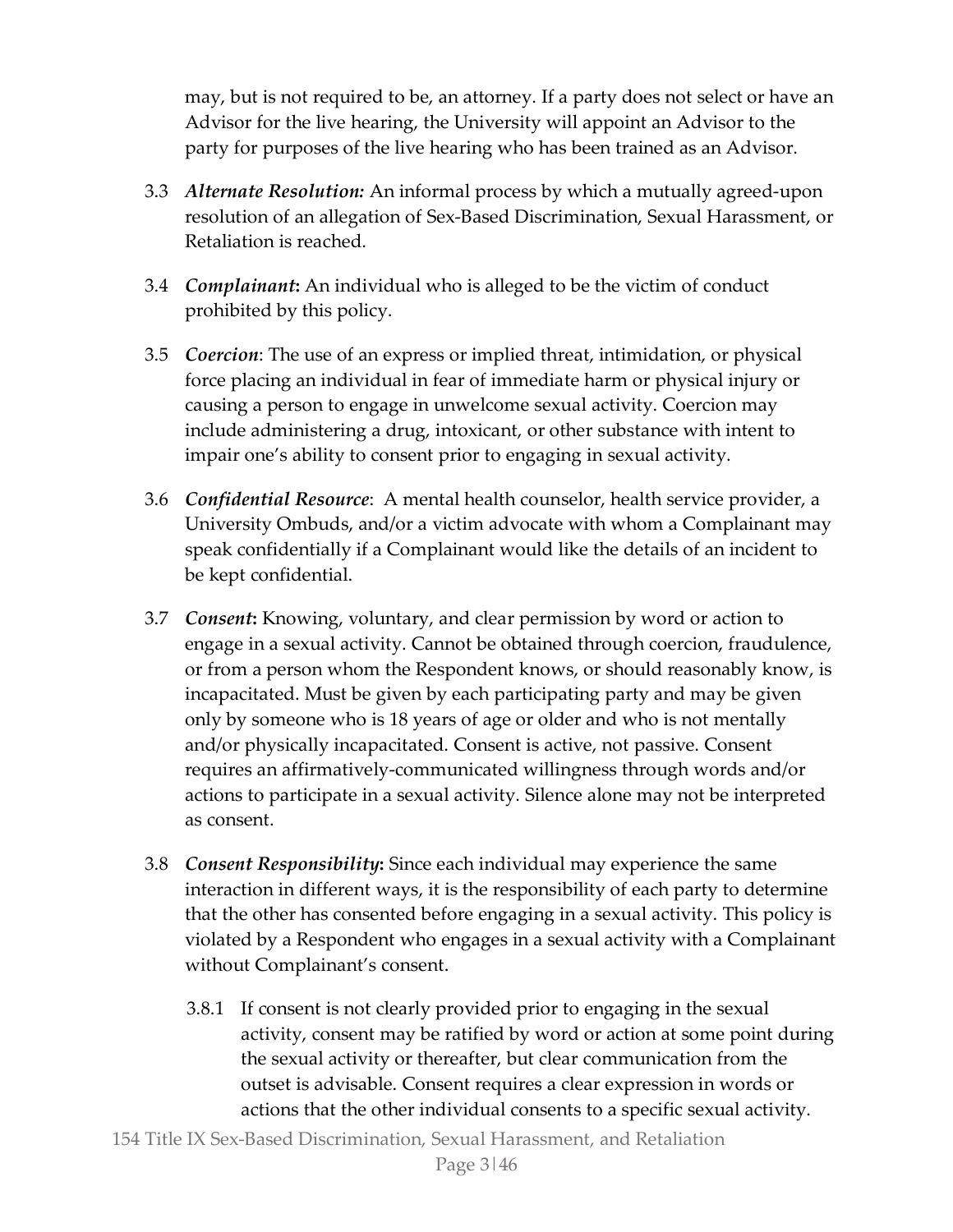Reasonable reciprocation may be implied. For example, if a person kisses you, you can kiss them back (if you want to) without the need to explicitly obtain the person's consent to being kissed back. Consent can be withdrawn at any time. If consent is withdrawn, that sexual activity should immediately cease. Consent to some sexual contact (such as kissing or fondling) cannot be presumed to be consent for other sexual activity (such as intercourse). A current or previous intimate relationship is insufficient to constitute consent. Use of alcohol or drugs does not diminish an individual's responsibility to obtain consent prior to engaging in a sexual activity.

- 3.8.2 The existence of consent is based on the totality of the circumstances evaluated from the perspective of a reasonable person in the same or similar circumstances, including the context in which the alleged incident occurred and any similar previous pattern evidenced.
- 3.9 *Draft Investigative Report*: A document issued by an investigator providing a summary of Complainant's allegations, Respondent's responses, relevant evidence, and material witnesses, as well as preliminary factual findings.
- 3.10 *Final Investigative Report:* A document issued by an investigator after each party's opportunity to review the Draft Investigative Report and evidence collected during the investigation, which fairly summarizes all relevant evidence, identifies material witnesses, and describes the investigation procedures.
- 3.11 *Formal Complaint***:** A document filed by a Complainant or signed by the Title IX Coordinator against a Respondent alleging conduct that would constitute a violation of this policy and requesting that the University investigate the allegation(s). At the time of filing a Formal Complaint, a Complainant must be participating in, or attempting to participate in, an education program or activity of the University. A Formal Complaint may be filed with the Title IX Coordinator in person, by mail, or by electronic mail, by using the contact information listed on the Title IX website or in this policy. When the Title IX Coordinator signs a Formal Complaint, the Title IX Coordinator is not a Complainant nor otherwise a party.
	- 3.11.1 *Document Filed by Complainant*: A document or electronic submission (such as by electronic mail or through an online portal provided for this purpose by the University) that contains the Complainant's physical or digital signature, or otherwise indicates that the Complainant is the person filing the Formal Complaint. If notice is submitted in a form that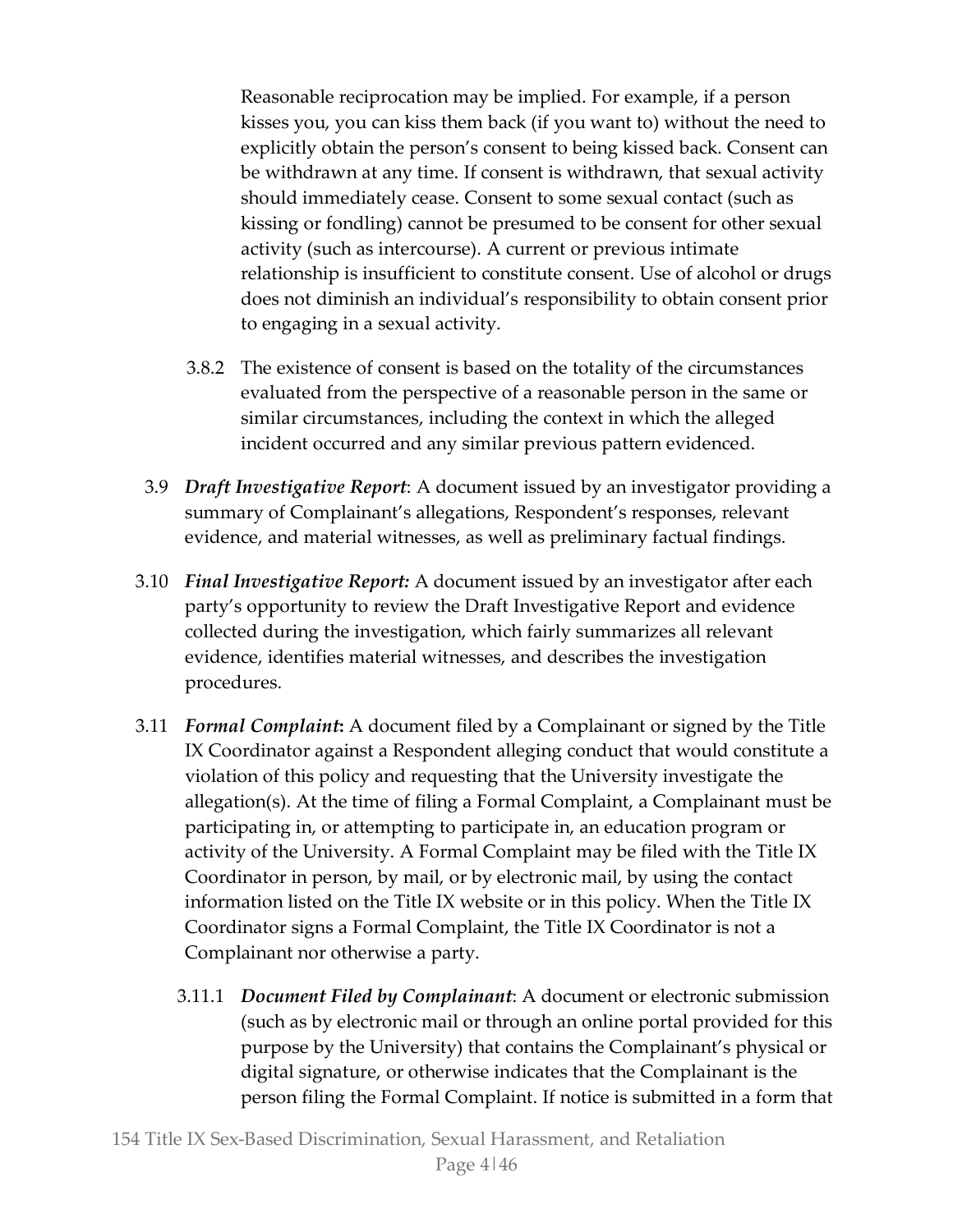does not meet this standard, the Title IX Coordinator will contact the Complainant to confirm a Complainant's intent to file a Formal Complaint.

- 3.12 *Grievance Process*: A formal process commenced by the filing of a Formal Complaint, including formal investigation and presentation to a live hearing panel for determination as to whether a Respondent is responsible for a violation of this policy, and the issuance of any related sanction(s).
- 3.13 *Incapacitation***:** The physical and/or mental inability to make an informed, rational judgment. An individual cannot consent to a sexual activity if the individual is disoriented, unable to understand what is occurring, helpless, asleep, or unconscious for any reason. An indication of incapacitation may include, but is not limited to, mental or physical disability, lack of sleep, alcohol use, illegal/date-rape/prescription drug use, unconsciousness, or being involuntarily physically restrained. Being intoxicated by drugs or alcohol does not diminish the responsibility of one party to a sexual activity to obtain consent from the other party to the sexual activity.
- 3.14 *Informal Resolution*: A process whereby the parties voluntarily work with the Title IX Coordinator or designee to reach a mutually agreeable resolution of the alleged misconduct.
- 3.15 *Notice of Investigation*: The written communication issued by the Title IX Coordinator apprising the parties of the University's initiation of an investigation following the filing of a Formal Complaint.
- 3.16 *Notice of Opportunity to Review Draft Investigative Report and Evidence:*  The written communication issued by an investigator to the parties at the conclusion of the initial investigation, apprising the parties and their Advisors of their equal opportunity to review and respond to evidence and the Draft Investigative Report.
- 3.17 *Party***:** A Complainant or Respondent.
- 3.18 *Preponderance of Evidence***:** More likely than not, based on all of the relevant evidence and reasonable inferences from the relevant evidence. This is the evidentiary standard used to determine if a policy violation occurred.
- 3.19 *Protected Activity***:** Exercising any right or privilege secured by local, state, or federal law or by University policy. For example, an individual making a report, filing a Formal Complaint, testifying, assisting, participating, or refusing to participate, in any manner in an investigation, proceeding, or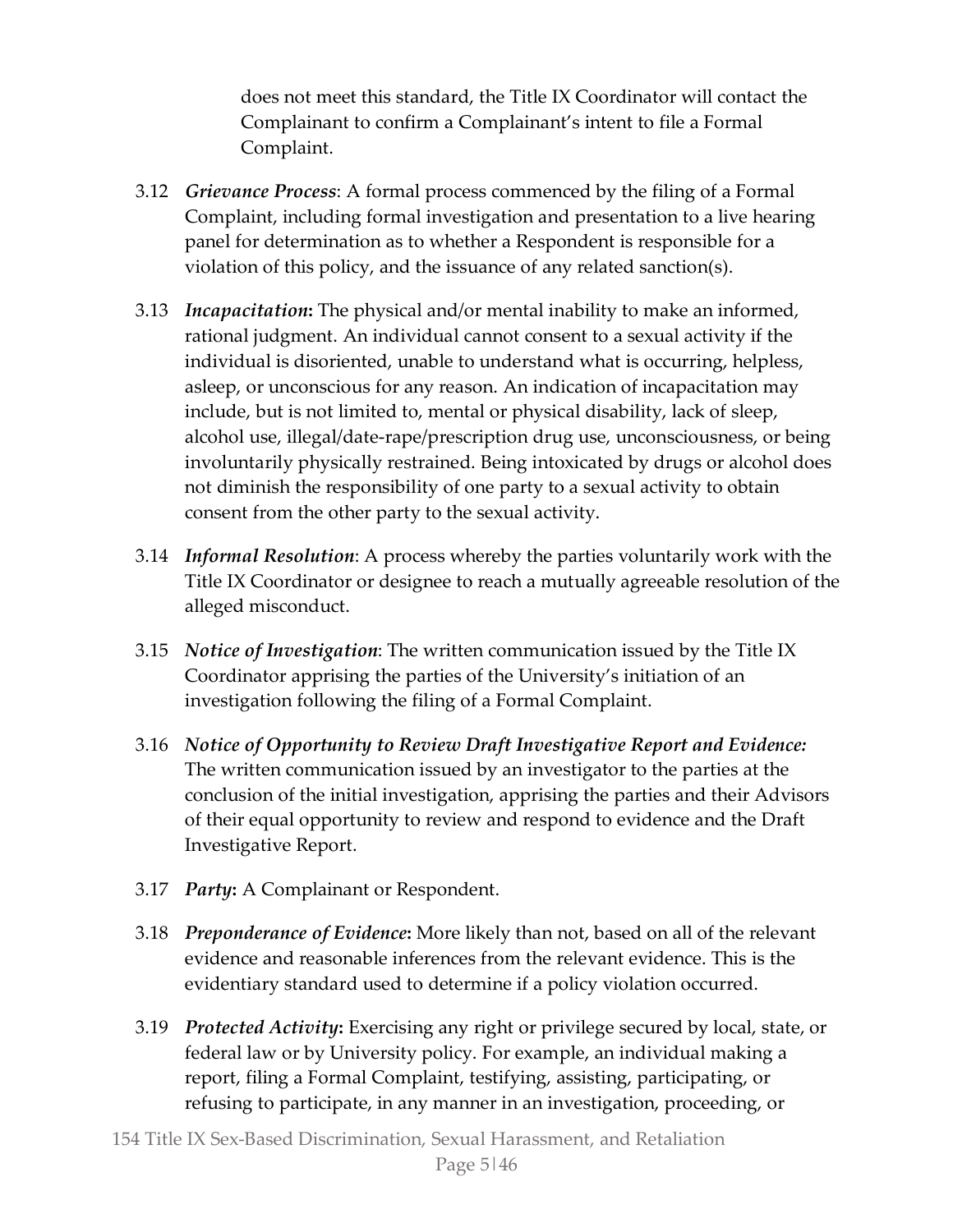hearing under this policy. Other examples of Protected Activity include reporting (internally or externally) an incident of Sexual Harassment in good faith, assisting an individual in making such a report, participating in a Grievance Process, acting in good faith to oppose conduct that constitutes a violation of this policy, honestly participating as an investigator, witness, Hearing Officer, Hearing Panelist, Sanction Evaluator, or Appeal Examiner, or otherwise assisting in an investigation or proceeding related to an alleged violation of this policy.

- 3.20 *Respondent***:** An individual reported to have engaged in conduct that may violate this policy.
- 3.21 *Responsible Employee*: A University Official or any employee who has been given the duty to report to the Title IX Coordinator conduct prohibited by this policy committed by any University Community Member. A Responsible Employee does not include a Confidential Resource.
- 3.22 *Retaliation***:** Any act or attempted act (1) for the purpose of interfering with any right or privilege secured by Title IX or this policy or because an individual has reported Sex-Based Discrimination, Sexual Harassment, or Retaliation; or (2) against an individual who has participated, or who is expected to participate, or who has refused to participate, in an investigation, procedure or proceeding under this policy. Prohibited retaliatory acts include, but are not limited to, intimidation, threats, coercion, or discrimination. A complaint alleging Retaliation may be filed according to the Grievance Process Procedures under this policy (*See* Grievance Process General Principles, Section 6.2).
- 3.23 *Sanction***:** A penalty or discipline imposed by a Hearing Panel on a Respondent found to be in violation of this policy.
	- 3.23.1 Sanctions for a Student Respondent: Sanctions may include, but are not limited to, educational activities or experiences, loss of privileges, restorative justice measures, service projects, substance abuse and/or mental health care referrals, suspension or expulsion. The Dean of Students or designee will serve as the Sanction Evaluator and provide the Hearing Panel with the Sanction Recommendation.
	- 3.23.2 Sanction for an Employee Respondent: Sanctions for a violation of this policy may include, but are not limited to, verbal guidance, corrective discussion, disciplinary actions, administrative leave, suspension, or dismissal. The Director of Human Resources or designee, in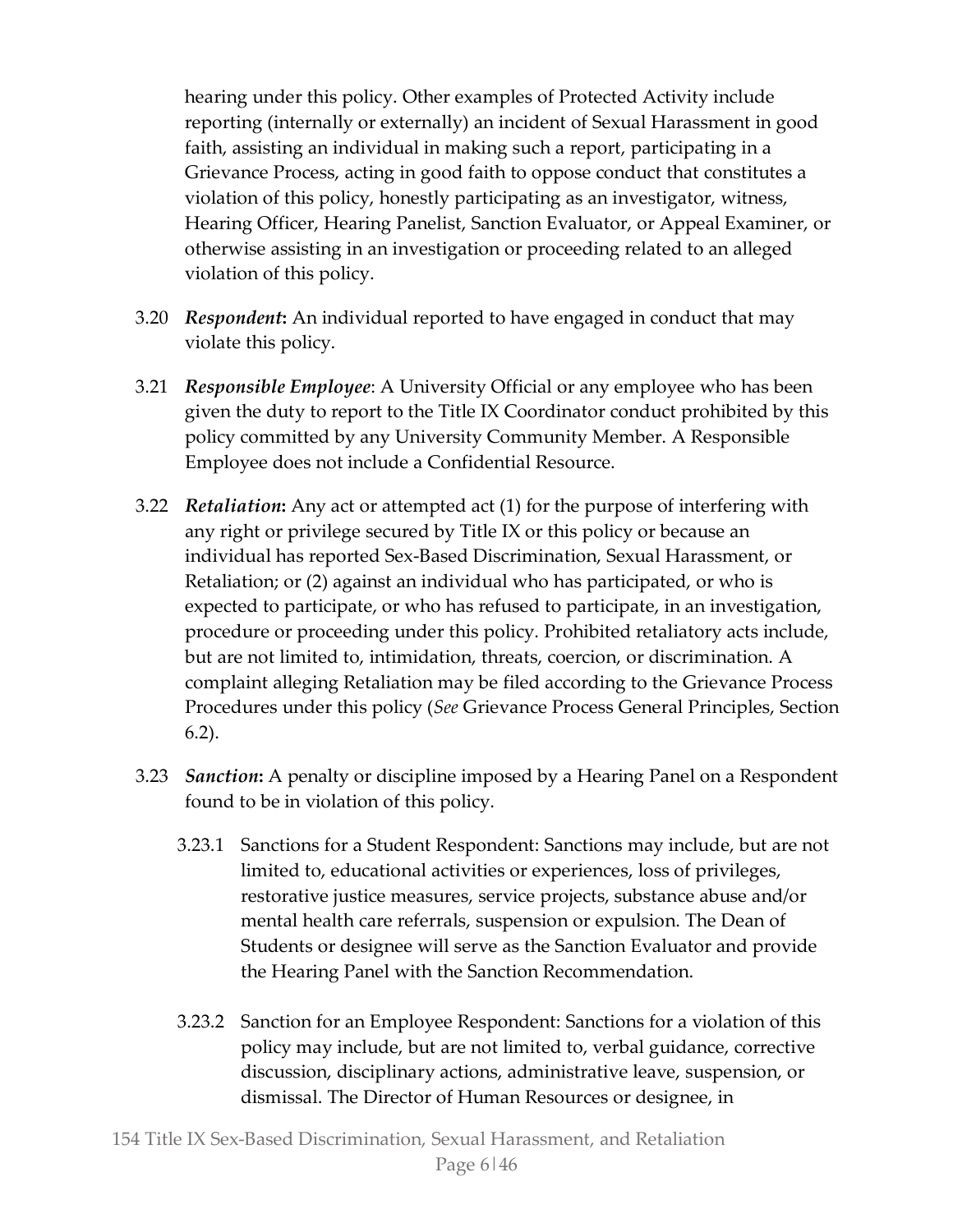consultation with the Employee Respondent's Supervisor or designee, will serve as the Sanction Evaluator and provide the Hearing Panel with the Sanction Recommendation.

- 3.24 *Sanction Evaluator:* An individual employed by the University and designated and trained to serve in an advisory role to a Hearing Panel. In this role, a Sanction Evaluator reviews case materials and provides a recommendation to the Hearing Panel as to what, if any, Sanction(s) should be imposed on a Respondent as a consequence for Respondent's violation(s) of this policy.
- 3.25 *Sex-Based Discrimination***:** Adverse action or conduct toward any University employee or student in the terms or conditions of employment, University admission, education, access to a University program or activity, or other University benefit or service, on the basis of inclusion or perceived inclusion (in the case of sexual orientation, gender identity, or gender expression) in the protected classes of sex, pregnancy, pregnancy-related conditions, sexual orientation, gender identity, gender expression, or family, marital or parental status, which has the effect of denying or limiting participation in a University program or activity; or used as the basis for a University's or University employee's decision affecting the individual (often referred to as "Quid Pro Quo").
- 3.26 *Sexual Harassment***:** Conduct committed by an individual upon any other person, regardless of the sex, sexual orientation, and/or gender identity of those involved, which is one of the following:
	- 3.26.1 *Quid Pro Quo*: When a University employee conditions the provisions of an aid, benefit, or service of the University on an individual's participation in unwelcome sexual conduct; or
	- 3.26.2 *Unwelcome Conduct***:** Conduct determined by a reasonable person to be so severe, and pervasive, and objectively offensive, that it effectively denies a person equal access to an educational program or activity of the University. Unwelcomeness is subjective and determined by the Complainant (except when the Complainant is below the age of consent). Severity, pervasiveness, and objective offensiveness are evaluated based on the totality of the circumstances from the perspective of a reasonable person in the same or similar circumstances ("in the shoes of the Complainant"), including the context in which the alleged incident occurred and any similar, previous pattern that may be evidenced.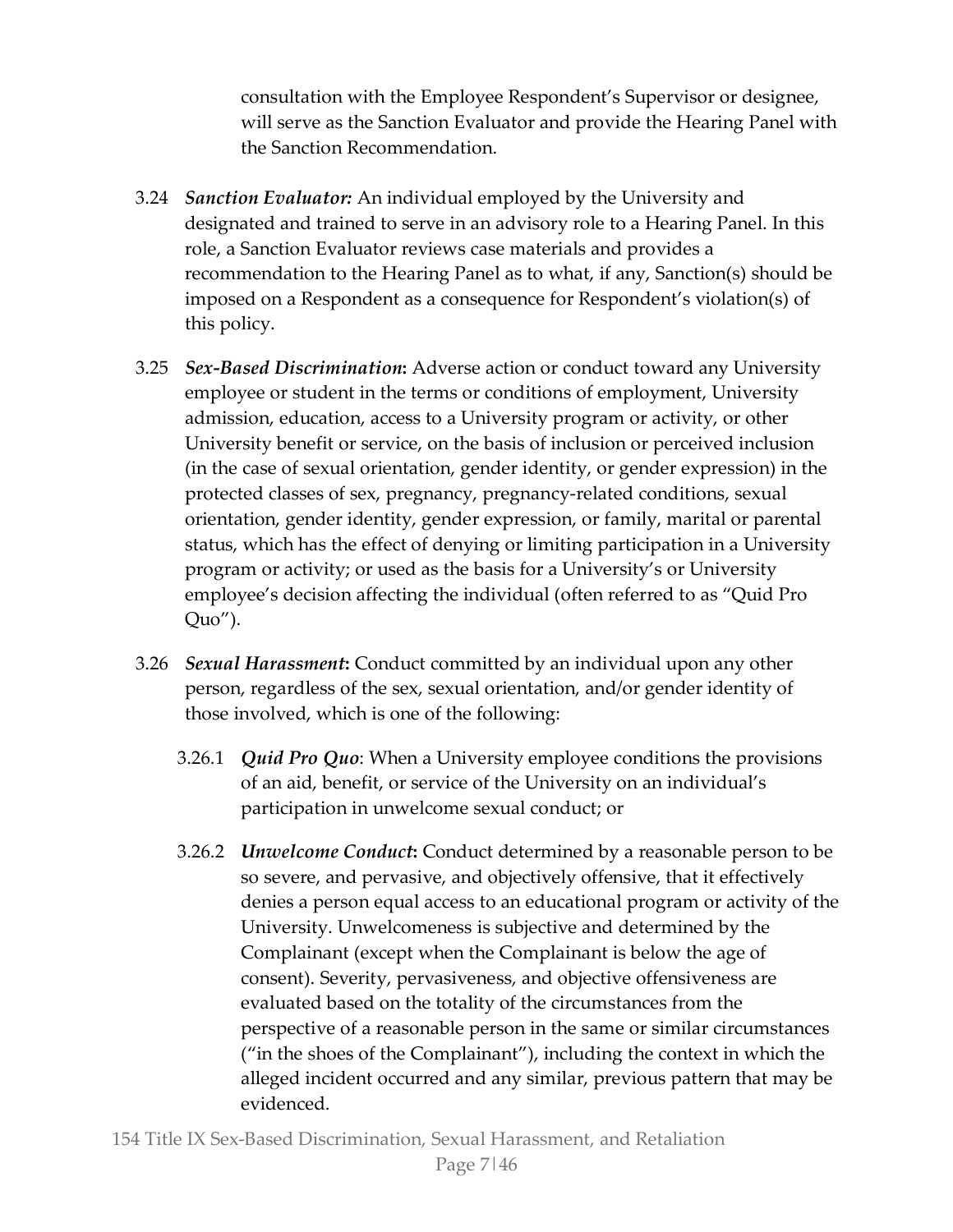- 3.26.3 *Sexual Assault***:** As defined at 20 U.S.C. 1092(f)(6)(A)(v) and the Uniform Crime Reporting System of the Federal Bureau of Investigation, any sexual act directed against another person, without the consent of the victim, including instances where the victim is incapable of giving consent, including but not limited to any of the following**:** 
	- 3.26.3.1 Rape: The carnal knowledge (penetration, no matter how slight, of the vagina or anus with any body part or object, or oral penetration by a sex organ) of another person without the consent of the victim, including instances where the victim is incapable of giving consent because of the victim's age or because of the victim's temporary or permanent mental or physical incapacity.
	- 3.26.3.2 Sodomy: Oral or anal sexual intercourse with another person, without the consent of the victim, including instances in which the victim is incapable of giving consent because of the victim's age or because of the victim's temporary or permanent mental or physical incapacity.
	- 3.26.3.3 Sexual Assault with an Object: The use of an object or instrument to penetrate, however slightly, the genital or anal opening of the body of another person, forcibly, and/or against that person's will (non-consensually), or not forcibly or against the person's will in instances in which the Complainant is incapable of giving consent because of age or because of temporary or permanent mental or physical incapacity.
	- 3.26.3.4 Fondling: The touching of the private body parts of another person (buttocks, groin, breasts), for the purpose of sexual gratification, forcibly, and/or against that person's will (nonconsensually), or not forcibly or against the person's will in instances in which the Complainant is incapable of giving consent because of age or because of temporary or permanent mental or physical incapacity.
- 3.26.4 *Sex Offenses, Non-forcible*: Includes any of the following:
	- 3.26.4.1 Incest: Non-forcible sexual intercourse between persons who are related to each other, within the degrees wherein marriage is prohibited by Utah Law.
- 154 Title IX Sex-Based Discrimination, Sexual Harassment, and Retaliation 3.26.4.2 Statutory Rape: Non-forcible sexual intercourse with a person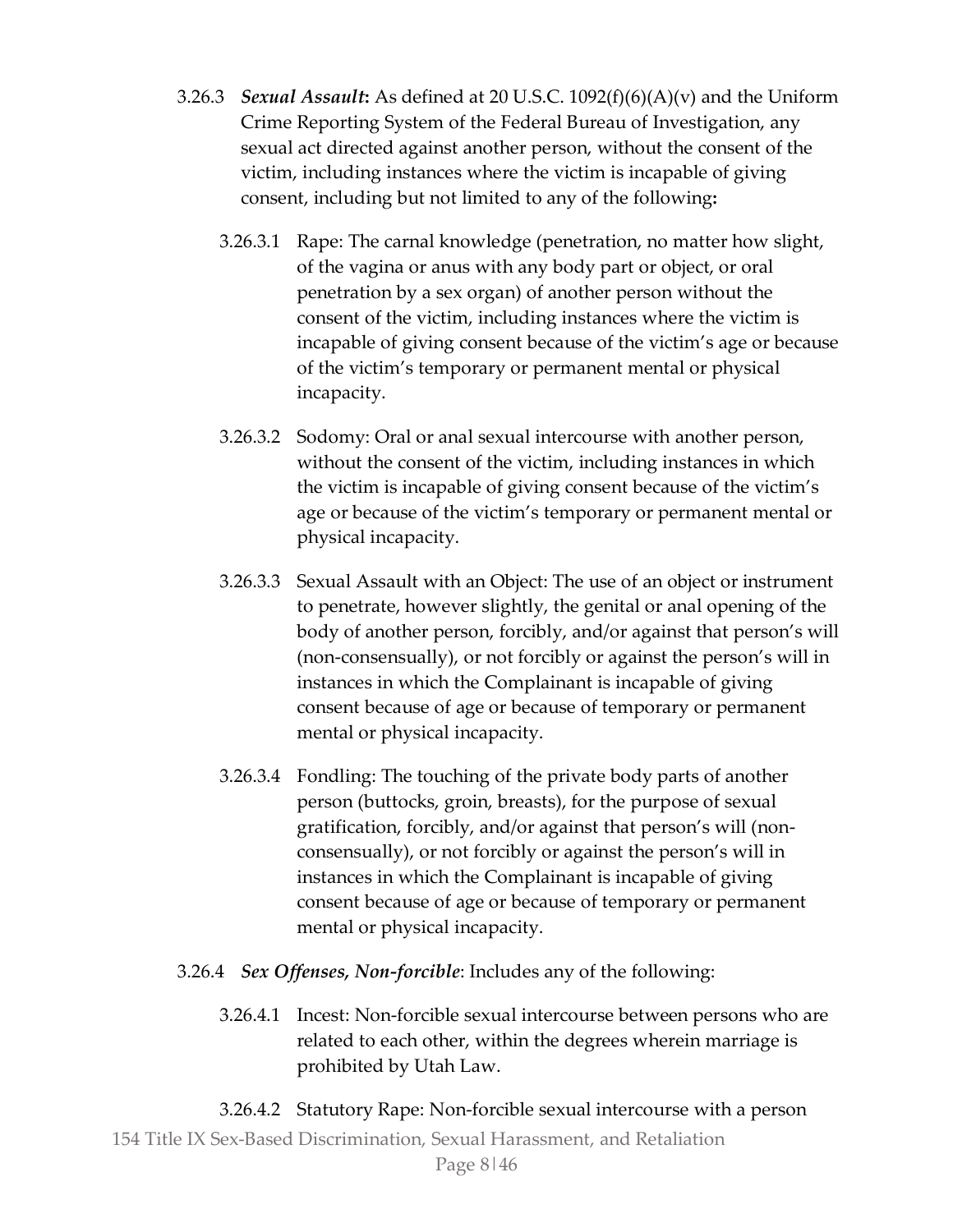who is under the statutory age of consent of 18 years of age.

- 3.26.5 *Dating Violence*: Violence committed by a person who is in, or has been in, a social relationship of a romantic or intimate nature with a Complainant. The existence of such a relationship shall be determined based on the Complainant's statement and with consideration of the length of the relationship, the type of relationship, and the frequency of interaction between the persons involved in the relationship. For the purposes of this definition, dating violence includes, but is not limited to, sexual or physical abuse or threat of such abuse. Dating violence does not include acts covered under the definition of domestic violence.
- 3.26.6 *Domestic Violence:* Violence, on the basis of sex, committed by a current or former spouse or intimate partner of the Complainant, by a person with whom the Complainant shares a child in common, or by a person who is cohabitating with, or has cohabitated with the Complainant as a spouse or intimate partner, or by a person similarly situated to a spouse of the Complainant under the domestic or family violence laws of Utah, or by any other person against an adult or youth Complainant who is protected from that person's acts under the domestic or family violence laws of Utah.
	- 3.26.6.1 The parties must be family members, current or former spouses, or have an intimate relationship and not be merely unrelated roommates.
- 3.26.7 *Sex-Based Stalking*: Engaging in a course of conduct on the basis of sex directed at a specific person, that would cause a reasonable person to fear for the person's safety, or the safety of others, or suffer substantial emotional distress.
	- 3.26.7.1 For the purposes of this definition, "course of conduct" means two or more acts, including, but not limited to: Acts in which the Respondent directly, indirectly, or through third parties, by any action, method, device, or means, follows, monitors, observes, surveils, threatens, or communicates to or about a person, or interferes with a person's property.
	- 3.26.7.2 "Reasonable person" means a person under a similar circumstance and with a similar identity to the Complainant.
	- 3.26.7.3 Substantial emotional distress means significant mental suffering or anguish that may, but does not necessarily, require medical or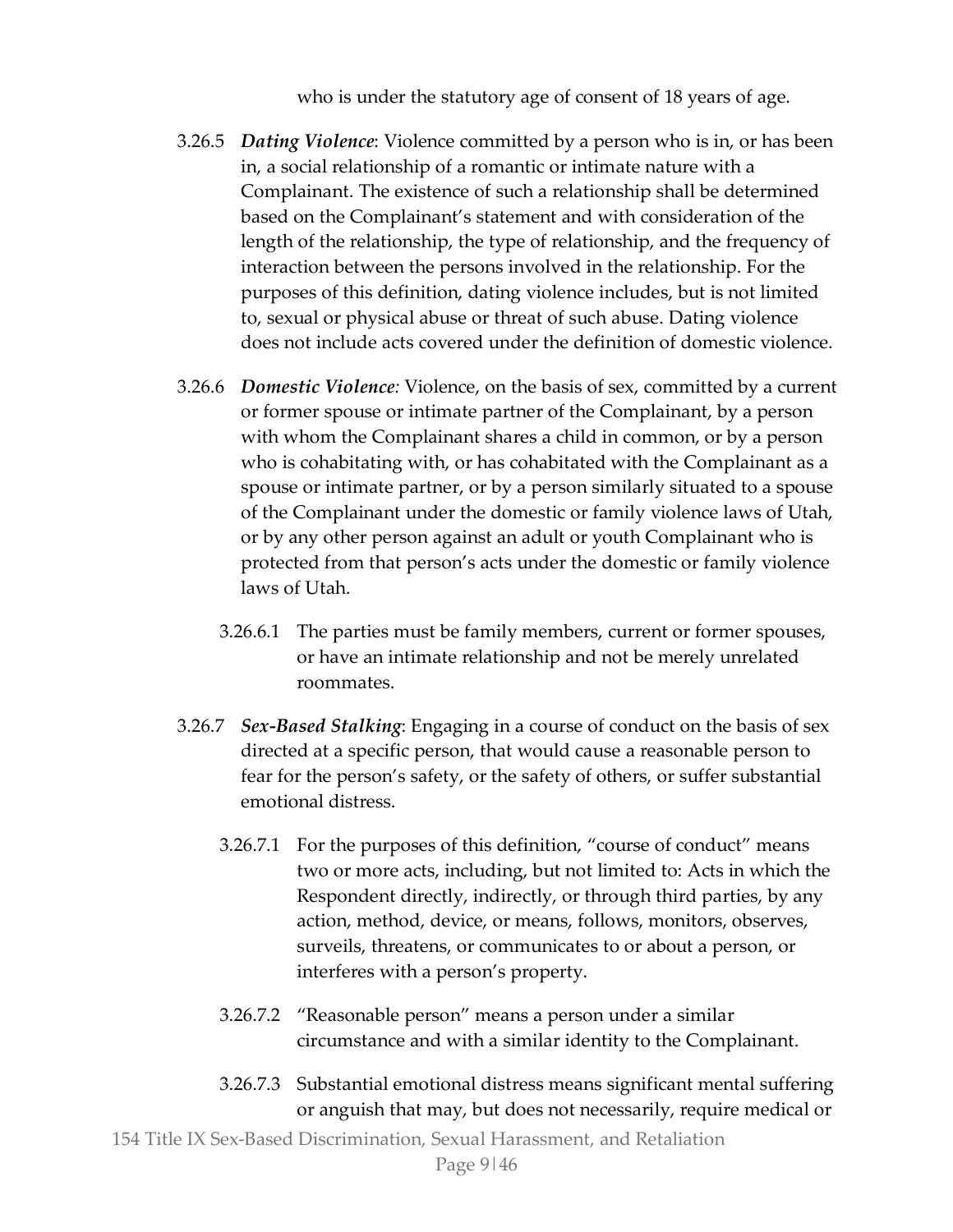other professional treatment or counseling.

- 3.26.8 *Sexual Exploitation:* Any act attempted or committed by a person for sexual gratification, financial gain, or other advancement through the abuse or exploitation of another person's sexuality. Examples of sexual exploitation include, but are not limited to, non-consensual observation of an individual who is undressed or engaging in a sexual act, nonconsensual audio or videotaping of sexual activity, prostituting another person, human trafficking, allowing others to observe a personal consensual sexual act without the knowledge or consent of all involved parties, and knowingly exposing an individual to a sexually transmitted infection without that individual's knowledge.
- 3.27 *Supportive Measures***:** Upon notice of alleged Sex-Based Discrimination, Sexual Harassment, and/or Retaliation, non-disciplinary, non-punitive, free of charge individualized services will be offered to the Complainant and/or the Respondent by the University as appropriate and reasonably available. Such measures are designed to restore or preserve equal access to the University's education program or activity without unreasonably burdening the other party, including measures designed to protect the safety of all parties or the University's educational environment or workplace, or deter Sexual Harassment, Sex-Based Discrimination, and/or Retaliation.
	- 3.27.1 At the time that Supportive Measures are offered, the Title IX Coordinator will inform the Complainant, in writing, that the Complainant may file a Formal Complaint with the University either at that time or in the future, if Complainant has not done so already.
	- 3.27.2 The Title IX Coordinator will ensure that a party's wishes are considered with respect to supportive measures and that the party's privacy is maintained as much as possible, without impairing the University's ability to provide the Supportive Measures. The University will act to ensure as minimal an academic impact on the parties as possible.
	- 3.27.3 Supportive Measures may include, but are not limited to safety planning, counseling, medical and/or other health care services, academic support, extensions of deadlines or other course or programrelated withdrawals, campus safety escort services, mutual restrictions on contact between the parties, altering University work and/or housing assignments, referral to community-based service providers, visa and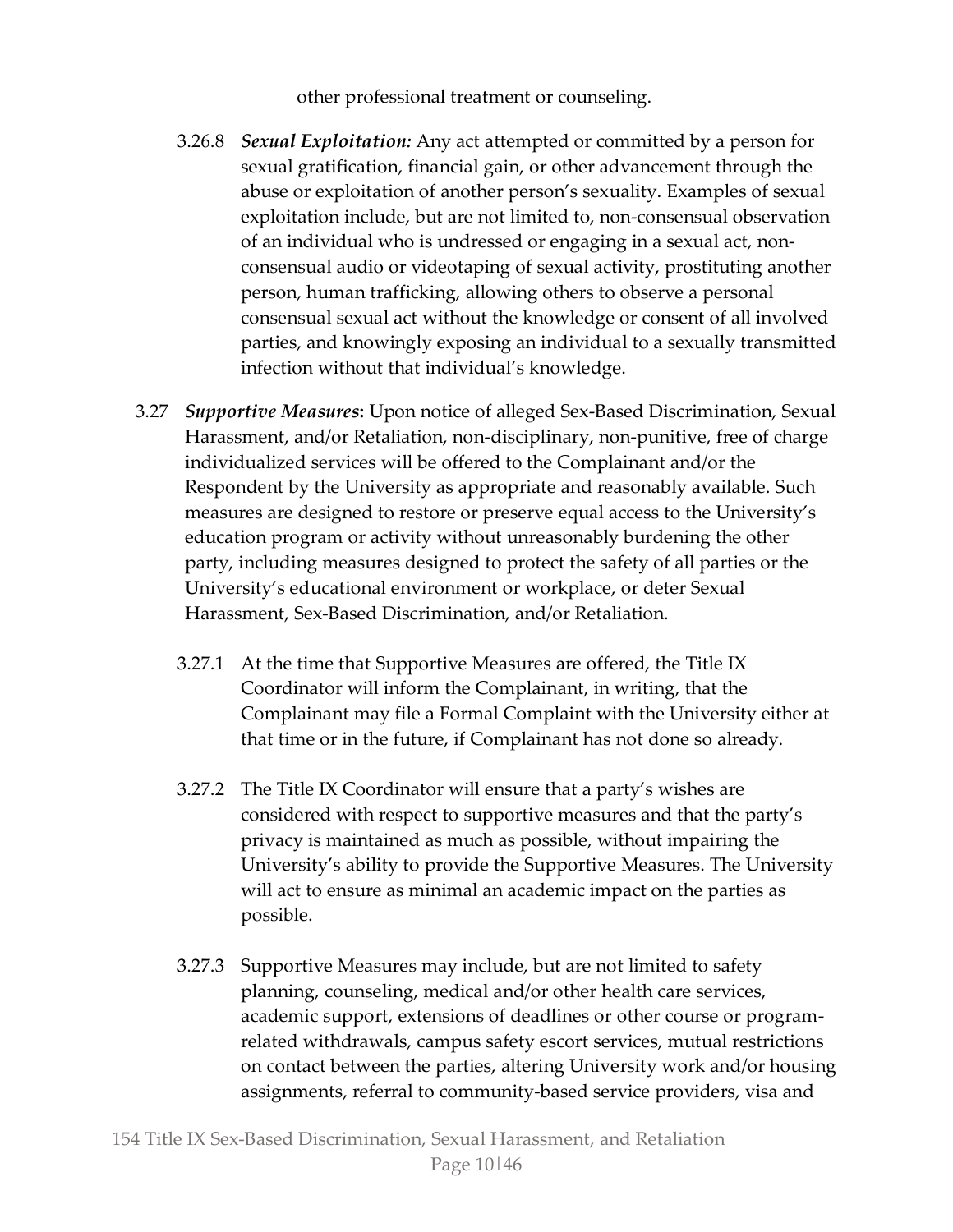immigration assistance, student financial aid counseling, leaves of absence, referral to The Employee Assistance Program, increased security and monitoring of certain areas of the University Premises, and other similar measures.

- 3.27.4 The University must maintain as confidential any Supportive Measures provided to the Complainant or Respondent, to the extent that maintaining such confidentiality would not impair the ability of the University to provide the supportive measures. Any other measures deemed appropriate and effectively implementing Supportive Measures.
- 3.28 *Title IX Coordinator***:** An employee authorized, trained and designated by the University to coordinate its efforts to comply with its Title IX responsibilities under federal law.
- 3.29 *University Community Member***:** An individual employed by or affiliated with the University or a participant in any University program or activity, including but not limited to, administrators, faculty, staff, students, independent contractors, volunteers, trustees, advisory board members, and guests or visitors to any University Premises.
- 3.30 *University Official with Authority***:** An individual employed by the University with authority to institute corrective measures to redress Sex-Based Discrimination, Sexual Harassment, and/or Retaliation on behalf of the University, specifically administrators, administrative faculty (including Deans and Department Chairs), directors, supervisors, and coaches. The mere ability or obligation to report misconduct under this policy or to inform a University Community Member about how to report misconduct under this policy, or having received training to do so, does not give an individual authority to institute corrective measures on behalf of the University.
- 3.31 *University Premises:* All land, buildings, facilities, and other property in the possession of, or owned, used, leased, or controlled by the University.

# **IV. Policy**

# 4.1 **Nondiscrimination Notice and Prohibition Against Sex-Based Discrimination, Sexual Harassment, and Retaliation**

4.1.1 The University does not discriminate, and prohibits discrimination, on the basis of sex including gender, gender identity, gender expression,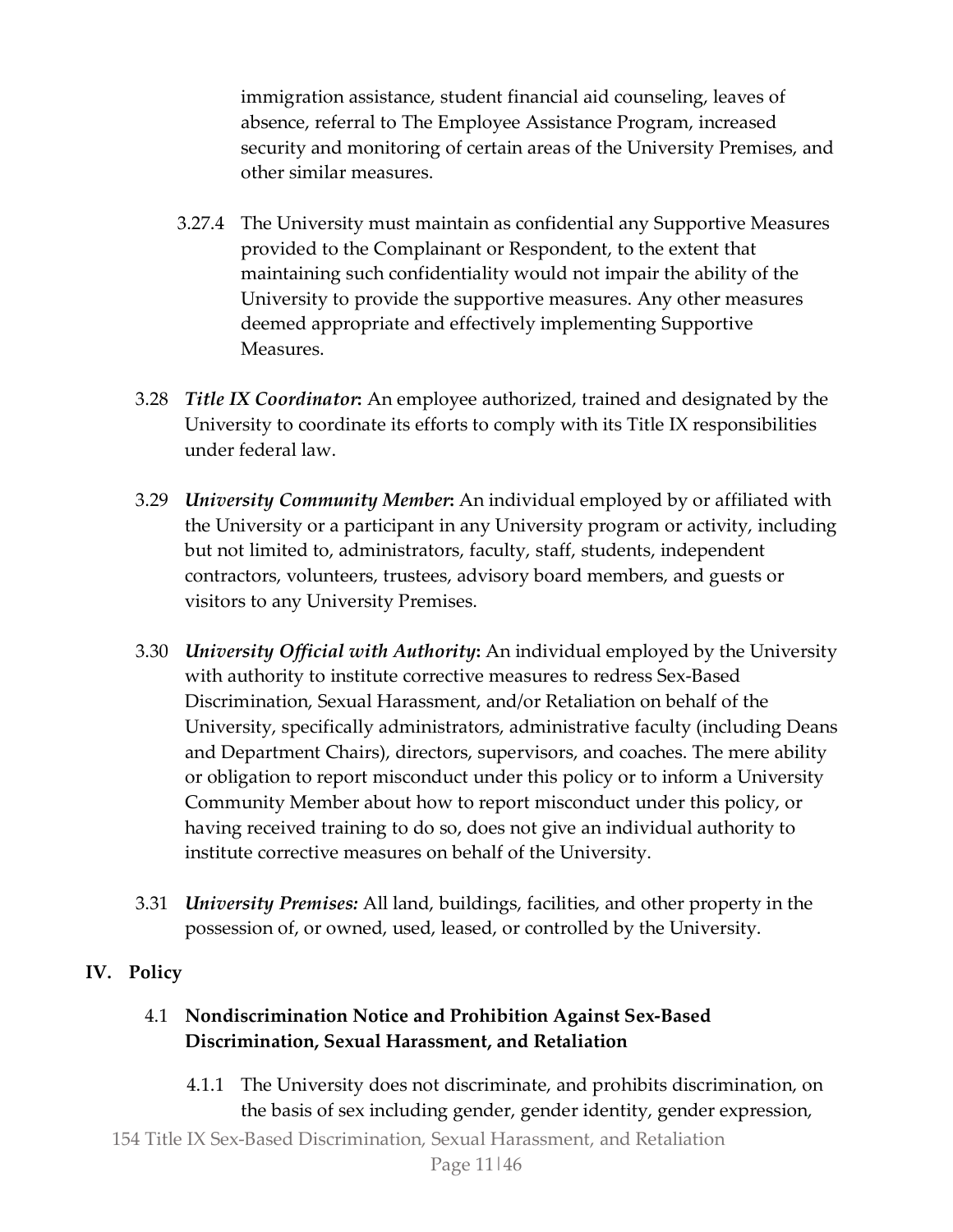pregnancy, or parental, family or marital status, or sexual orientation, in any education program or activity that it operates, including in admission and employment. The University also prohibits sexual harassment and retaliation as defined in this policy. Inquiries about the application of Title IX and its regulations to the University may be referred to the University's Title IX Coordinator and/or to the U.S. Department of Education Office for Civil Rights. Contact information for both is located at: [https://titleix.dixie.edu/.](https://titleix.dixie.edu/)

- 4.2 The following conduct (as defined in this policy) is prohibited:
	- 4.2.1 Sex-Based Discrimination;
	- 4.2.2 Sexual Harassment; and
	- 4.2.3 Retaliation.
- 4.3 Employee relationships with students and subordinate employees are subject to University Policy 302.
- 4.4 Consent Required**:** A participant in a sexual encounter is responsible for ensuring consent of each individual prior to engaging in a sexual activity. Any individual who engages in a sexual activity without receiving consent as defined in this policy, or who engages in a sexual activity in which one of the parties withdraws consent at any point, violates this policy.
- 4.5 Retaliation Reporting and Response**:** An act of alleged Retaliation should be reported immediately and will be promptly investigated. The University will take appropriate steps to protect individuals who fear they may be subjected to Retaliation. A complaint alleging Retaliation may be filed according to the same procedures for filing a complaint of Sex-Based Discrimination or Sexual Harassment.
- 4.6 Nothing in this policy shall be interpreted as diminishing any party's rights protected under the United States Constitution, or under Title VII of the Civil Rights Act of 1964 to be free from discrimination.

# 4.7 **Title IX Contact and Reporting Information**

4.7.1 How to Contact the Title IX Coordinator: The University will provide and notify applicants for admission or employment, students, and employees with the name or title, office address, electronic mail address, and telephone number of the University employee designated as the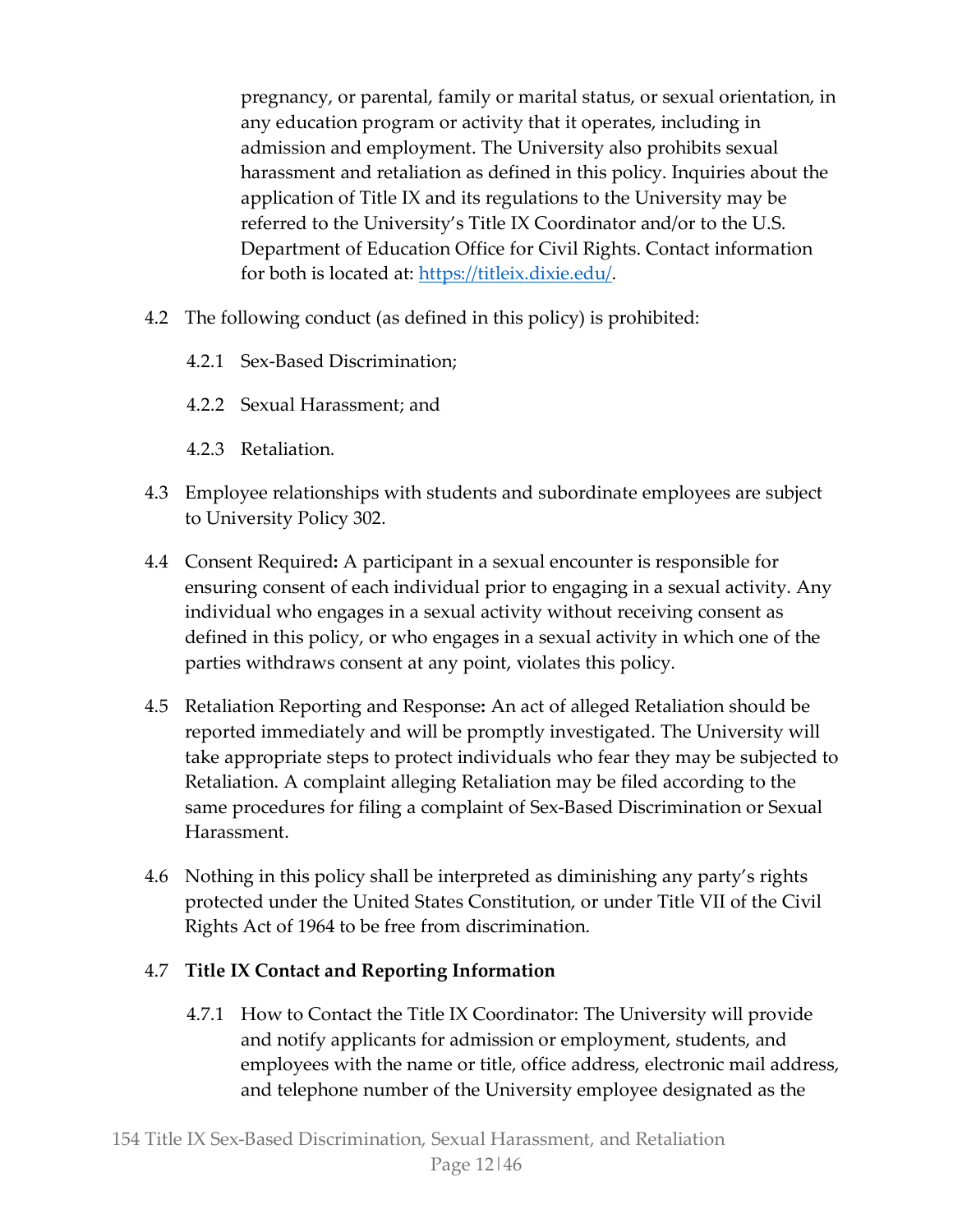Title IX Coordinator; the nondiscrimination policy statement contained in Section 4.1 of this policy; the University's grievance procedures and grievance process contained in this policy, including how to report or file a Formal Complaint of sex-based discrimination, sexual harassment, and/or retaliation; and, how the University will respond.

- 4.7.2 Dissemination of Title IX Contact Information: The University will prominently display the contact information and policy statement described in 4.1 on the University's website and in each handbook or catalog that it makes available to applicants for admission and employment, students, and employees of the University.
- 4.7.3 How to Report a Title IX concern: Any person may report Sex-Based Discrimination, Sexual Harassment, and/or Retaliation (whether or not the person reporting is the person alleged to be the victim of the conduct), to the Title IX Coordinator using any of the following methods:
	- 4.7.3.1 In Person: Holland Centennial Commons Building, 579 (during University business hours);
	- 4.7.3.2 By Mail**:** Addressed to the Title IX Coordinator, 225 South University Avenue, Holland Centennial Commons Building, 579 St. George, UT 84770;
	- 4.7.3.3 By Email: titleix@dixie.edu;
	- 4.7.3.4 Via Online Submission: [https://cm.maxient.com/reportingform.php?DixieStateUniv&layo](https://cm.maxient.com/reportingform.php?DixieStateUniv&layout_id=0) ut  $id=0$ ; or
	- 4.7.3.5 Via Other Means: By any other means that results in the Title IX Coordinator receiving the person's verbal or written report.
- 4.7.4 Mandatory Reporting for Incidents Involving a Minor: Consistent with Utah Code Section 62A-4a-403, anyone who reasonably suspects any incident of suspected abuse or sexual harassment (as defined in Section 3.19 of this policy) involving a minor shall immediately report the incident to the University's police department or the local police department. If the reporting individual is an employee of the University, the employee shall also notify the Title IX Coordinator and the employee's supervisor that they have reported the incident to the police.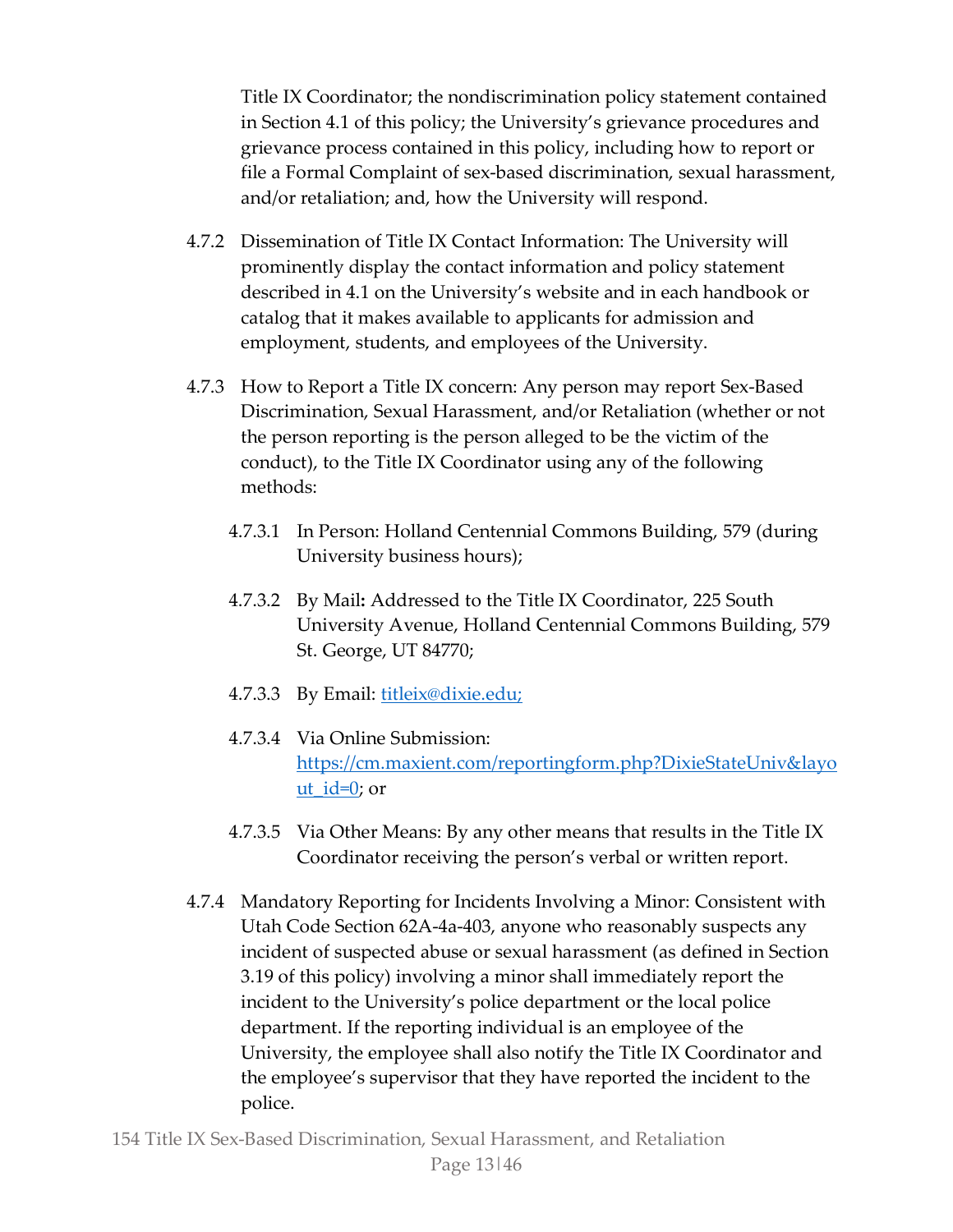- 4.7.5 Mandatory Reporting by a University Official with Authority to Implement Corrective Measures: Any University Official with Authority to implement corrective measures must promptly report any concern of Sex-Based Discrimination, Sexual Harassment, and Retaliation to the Title IX Coordinator via any of the reporting options listed at [https://titleix.dixie.edu/.](https://titleix.dixie.edu/)
- 4.7.6 Mandatory Reporting by a Responsible Employee: Any Responsible Employee must promptly report any concern of Sex-Based Discrimination, Sexual Harassment, and Retaliation to the Title IX Coordinator via any of the reporting options listed at [https://titleix.dixie.edu/.](https://titleix.dixie.edu/)
- 4.7.7 Exceptions to the Responsible Employee reporting requirement under Section 4.7.6 are:
	- 4.7.7.1 Information disclosed at public awareness events (e.g. Take Back the Night, candlelight vigils, protests, speak outs), or other public forums where individuals may disclose incidents of prohibited conduct as part of educating others; or
	- 4.7.7.2 Disclosures made in the course of academic work product consistent with the assignment (e.g. public speaking class, creative writing assignment, group work).
- 4.7.8 Others Who Should Report**:** All other University Community Members who become aware of Sex-Based Discrimination, Sexual Harassment, or Retaliation should report such issues, with the consent of the alleged victim, to the Title IX Coordinator.
- 4.7.9 Who May Not Report: Licensed mental health counselors and medical professionals working within the scope of their licenses, or designated advocates authorized by the Title IX Coordinator (Confidential Resources), generally may not report incidents of Sex-Based Discrimination, Sexual Harassment, or Retaliation except with written consent, other than in instances of imminent danger or when the victim is a minor or vulnerable adult.
- 4.7.10 Time Limits on Reporting
	- 4.7.10.1 There is no time limitation on providing notice/complaints to the Title IX Coordinator. However, if the Respondent is no longer subject to the University's jurisdiction and/or significant time has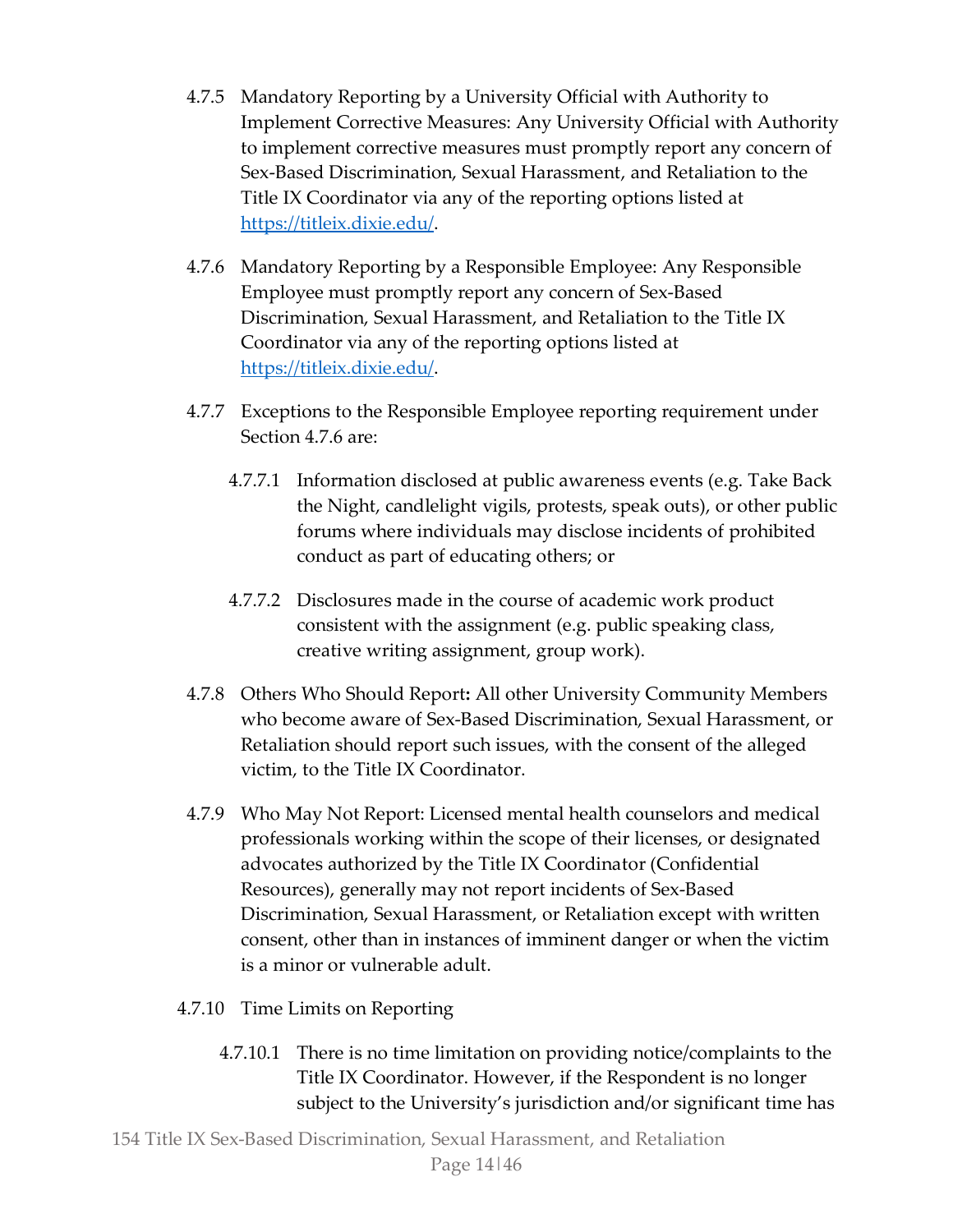passed, the University's ability to investigate, respond, and provide remedies may be more limited or impossible.

- 4.7.10.2 Acting on notice/complaints significantly impacted by the passage of time (including, but not limited to, the rescission or revision of policy) is at the discretion of the Title IX Coordinator, who may document allegations for future reference, offer Supportive Measures and/or remedies, and/or engage in informal or formal action, as appropriate.
- 4.7.10.3 When the notice/complaint is affected by a significant time delay, the University will typically apply the policy and procedures in place at the time of the alleged misconduct.

#### 4.7.11 Confidentiality

- 4.7.11.1 The University maintains as confidential any Supportive Measures provided to the Complainant or Respondent, to the extent that maintaining such confidentiality does not impair the University's ability to provide the Supportive Measures.
- 4.7.11.2 Except as may be permitted by the federal *Family Educational Rights and Privacy Act* (FERPA), its regulations, or as required by *Utah Government Records and Management Act* (GRAMA), the federal *Health Information Portability and Accountability Act*  (HIPAA), or other law, or to carry out the purposes of Title IX including conducting any investigation, hearing, or judicial proceeding arising under Title IX, the University keeps confidential the identity of any individual who makes a report of Sex-Based Discrimination, Sexual Harassment, or Retaliation, including any individual who has filed a Formal Complaint, any Complainant, any individual who has been reported to be in violation of this policy, any Respondent, and any witness.
- 4.7.11.3 The University will protect confidential communications to designated University advocates authorized by the Title IX Coordinator and protected under the Utah *Campus Advocate Confidentiality Amendments* (Utah Code § 53B-28-101 *et seq.*), where disclosure is not required by applicable federal law, including Title IX, Title VII, or the *Clery Act*, or consented to in writing.

154 Title IX Sex-Based Discrimination, Sexual Harassment, and Retaliation Page 15|46 4.7.11.4 Amnesty: An individual who makes a good faith report of Sex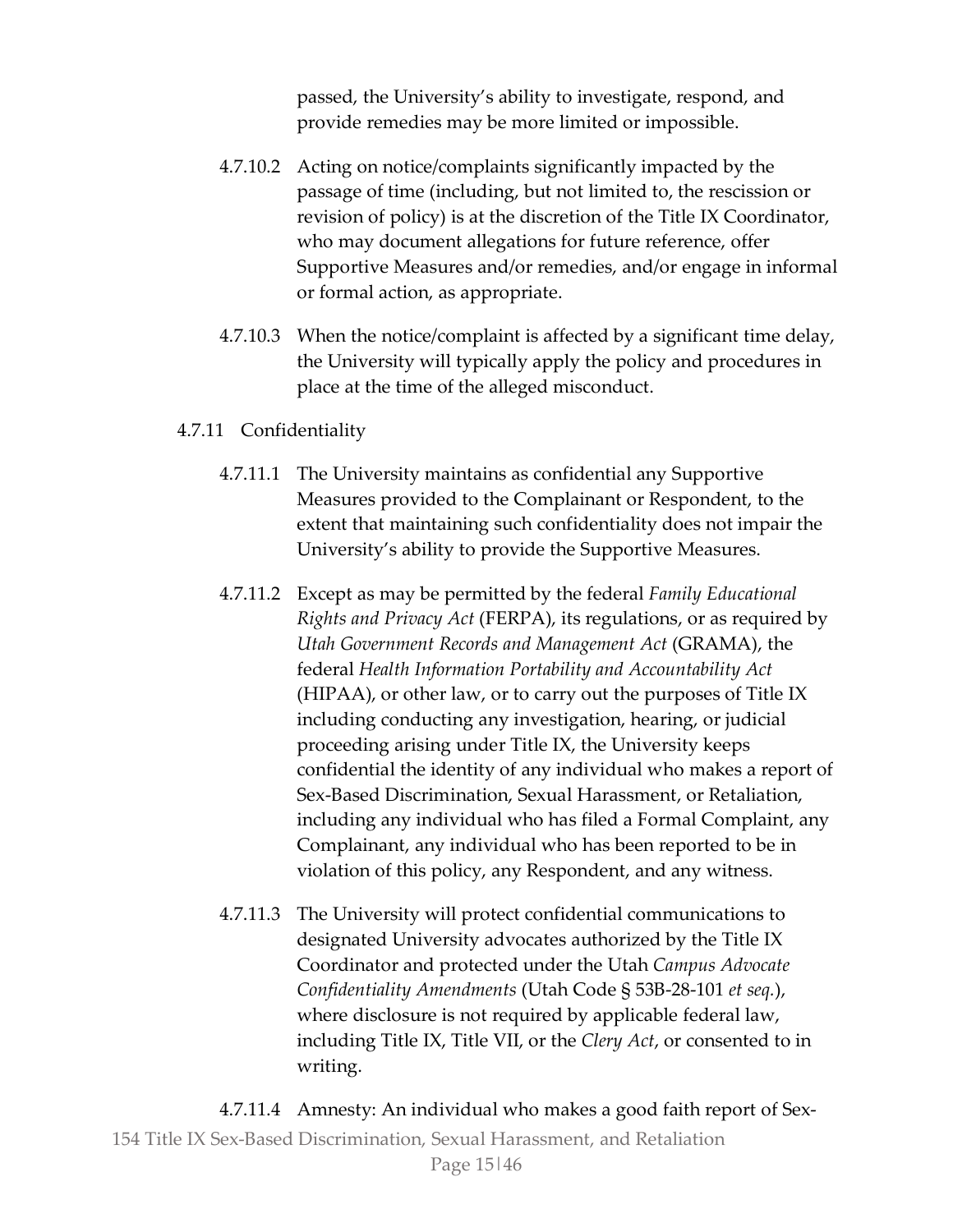Based Discrimination, Sexual Harassment, or Retaliation that was directed at the individual or another person or group, will not be sanctioned by the University for a violation of University policy related to the use of drugs or alcohol which the University discovers because of the report.

#### 4.8 **Disability Accommodation in the Title IX Process**

4.8.1 The University is committed to providing reasonable accommodations and support to qualified students, employees or others with disabilities, to ensure equal access to the University's Title IX process. Complainants, Respondents, and other participants may request accommodations necessary under the *Americans with Disabilities Act (ADA)* or Section 504 of the Rehabilitation Act. Students needing such accommodations or support should contact the Disability Resource Center. Employees needing such accommodations should contact the Executive Director of Human Resources. The Disability Resource Center or Human Resources will review the request and, in consultation with the person requesting the accommodation and the Title IX Coordinator, determine which accommodations are appropriate and necessary for full participation in the process.

# 4.9 **Rights of Complainant and Respondent Following a Report**

- 4.9.1 The Complainant and Respondent have equal rights:
	- 4.9.1.1 To be treated with dignity and respect by University employees;
	- 4.9.1.2 To take advantage of supportive measures;
	- 4.9.1.3 To receive timely notice of proceedings, processes and outcome under this policy;
	- 4.9.1.4 To have an Advisor present at any meeting or hearing under this policy;
	- 4.9.1.5 To refuse to engage in informal resolution of a complaint;
	- 4.9.1.6 To present witnesses, including fact and expert witnesses, and other inculpatory and exculpatory evidence;
	- 4.9.1.7 To receive amnesty for certain student misconduct, such as drug and alcohol violations, that occurred ancillary to the complaint at hand and consistent with this policy;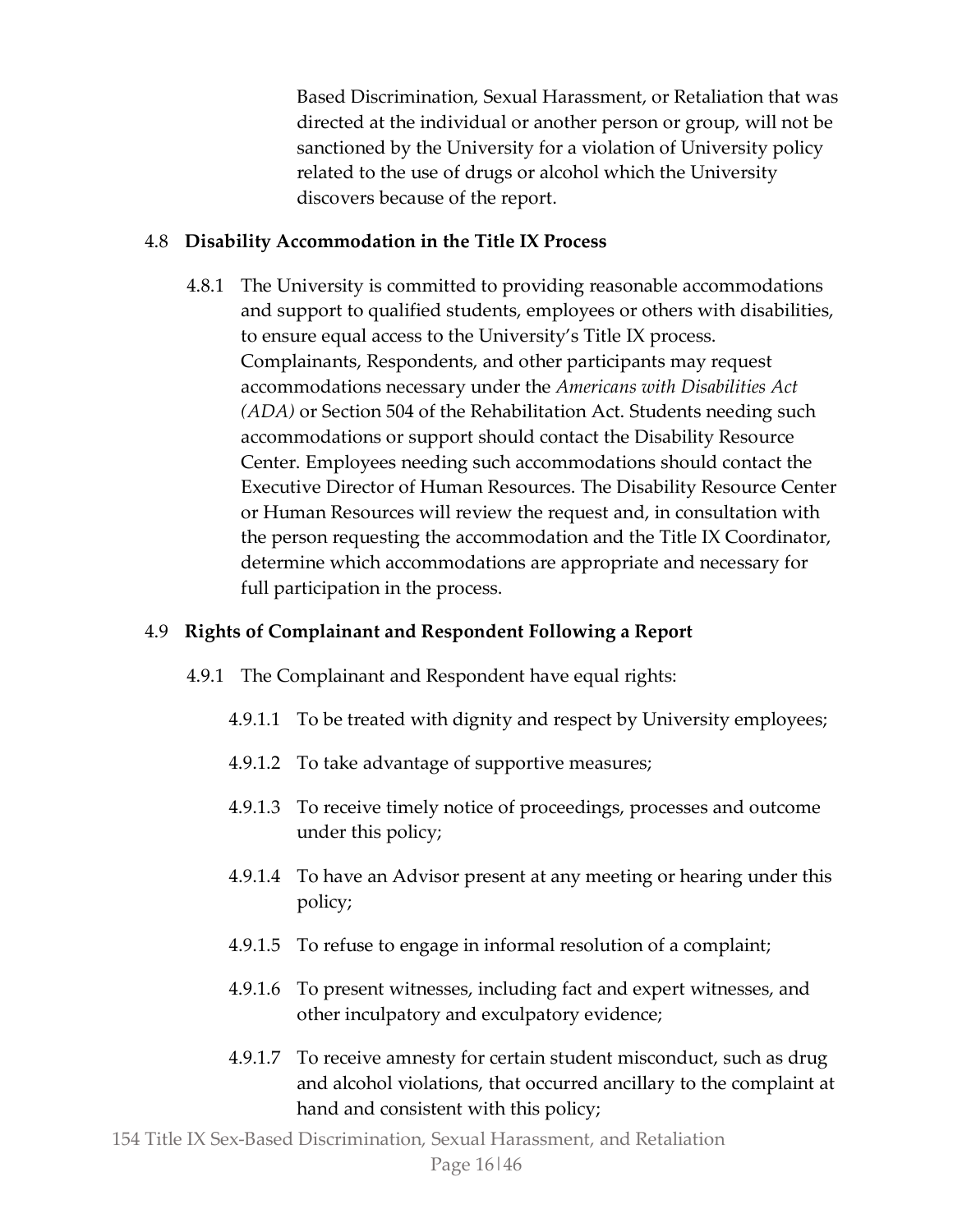- 4.9.1.8 To be free from retaliation for reporting violations of this policy or cooperating with an investigation;
- 4.9.1.9 To be informed in writing of the outcome or resolution of the complaint, any sanctions, and the rationale for the outcome, where permissible;
- 4.9.1.10 To exercise a right of appeal as afforded in this policy.
- 4.9.2 The Complainant shall have the right to:
	- 4.9.2.1 At all times decide if or when to file a complaint, report to law enforcement, and determine whether to proceed with a complaint, at the individual's discretion.
- 4.9.3 The Respondent shall have the right to:
	- 4.9.3.1 Be presumed not responsible for all allegations until found responsible for the alleged conduct by a hearing panel under this policy.
- 4.10 Training
	- 4.10.1 The University shall comply with federal law requirements for training of Title IX Coordinators, investigators, Hearing Officers, Hearing Panelists, Sanction Evaluators, Appeal Examiners, and any person who facilitates an informal resolution process (jointly or in their respective roles) on:
		- 4.10.1.1 the definition of Sexual Harassment;
		- 4.10.1.2 the scope of the University's Title IX policy and procedures as it applies to the University's education programs and activities;
		- 4.10.1.3 reporting, confidentiality, and privacy requirements;
		- 4.10.1.4 definitions of all prohibited conduct under this policy and how to apply the definition of consent consistently, impartially, and in accordance with this policy;
		- 4.10.1.5 how to conduct an investigation;
		- 4.10.1.6 the University's Grievance Process including live hearing, appeal, and the informal resolution process;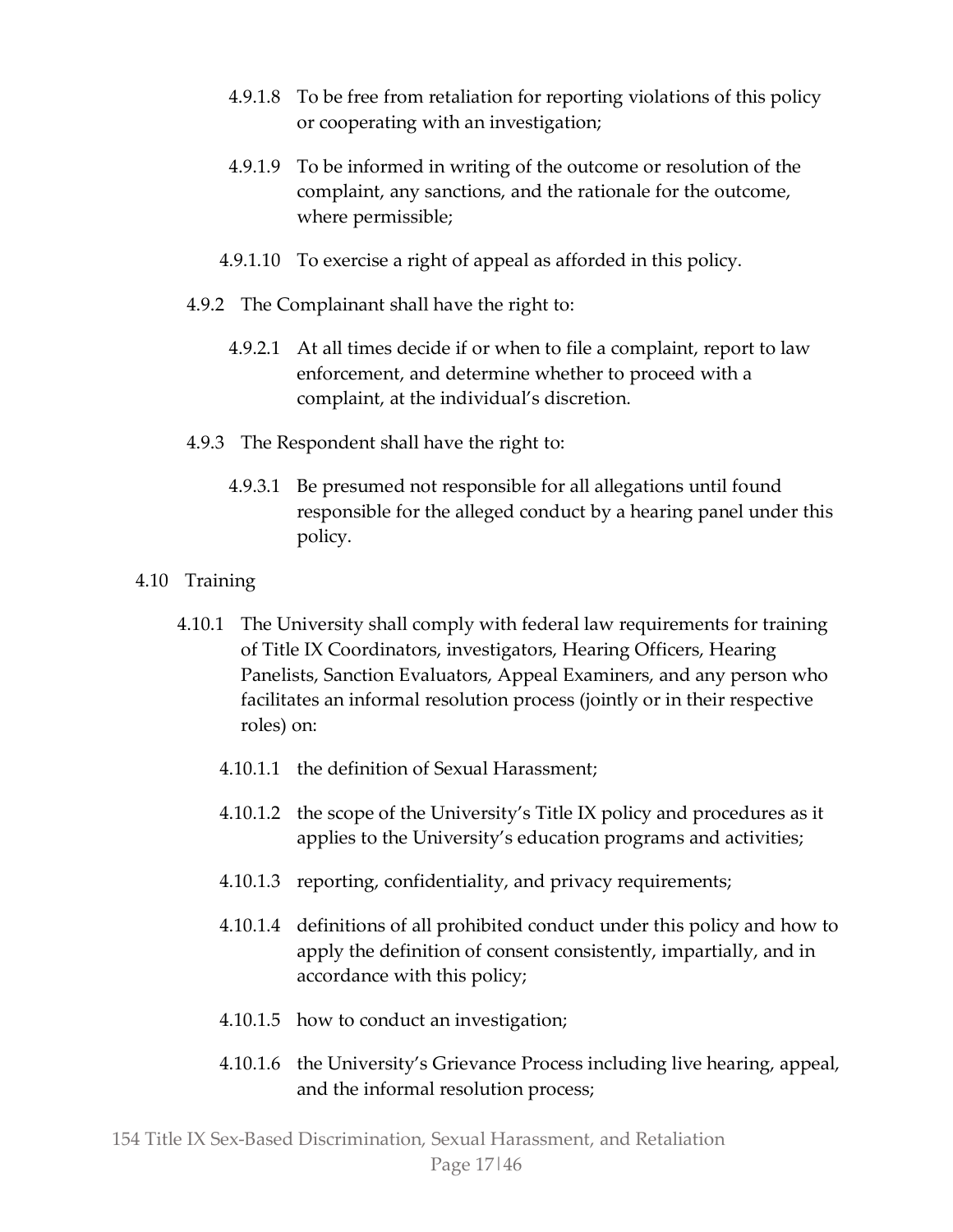- 4.10.1.7 how to uphold fairness, equity, and due process;
- 4.10.1.8 how to determine appropriate sanctions; and,
- 4.10.1.9 how to serve impartially, including avoiding prejudgment of the facts at issue, conflicts of interest, and bias, including implicit bias.
- 4.10.2 Training materials will not rely on sex stereotypes and will promote impartial investigations and adjudications of Formal Complaints of Sex-Based Discrimination, Sexual Harassment, and Retaliation.
- 4.10.3 The University will ensure Hearing Officers and Hearing Panelists are trained on how to determine issues of relevance of questions and evidence, including when questions and evidence about the Complainant's sexual predisposition or prior sexual behavior are not relevant, on evidentiary standards, and on live hearing procedures.
- 4.10.4 The University will ensure that investigators are trained in how to investigate thoroughly, reliably, and impartially, and on issues of relevance, in order to create an investigative report that fairly summarizes relevant evidence.
- 4.10.5 The University will provide training to the Hearing Officer(s) and Hearing Panelists, on all technology to be used in live hearings.
- 4.10.6 All materials used to train Title IX Coordinators, investigators, Hearing Officers, Hearing Panelists, Sanction Evaluators, Appeal Examiners, and any person who facilitates an informal resolution process must be made publicly available on the University's website.

# 4.11 Recordkeeping

- 4.11.1 The Office of Equity Compliance and Title IX will maintain the following records for a period of seven (7) years:
	- 4.11.1.1 Each Sex-Based Discrimination, Sexual Harassment, and/or Retaliation investigation including any Written Determination regarding responsibility, any audio, audiovisual recording, or transcript required by this policy, any Sanction(s) imposed on a Respondent, and any remedies provided to a Complainant designed to restore or preserve equal access to the University's education program or activity;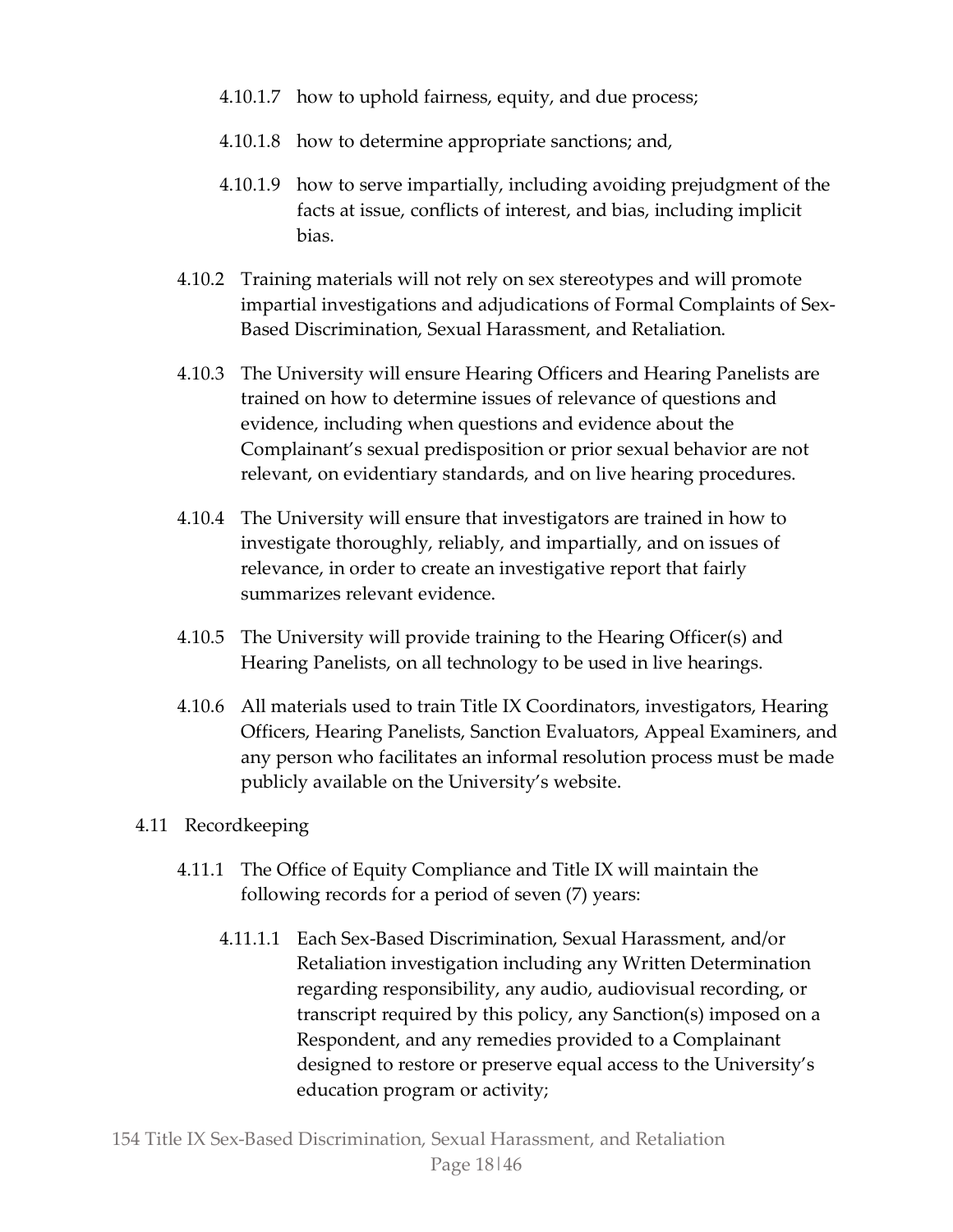- 4.11.1.2 Any appeal and the result;
- 4.11.1.3 Any informal resolution and the result; and,
- 4.11.1.4 All materials used to train Title IX Coordinators, investigators, Hearing Officers, Hearing Panelists, Sanction Evaluators, Appeal Examiners and any person who facilitates any Informal Resolution process.
- 4.11.2 For each report to the Title IX Coordinator of Sex-Based Discrimination, Sexual Harassment, or Retaliation in a University education program or activity against a person in the United States, the Office of Equity Compliance and Title IX must create, and maintain for a period of seven (7) years, a record of any action, including any Supportive Measures, taken in response to a report or Formal Complaint of Sex-Based Discrimination, Sexual Harassment, or Retaliation. In each instance, the Office of Equity Compliance and Title IX must document the basis for its conclusion that its response was not deliberately indifferent, and document that it has taken measures designed to restore or preserve equal access to the University's education program or activity. If the University does not provide a Complainant with Supportive Measures, then the Office of Equity Compliance and Title IX must document the reasons why such a response was not clearly unreasonable in light of the known circumstances. The documentation of certain bases or measures does not limit the University in the future from providing additional explanations or detailing additional measures taken.

#### **V. References**

- 5.1 Americans with Disabilities Act (ADA) (as amended)
- 5.2 Campus Sexual Violence Elimination Act (Campus SaVE) Reauthorization of the Violence against Women Act of 2013 (VAWA)
- 5.3 Family Educational Rights and Privacy Act (FERPA)
- 5.4 Health Insurance Portability and Accountability Act (HIPAA)
- 5.5 Jean Clery Disclosure of Campus Security Policy and Campus Crime Statistics Act (Clery Act)
- 5.6 Title VII of the Civil Rights Act of 1964 (Title VII)

# 5.7 Title IX of the Higher Education Amendments Act of 1972 (Title IX)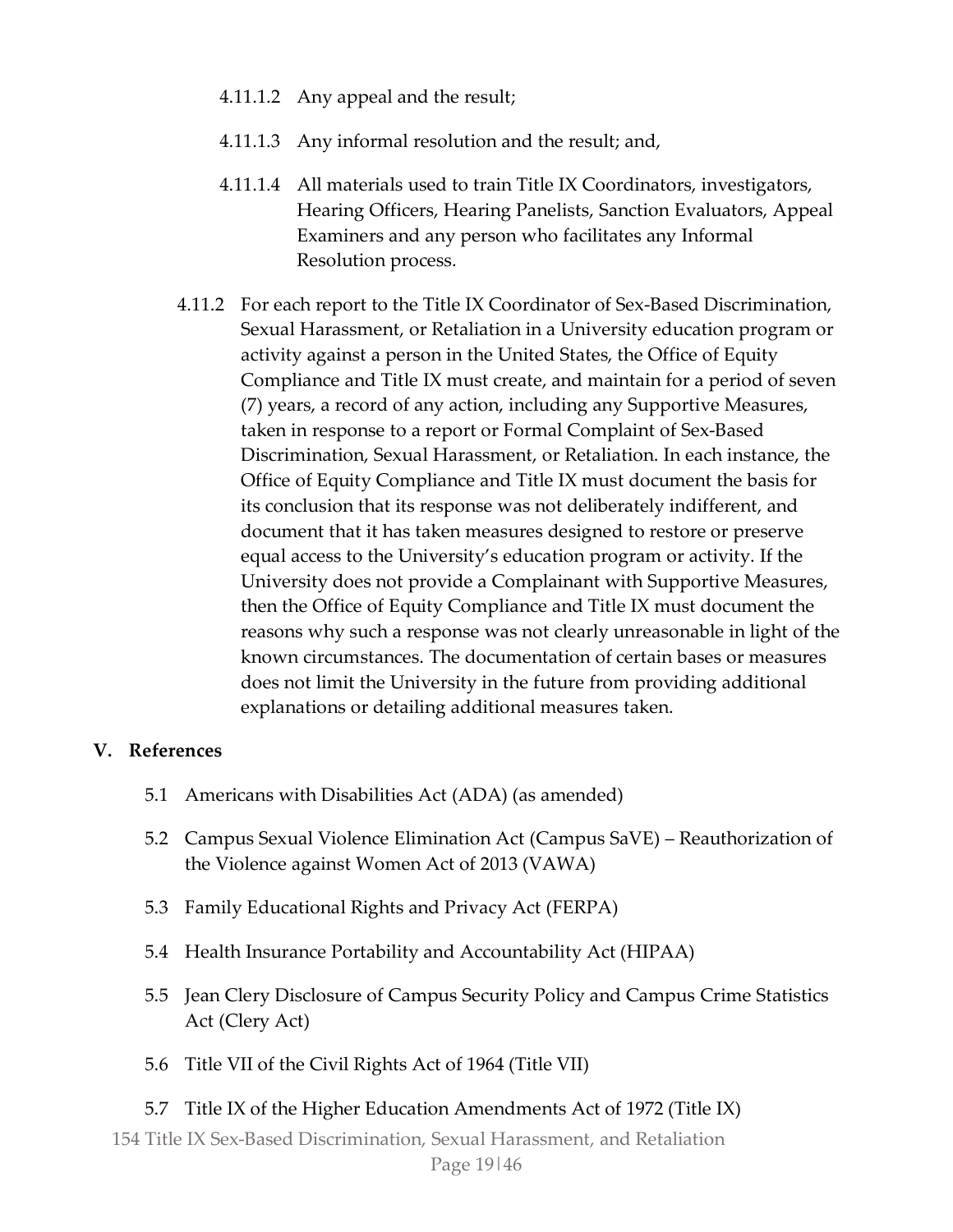- 5.8 Utah Code § 53B-27-101 et seq. Campus Advocate Confidentiality Amendments
- 5.9 Utah Code § 53B-28-302 Code of Conduct Violation-Report of Sexual Violence
- 5.10 Utah Code § 53B-28-304 Criminal Retaliation Against a Victim or Witness
- 5.11 Utah Code § 63G-2 Government Records Access and Management Act (GRAMA)
- 5.12 Utah Code § 63G-7-301 Waivers of Immunity-Exceptions
- 5.13 Utah Code § 76-5-404.1 Sexual Abuse of a Child
- 5.14 Utah Code § 77-36 Cohabitant Abuse Procedures Act
- 5.15 Utah Code § 77-38 Rights of Crime Victims Act
- 5.16 Utah State Board of Regents' Policy R256 Student Disciplinary Process
- 5.17 Utah State Board of Regents' Policy R842 Restrictions on Faculty/Staff Relationships with Students
- 5.18 University Policy 552 Student Rights and Responsibilities
- 5.19 University Policy 164 Non-Sex Based, Non-Discrimination, and Anti-Harassment

# **VI. Procedures**

#### 6.1 **Initial Review of Reports under Policy 154**

6.1.1 University Response upon receiving a report of Sex-Based Discrimination, Sexual Harassment or Retaliation: The Title IX Coordinator shall promptly contact the Complainant to (1) discuss the availability of Supportive Measures, including counseling and health care; (2) inform the Complainant of the availability of Supportive Measures with or without the filing of a Formal Complaint; (3) consider the Complainant's wishes with respect to Supportive Measures and with respect to filing a Formal Complaint; (4) if appropriate, provide the Complainant information on pursuing criminal charges; (5) explain the importance of preserving potential evidence, including all text and/or email communications which may be related to the incident, and if the incident involves a possible criminal offense not disturbing the crime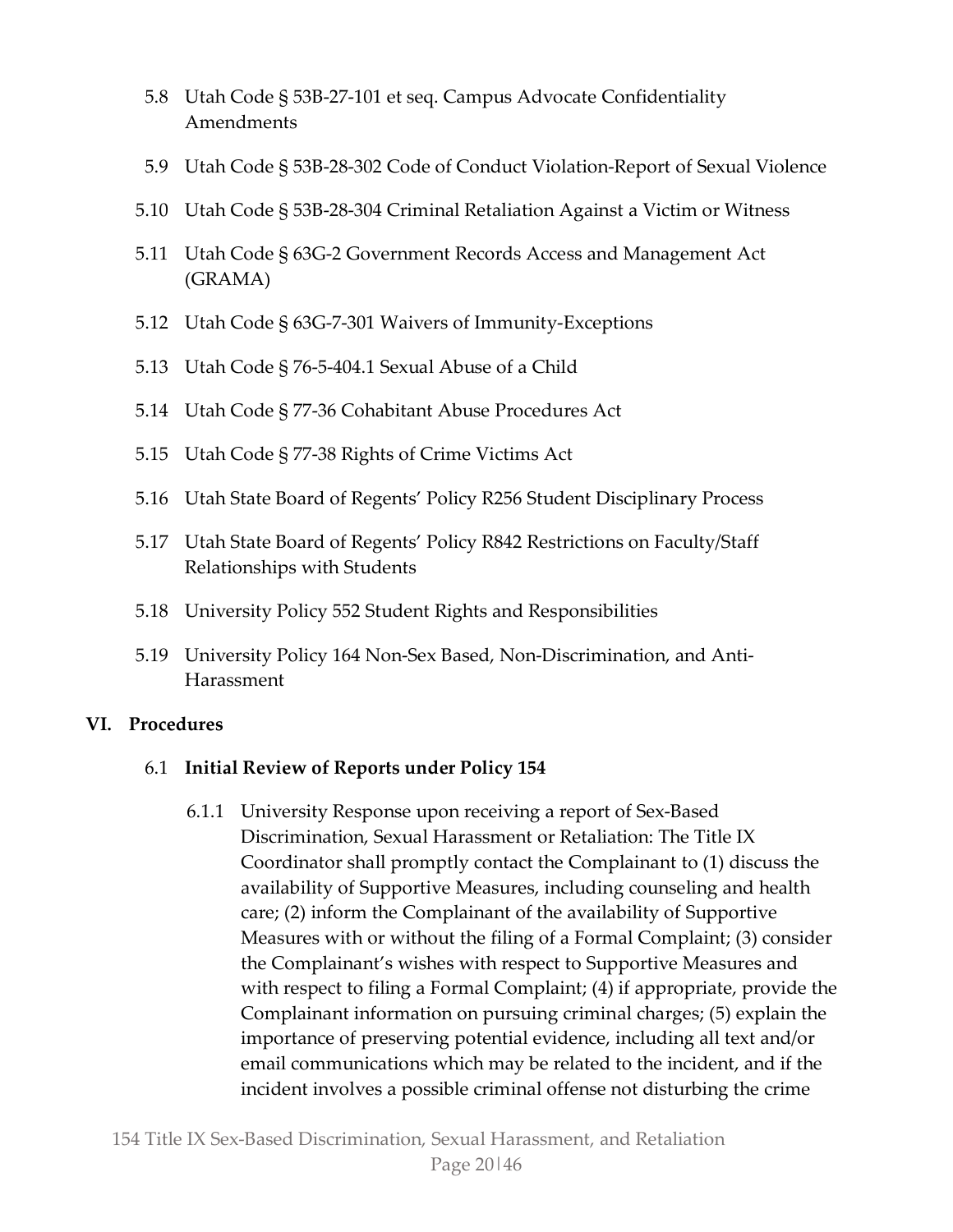scene; and (6) explain the process for filing a Formal Complaint as well as the option for Informal Resolution. The Title IX Coordinator will determine whether the Complainant prefers a supportive and remedial response, an Informal Resolution option, or a formal investigation and grievance process.

- 6.1.2 If supportive and remedial response is preferred, the Title IX Coordinator will communicate with the Complainant to identify Complainant's wishes, and the Title IX Coordinator will then seek to facilitate implementation. No formal grievance process is initiated, though the Complainant may elect to initiate one later, if desired.
- 6.1.3 If an Informal Resolution option is preferred, the Title IX Coordinator assesses whether the reported concern is suitable for Informal Resolution and may seek to determine if the Respondent is also willing to engage in Informal Resolution. A Formal Complaint must be filed in order to utilize the Informal Resolution process or formal Grievance Process.
- 6.1.4 If a formal Grievance Process is preferred, the Title IX Coordinator determines if the misconduct alleged falls within the scope of Title IX:
	- 6.1.4.1 If it does, the Title IX Coordinator will initiate the Grievance Process and the investigation, directing the investigation to address: an incident, and/or a pattern of alleged misconduct, and/or a culture/climate issue, based on the nature of the Formal Complaint.
	- 6.1.4.2 If it does not fall within the scope of Title IX, the Title IX Coordinator determines that Title IX does not apply (and will "dismiss" the Formal Complaint), assesses which other University policies may apply, which resolution process may be applicable, and will refer the matter accordingly. Dismissing a complaint under Title IX/Policy 154 is procedural, and does not limit the University's authority to address a complaint/reported concern with an appropriate process and remedy, or under a different University policy and process.
- 6.1.5 Immediate Removal**:** The Title IX Coordinator may use sole discretion, or confer with the University's Crisis Assessment Risk and Evaluation (CARE) team, to determine whether a Respondent must be removed from the University's education programs or activities on an emergency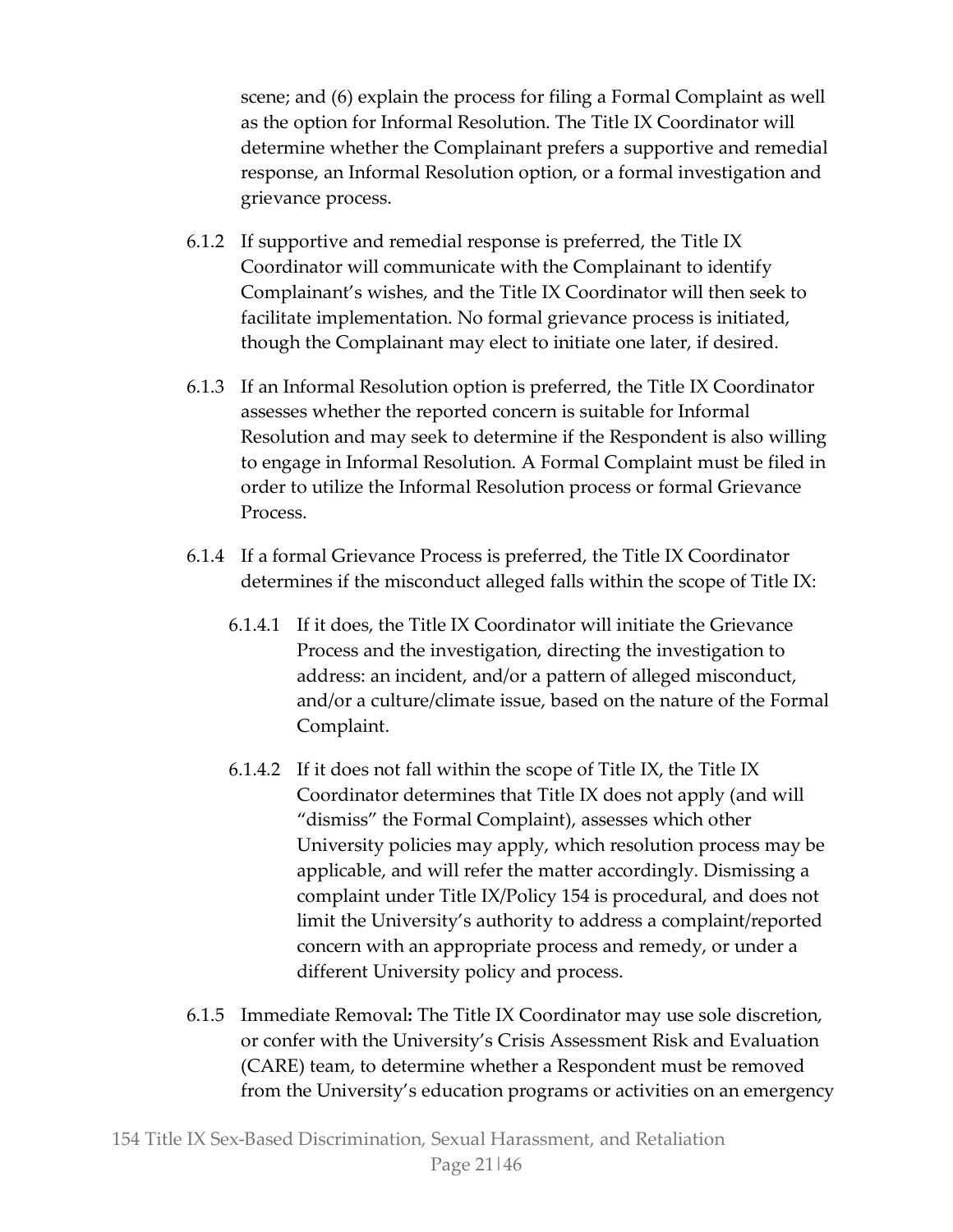basis as an immediate threat to the physical health or safety of any student, employee, or other individual arising from the allegations of misconduct. The Title IX Coordinator may take immediate action when necessary to secure the physical health and/or safety of a Complainant. At the time that an Immediate Removal is imposed, the Title IX Coordinator will inform the Respondent of the Immediate Removal action and the reason(s) for the action, and inform the Respondent that a meeting will take place to review the Immediate Removal.

- 6.1.5.1 Immediate Removal Meeting Procedures: As soon as practical, but no later than ten (10) University Business Days from the time the Immediate Removal is imposed, a meeting will take place between the Respondent, the Title IX Coordinator, and a University police officer to review the Immediate Removal. The Respondent will have an opportunity at the meeting to demonstrate to the Title IX Coordinator and the University police officer why the Immediate Removal should not continue. An Advisor for the Respondent may accompany the Respondent to this meeting as a support person, but the Advisor may not actively participate in the meeting.
- 6.1.5.2 Based on reasonable evaluation of the information presented by the Respondent at the meeting, the Title IX Coordinator will notify the Respondent within 48 hours of the meeting of the Title IX Coordinator's decision to remove, sustain, or modify the Immediate Removal.
- 6.1.6 Non-Student Employee Leave: A non-student employee Respondent may be placed on paid administrative leave in accordance with this policy.
- 6.1.7 The Title IX Coordinator must further assess the reported conduct for any *Clery* obligations, including issuance of a timely warning, and report to University Police or local law enforcement when necessary.

#### 6.2 **Grievance Process General Principles**

- 6.2.1 Complainants, Respondents, and witnesses will be treated equitably and with respect throughout the grievance proceedings.
- 6.2.2 The Title IX Coordinator, investigator, Hearing Officer, Hearing Panelist, Sanction Evaluator, and the Appeal Examiner will evaluate all relevant evidence, both inculpatory and exculpatory, objectively and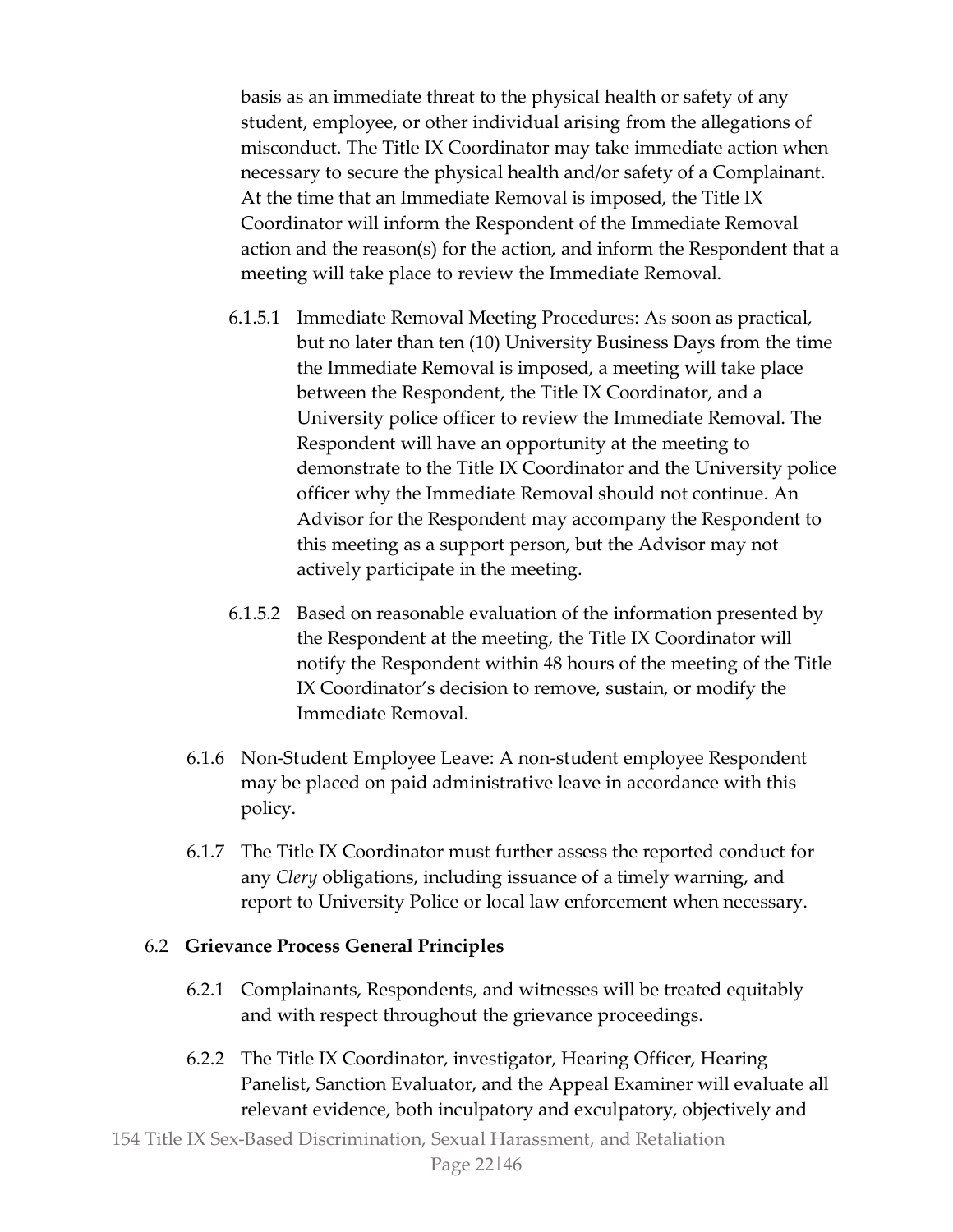determine credulity without respect to a person's status as Complainant, Respondent, or witness.

- 6.2.3 Any deadlines or timeframe provided in this policy may be extended by the Title IX Coordinator for good cause with written notice to the parties citing the reason(s) for the extension. Good cause may include considerations such as the absence of a party, a party's Advisor, or witness; concurrent law enforcement activity or investigation; or the need for language assistance or accommodation of disabilities.
	- 6.2.3.1 A party may also submit a request for a temporary delay or limited extension to the Title IX Coordinator. Any such request should include the reason(s) for the request. If the request is reasonable under the circumstances, the Title IX Coordinator may grant the request in whole or part. If no good cause exists, the Title IX Coordinator may deny the request in writing.
- 6.2.4 Any person designated as a Title IX Coordinator, investigator, Hearing Officer, Hearing Panelist, Sanction Evaluator, or Appeal Examiner shall be free of conflict of interest or bias for or against Complainants or Respondents generally or individually. All potential instances of bias or a conflict of interest must be promptly reported to the Title IX Coordinator. The Title IX Coordinator will determine whether actual bias or an actual conflict of interest exists by consulting with appropriate University representatives. If the Title IX Coordinator is the individual alleged to have bias or a conflict of interest, then a representative from Human Resources will determine whether any bias or conflict of interest exists.
- 6.2.5 Respondents, Complainants, and witnesses shall not knowingly make materially false statements or knowingly submit materially false information during the Grievance Process. However, a determination regarding responsibility alone is not sufficient to conclude that any individual proffered a material falsehood.
- 6.2.6 Complainants and Respondents shall have Supportive Measures made available and be given the opportunity to request modifications necessary for physical and/or emotional safety.
- 6.2.7 Formal Complaint Requirements and Review by Title IX Coordinator
	- 6.2.7.1 A Formal Complaint shall be filed with the Title IX Coordinator in person, by mail, or by electronic mail, by using the contact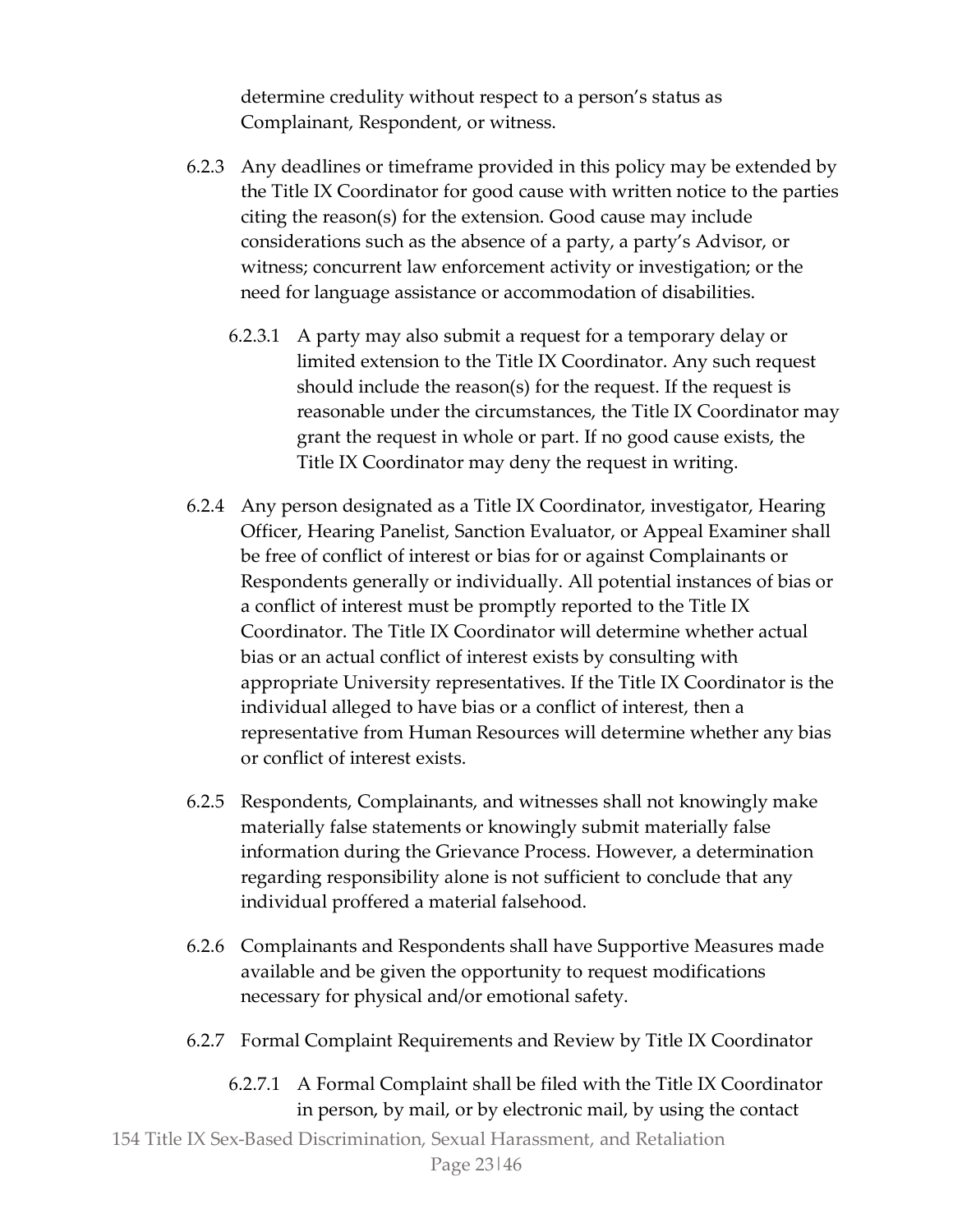information posted for the Title IX Coordinator in section 4.8.3 above.

- 6.2.7.2 The Formal Complaint shall be filed, in writing, may not be anonymously filed, and must contain:
	- 6.2.7.2.1 The factual allegations of Sex-Based Discrimination, Sexual Harassment, or Retaliation including:
		- 6.2.7.2.1.1 Complainant's connection to the University (e.g. student, employee, or other person seeking to participate in a program or activity of the University);
		- 6.2.7.2.1.2 A concise statement describing the incident;
		- 6.2.7.2.1.3 When and where the misconduct occurred;
		- 6.2.7.2.1.4 The identity (if known) of the person against whom the Formal Complaint is being made;
		- 6.2.7.2.1.5 Why the Complainant believes it violates University Policy 154; and
	- 6.2.7.2.2 Complainant's signature (electronic or handwritten) or other designation that the Complainant is the individual choosing to file a Formal Complaint; or
	- 6.2.7.2.3 Be signed by the Title IX Coordinator.
- 6.2.7.3 By filing a Formal Complaint, the Complainant is giving consent for the Title IX Coordinator, designated deputy coordinators, and/or investigators to discuss the information provided with other persons who may have relevant factual knowledge of the circumstances of the Formal Complaint, and is authorizing the collection and examination of all records and other documentation relevant to the circumstances of the Formal Complaint.
- 6.2.7.4 When the Title IX Coordinator signs a Formal Complaint, the Title IX Coordinator is not a Complainant or otherwise a party under this policy, and the Title IX Coordinator will comply with the requirements of impartiality under this policy. The Title IX Coordinator may initiate a Formal Complaint if the Title IX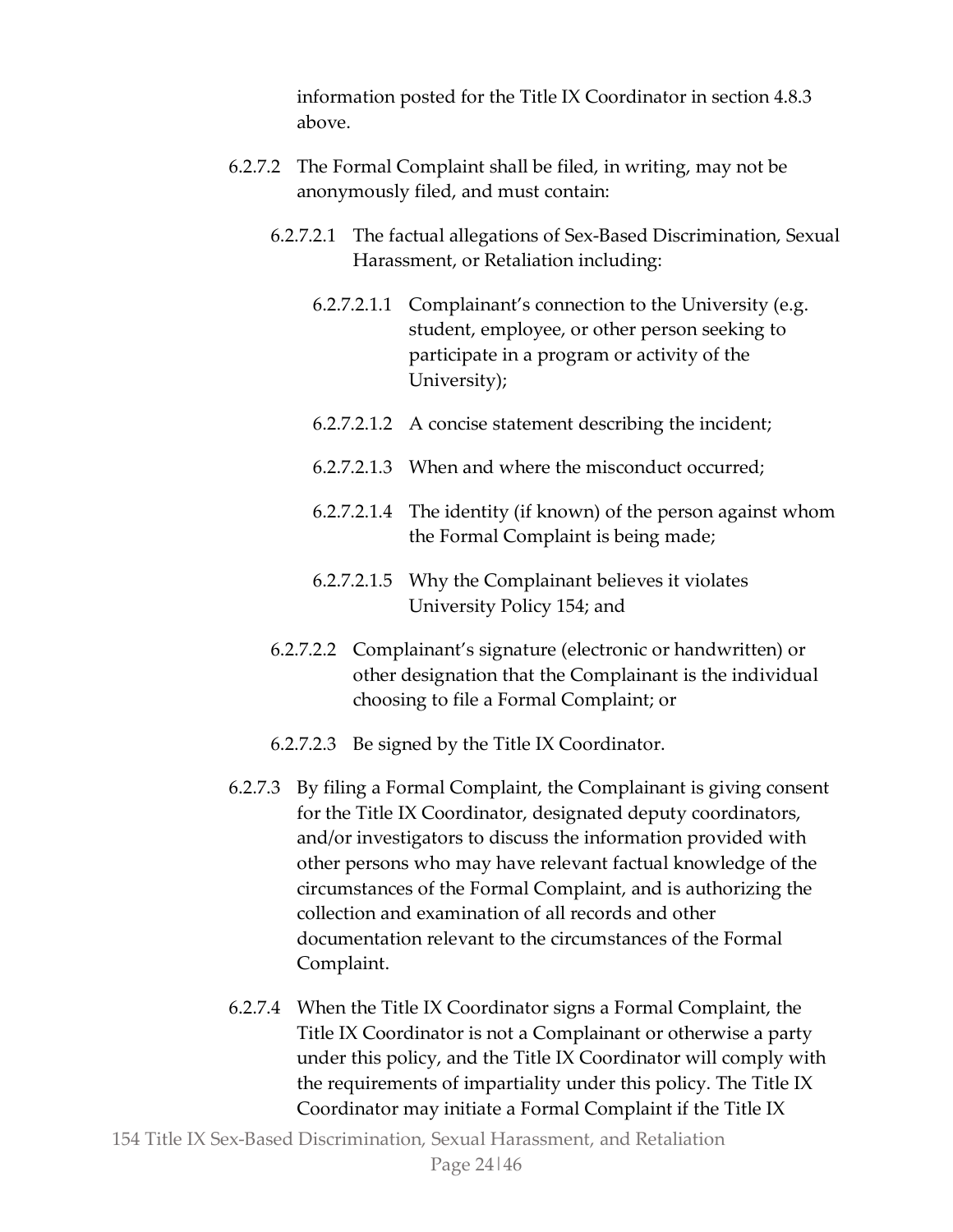Coordinator determines the factual allegations, if proven true, present a risk of substantial harm to a member of the University Community and one of the following aggravating factors is alleged:

- 6.2.7.4.1 Use of threat;
- 6.2.7.4.2 Use of a weapon;
- 6.2.7.4.3 Use of violence;
- 6.2.7.4.4 A continued pattern of behavior; and/or
- 6.2.7.4.5 Predatory behavior.
- 6.2.7.5 A Formal Complaint will be initially reviewed by the Title IX Coordinator. From the information contained in the Formal Complaint, the Title IX Coordinator will determine whether the allegations contained in the Formal Complaint fall within the jurisdiction of this policy.
- 6.2.7.6 If the Title IX Coordinator determines that the Formal Complaint falls within the jurisdiction of this policy, the Title IX Coordinator will prepare a Notice of Investigation as defined in this policy.
- 6.2.7.7 The Complainant shall be instructed by the Title IX Coordinator to provide and preserve all corroborating or potentially relevant evidence in any format, and to provide a list of potential witness names and contact information if available.
- 6.2.7.8 The University will provide written notice (with sufficient time for the party to prepare to participate) of the date, time, location, participants, and purpose of all hearings, investigative interviews, or other meetings.

# 6.2.8 **Consolidation of Formal Complaints**

6.2.8.1 The University may consolidate Formal Complaints against more than one Respondent, or by more than one Complainant against one or more Respondents, or by one party against the other party, where the allegations of sex-based discrimination, sexual harassment, or retaliation arise out of the same facts or circumstances.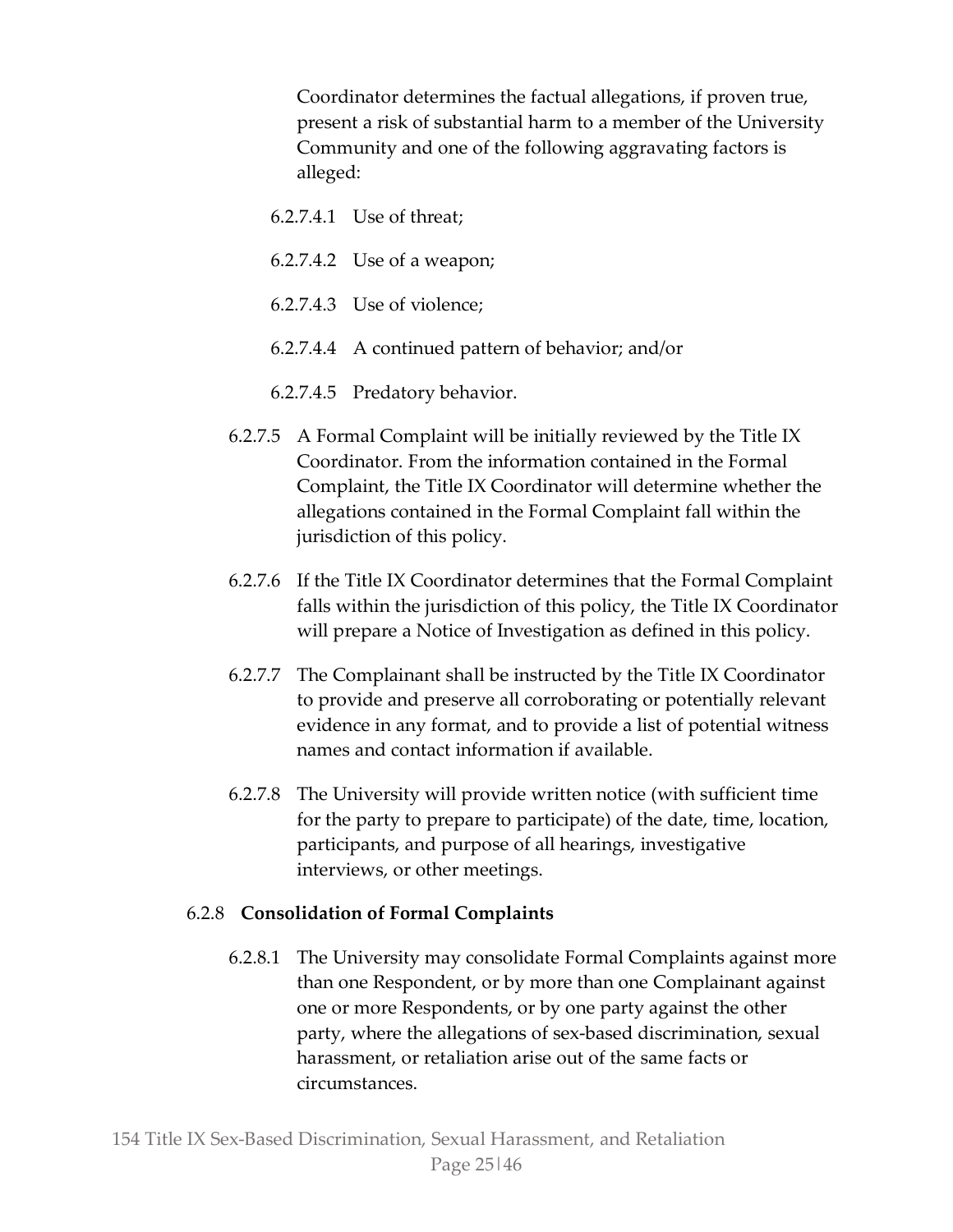#### 6.2.9 **Dismissal of Formal Complaints**

- 6.2.9.1 Required Dismissal: The University must investigate all allegations in a Formal Complaint unless the conduct alleged in the Formal Complaint:
	- 6.2.9.1.1 Would not constitute Sex-Based Discrimination, Sexual Harassment, or Retaliation as defined in this policy even if proven;
	- 6.2.9.1.2 Did not occur in the University's education programs, or activities; or
	- 6.2.9.1.3 Did not occur in the United States.
- 6.2.9.2 If the alleged misconduct does not fall within the criteria outlined in section 6.2.7 *et seq*, the University must dismiss the Formal Complaint with regard to that conduct for the purposes of Title IX.
- 6.2.9.3 Permitted Dismissal: The University may dismiss the Formal Complaint or any allegations therein, if at any time during the investigation or hearing:
	- 6.2.9.3.1 A Complainant notifies the Title IX Coordinator in writing that the Complainant wants to withdraw the Formal Complaint or any allegations therein;
	- 6.2.9.3.2 The Complainant is no longer participating or attempting to participate as a member of the University Community;
	- 6.2.9.3.3 The Respondent is no longer affiliated with the University; or
	- 6.2.9.3.4 Specific circumstances prevent the University from gathering evidence sufficient to reach a determination concerning the Formal Complaint.
- 6.2.9.4 Upon a Required or Permitted Dismissal of the Formal Complaint, the Title IX Coordinator shall promptly (within five (5) University Business Days) send written notice of the dismissal and the reason(s) for the dismissal simultaneously to the parties.
- 6.2.9.5 If a Complaint is dismissed under Required Dismissal or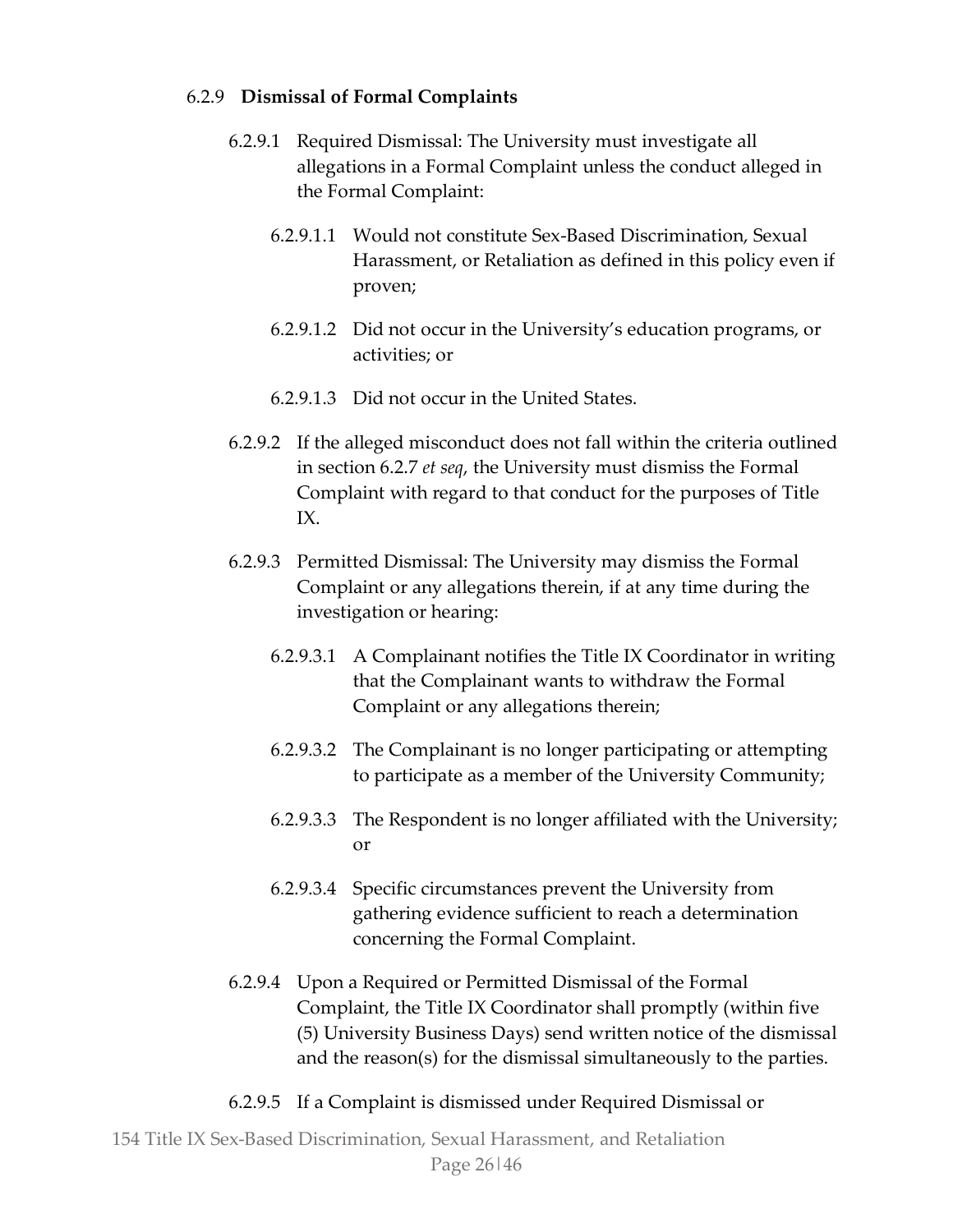Permitted Dismissal, the allegations may be addressed by, and action may be taken under, another University policy, process, procedure, or rule.

# 6.3 **Informal Resolution**

- 6.3.1 At any time prior to reaching a determination regarding responsibility, the University may facilitate an Informal Resolution process, such as mediation or remedies-based resolution, that does not involve a full investigation and adjudication. The decision to enter into an Informal Resolution process is a voluntary option for the parties, and neither party is required to enter into such.
- 6.3.2 Informal Resolution can include two different approaches: when the parties agree to resolve the matter through an alternate resolution mechanism (including mediation, restorative practices, etc.); or when the Respondent accepts responsibility for violating this policy and desires to accept a Sanction(s) and end the resolution process.
- 6.3.3 To initiate an Informal Resolution process, a Complainant needs to submit a Formal Complaint as defined above. If a Respondent wishes to initiate an Informal Resolution process, the Respondent should contact the Title IX Coordinator to so indicate.
- 6.3.4 It is not necessary to pursue an Informal Resolution process first in order to pursue a formal Grievance Process, and any party participating in Informal Resolution can stop the process at any time and begin or resume the formal Grievance Process.
- 6.3.5 Prior to implementing Informal Resolution, the University will provide the parties with written notice of the reported misconduct and any Sanctions or measures that may result from participating in such a process, including information regarding any records that will be maintained or shared by the University.
- 6.3.6 The University shall not offer or facilitate an Informal Resolution process to resolve an allegation that an employee sexually harassed a student.
- 6.3.7 The Title IX Coordinator will obtain voluntary, written confirmation that all parties wish to resolve the matter through an Informal Resolution process before proceeding and will not pressure the parties to participate in an Informal Resolution process.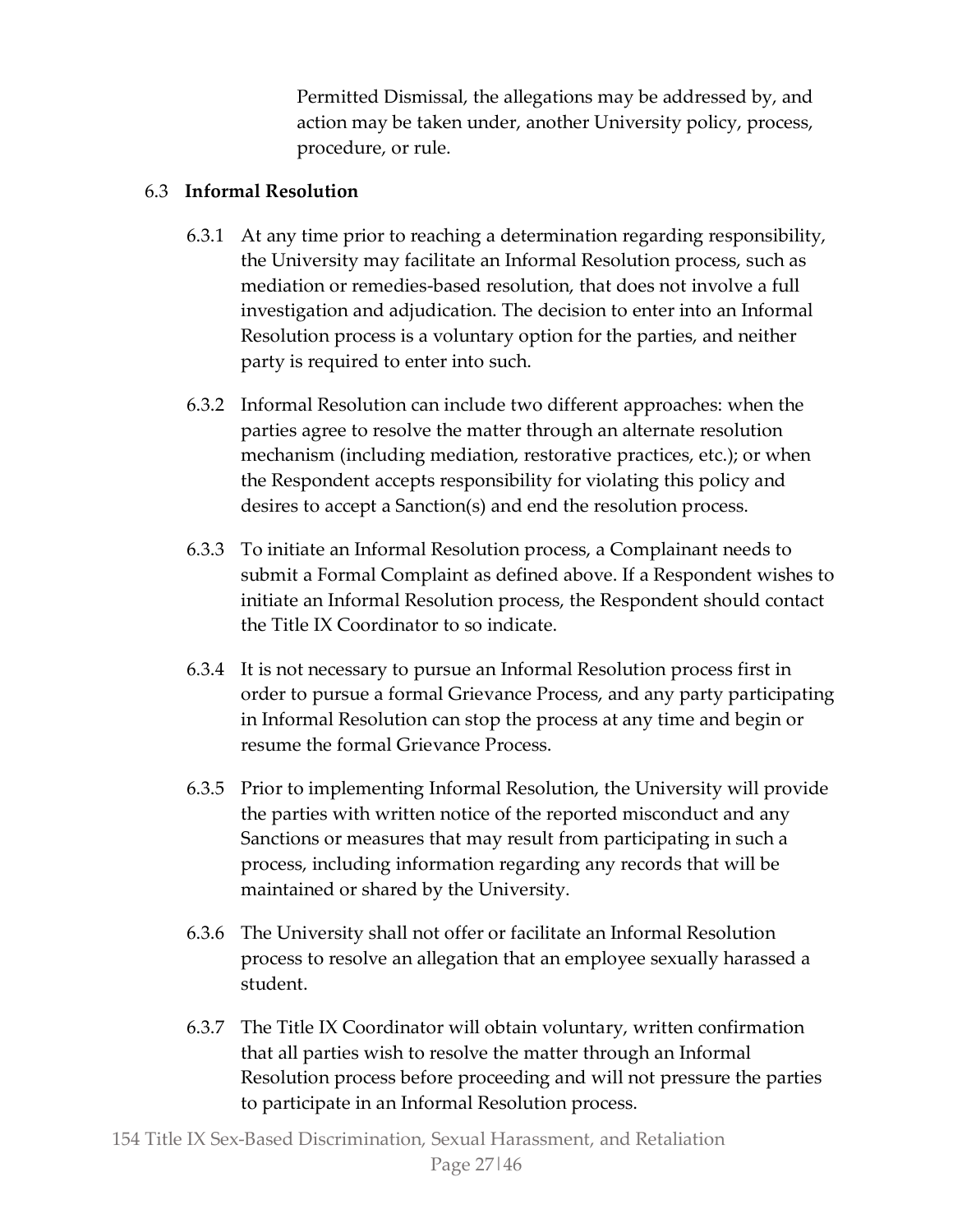# 6.3.8 Alternate Resolution

- 6.3.8.1 The Complainant and the Respondent must consent in writing to the use of Alternate Resolution.
- 6.3.8.2 The Title IX Coordinator must approve the use of Alternate Resolution. The Title IX Coordinator may look to the following factors to assess whether Alternate Resolution may be most successful for all parties: the parties' amenability to Alternate Resolution; likelihood of potential resolution, taking into account any power dynamics between the parties; the parties' motivation to participate; civility of the parties; cleared violence risk assessment/ongoing risk analysis; disciplinary history; whether an emergency removal is needed; skill of the Mutually Agreed-Upon Resolution Facilitator with this type of complaint; complaint complexity; emotional investment/intelligence of the parties; rationality of the parties; goals of the parties; adequate resources to invest in Mutually Agreed-Upon Resolution (time, staff, etc.)
- 6.3.8.3 The ultimate determination of whether Informal Resolution is available or successful is to be made by the Title IX Coordinator. The Title IX Coordinator maintains records of any resolution that is reached, and failure to abide by this resolution agreement may result in appropriate responsive/disciplinary actions. Results of complaints resolved by Informal Resolution or Alternate Resolution are not appealable.
- 6.3.9 Respondent Accepts Responsibility for Alleged Violations
	- 6.3.9.1 The Respondent may accept responsibility for all or part of the alleged policy violations at any point during the resolution process. If the Respondent indicates an intent to accept responsibility for all of the alleged misconduct, the formal process will be paused, and the Title IX Coordinator will determine whether Informal Resolution can be used according to the criteria in that section above.
	- 6.3.9.2 If Informal Resolution is applicable, the Title IX Coordinator will determine whether all parties and the University are able to agree on responsibility, sanctions, and/or remedies. If so, the Title IX Coordinator shall implement the accepted finding(s) that the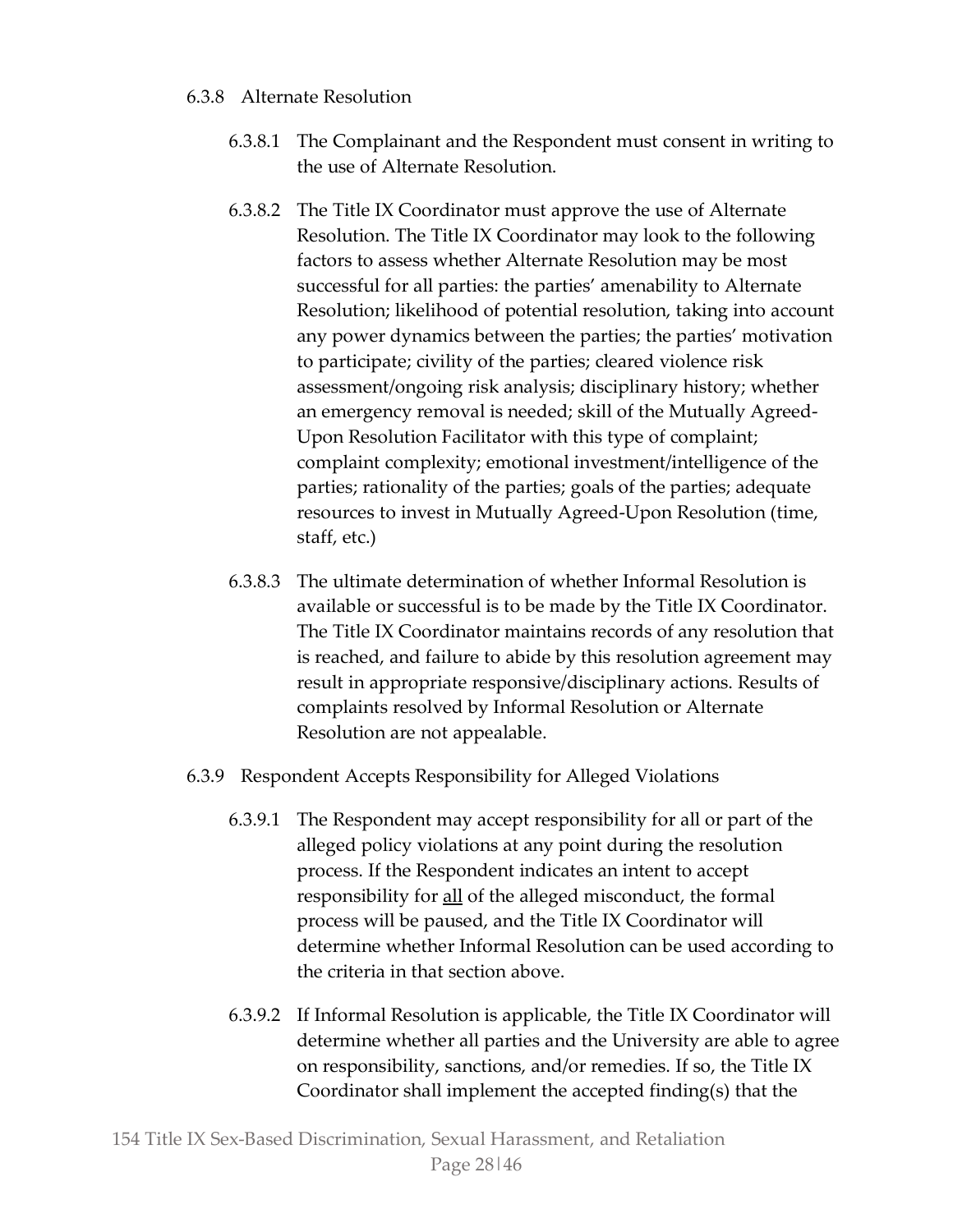Respondent is in violation of University policy. The Title IX Coordinator shall implement the agreed-upon sanction(s) and/or remedy(ies), in coordination with any other appropriate administrator(s), as necessary.

- 6.3.9.3 This resolution under section 6.3.9 is not subject to appeal once all parties indicate their written agreement to all terms of resolution. When the parties cannot agree on all terms of resolution, the Formal Grievance Process may resume at the same point where it was paused.
- 6.3.9.4 When a resolution is accomplished, the appropriate sanction or responsive actions are promptly implemented in order to effectively stop the harassment or discrimination, prevent its recurrence, and remedy the effects of the discriminatory conduct, both on the Complainant and the community.

# 6.4 **Investigation**

- 6.4.1 Every University Community Members must fully cooperate with the University's procedures and processes under this policy. At a minimum, the University's Grievance Process may proceed to conclusion even in the absence of a party's participation. In some cases, a refusal to cooperate by a University Community Member could result in discipline.
- 6.4.2 After the Title IX Coordinator determines all criteria for a Formal Complaint exist, the University will conduct a thorough, impartial investigation by interviewing witnesses, collecting documentary evidence, and preparing a written report of relevant evidence. The purpose of the investigation is to gather all relevant evidence. The burden of gathering evidence rests on the University and not on the parties. The University reserves the right to retain an external investigator to conduct the investigation following this policy. The University strives to complete all investigations within forty-five (45) University Business Days; however, an investigation may take longer depending on the nature, extent, and complexity of the allegations, availability of witnesses, police involvement, and/or other circumstances. The process proceeds as follows:
	- 6.4.2.1 The Title IX Coordinator will assign the Formal Complaint to an internal or external investigator who has no apparent conflict of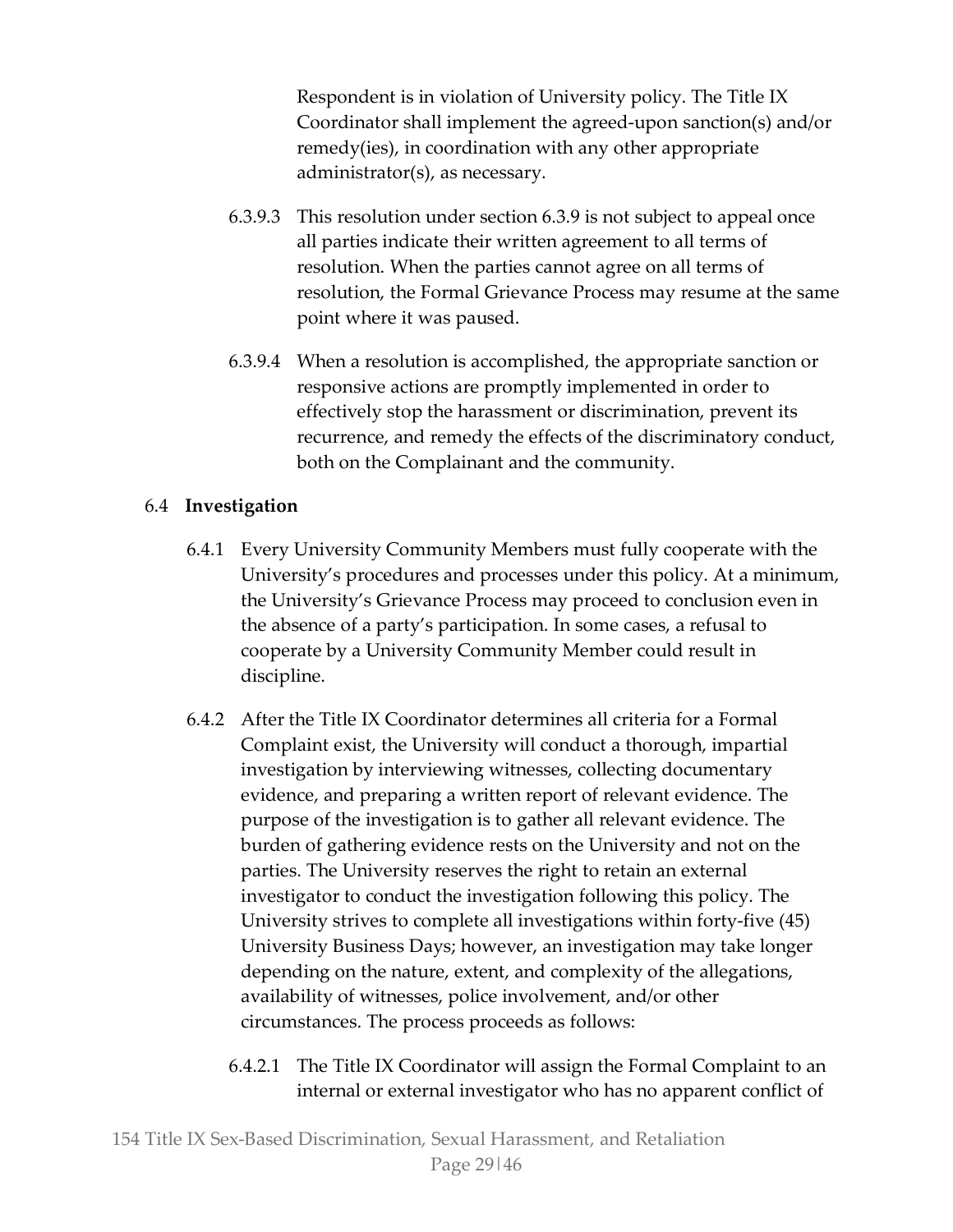interest. If the Title IX Coordinator determines an assigned investigator has a conflict of interest or is otherwise unavailable, the Title IX Coordinator may assign the Formal Complaint to an external or backup investigator.

- 6.4.3 Upon initiating an investigation, the University will provide the parties with a Notice of Investigation, with copies of this policy and the Formal Complaint attached or enclosed. The Notice of Investigation shall include:
	- 6.4.3.1 A meaningful summary of the allegations;
	- 6.4.3.2 The identity of the parties involved (if known);
	- 6.4.3.3 The precise misconduct being alleged;
	- 6.4.3.4 The date and location of the alleged incident(s) (if known);
	- 6.4.3.5 The specific policy sections implicated;
	- 6.4.3.6 A description of the applicable procedures;
	- 6.4.3.7 A statement of the potential sanctions/responsive actions that could result;
	- 6.4.3.8 A statement that the University presumes the Respondent is not responsible for the reported misconduct unless and until the evidence supports a different determination;
	- 6.4.3.9 A statement that determinations of responsibility are made at the conclusion of the process and that the parties will be given an opportunity to inspect and review all directly related and/or relevant evidence obtained during the review and comment period;
	- 6.4.3.10 A statement about the University's policy on retaliation;
	- 6.4.3.11 Information about the privacy of the process;
	- 6.4.3.12 Information on the right for each party to have an Advisor of their choosing and suggestions for a way to identify an Advisor;
	- 6.4.3.13 A statement informing the parties that this policy prohibits knowingly false statements, including knowingly submitting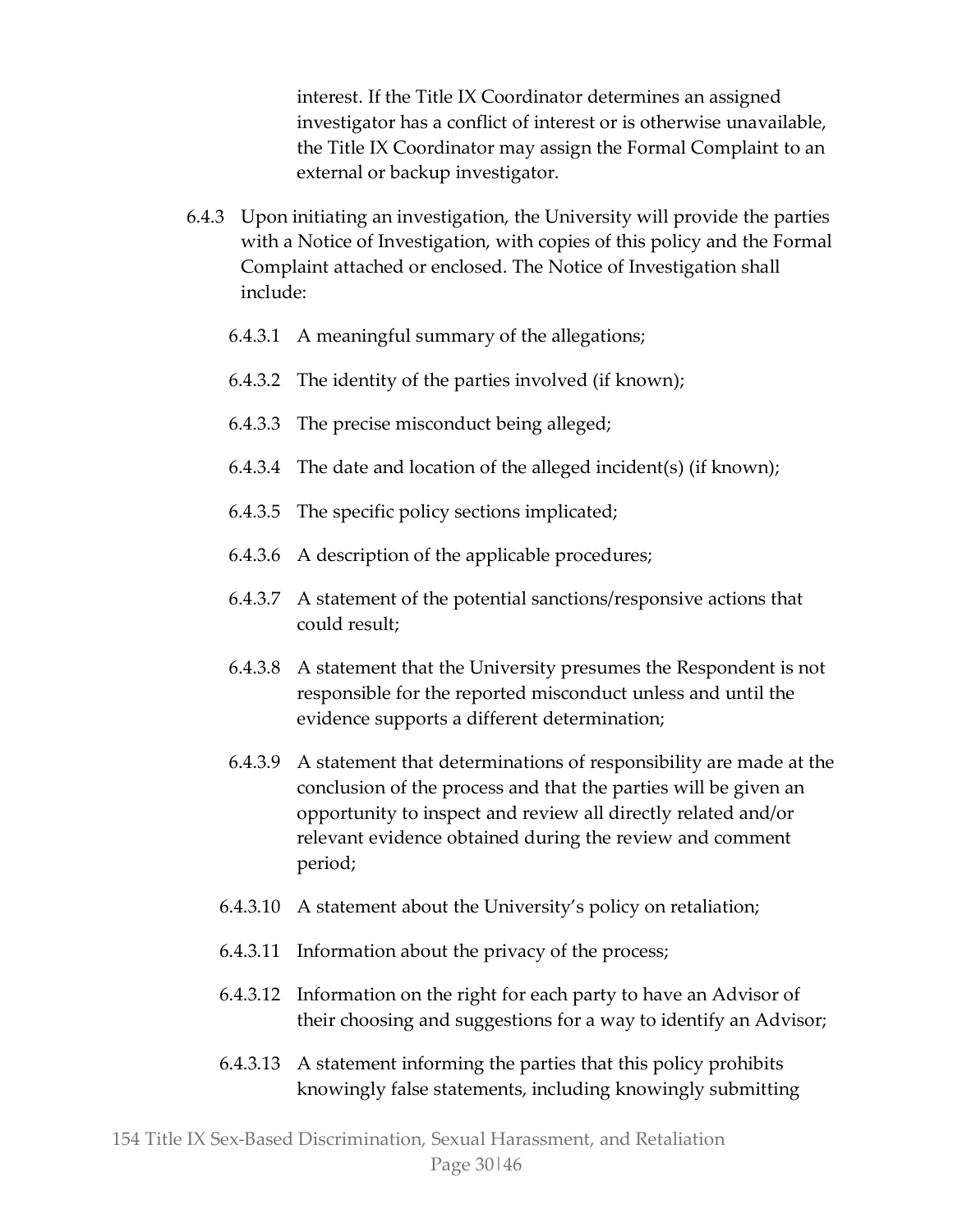false information during the resolution process;

- 6.4.3.14 A link to the University's VAWA brochure;
- 6.4.3.15 The name of the investigator(s);
- 6.4.3.16 Instructions to notify the Title IX Coordinator upon receipt of the Notice of Investigation of any perceived conflict of interest or bias that the assigned investigator(s) may have; and
- 6.4.3.17 An instruction to preserve any evidence that may be related to the allegations.
- 6.4.4 Amendments and updates to the Notice of Investigation may be made as the investigation progresses and more information becomes available regarding the addition or dismissal of various charges.
- 6.4.5 The Notice of Investigation will be written and may be delivered by one or more of the following methods: in person, mailed to the local or permanent address(es) of the parties as indicated in official University records, or emailed to the parties' University-issued email or designated accounts. Once mailed, emailed, and/or received in-person, notice will be presumptively delivered.
	- 6.4.5.1 An investigator may conduct all, or any part of, an investigation by in-person communication or the use of audio or virtual technology.
	- 6.4.5.2 The University shall not access, consider, disclose, or otherwise use a party's records that are made or maintained by a physician, psychiatrist, psychologist, or other recognized professional or paraprofessional acting in the professional's or paraprofessional's capacity, or assisting in that capacity, and which are made and maintained in connection with the provision of treatment to the party, unless the University obtains the party's voluntary, written consent to do so for the grievance process under this policy.
	- 6.4.5.3 Advisors and witnesses will be instructed by the investigator(s) that the University expects them to maintain the privacy of the information learned due to their participation in the process. This information may not be shared with third parties, disclosed publicly, or used for purposes not explicitly authorized by the University.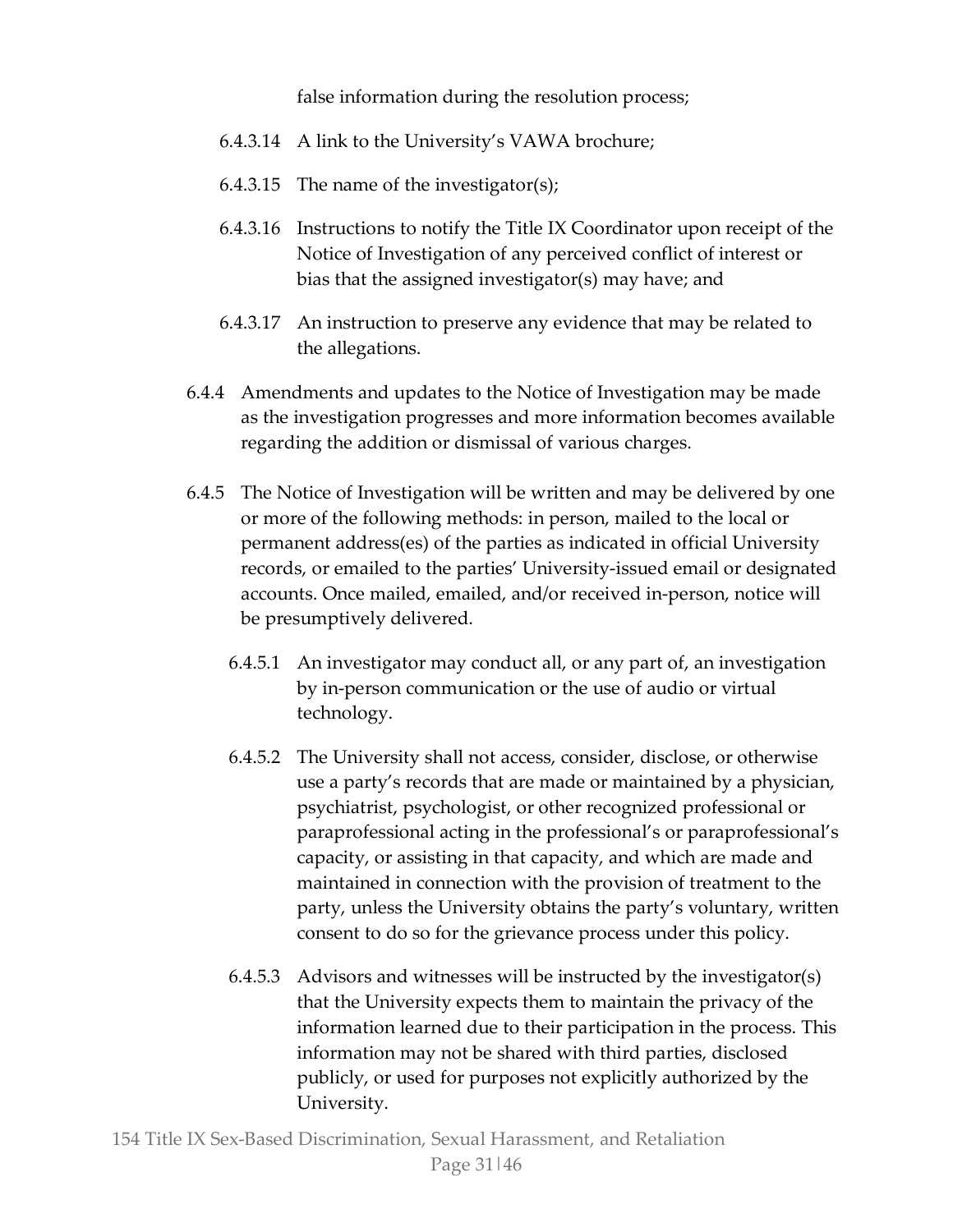- 6.4.6 The University presumes the Respondent is not responsible for the alleged conduct until a determination regarding responsibility is made at the conclusion of the grievance process.
- 6.4.7 The University will not restrict the ability of either party to discuss the allegations under investigation or to gather and present relevant evidence to the investigator(s). This section notwithstanding, retaliation is prohibited. Any attempt to alter or prevent a witness or party from testifying is a form of prohibited retaliation. The parties may be directed to cease communications with one another (i.e., a "no contact order"). State laws protecting against defamation and tortious invasion of privacy still apply.
- 6.4.8 The University will provide an equal opportunity for the parties to identify relevant witnesses for the investigator to contact, including fact and expert witnesses, and to provide other inculpatory and exculpatory evidence to the investigator.
- 6.4.9 An investigator will not question the Complainant, or otherwise seek evidence, regarding the Complainant's sexual predisposition or prior sexual conduct with anyone other than a Respondent for purposes of determining consent.
- 6.4.10 Each party may choose to be accompanied by an Advisor of the party's choice, who may be an attorney (at the party's own expense), to any related meeting or proceeding during the investigation. The Advisor may not disrupt a meeting or other proceeding or speak on behalf of the party. The Advisor's role outside of the live hearing is limited to listening and quietly conferring with the party. If an Advisor is disruptive, the Advisor may be excluded from the meeting and future meetings or proceedings.
- 6.4.11 At any time before or during the investigation, an investigator may recommend that the University provide supportive measures to a party or witness. Any individual's intentional interference with supportive measures may be considered retaliation and a separate violation of this policy.
- 6.4.12 If either party fails to participate in the investigation, the investigator may make factual findings without the response of that party, or the University may dismiss the case.

154 Title IX Sex-Based Discrimination, Sexual Harassment, and Retaliation Page 32|46 6.4.13 The University will provide each party an equal opportunity to inspect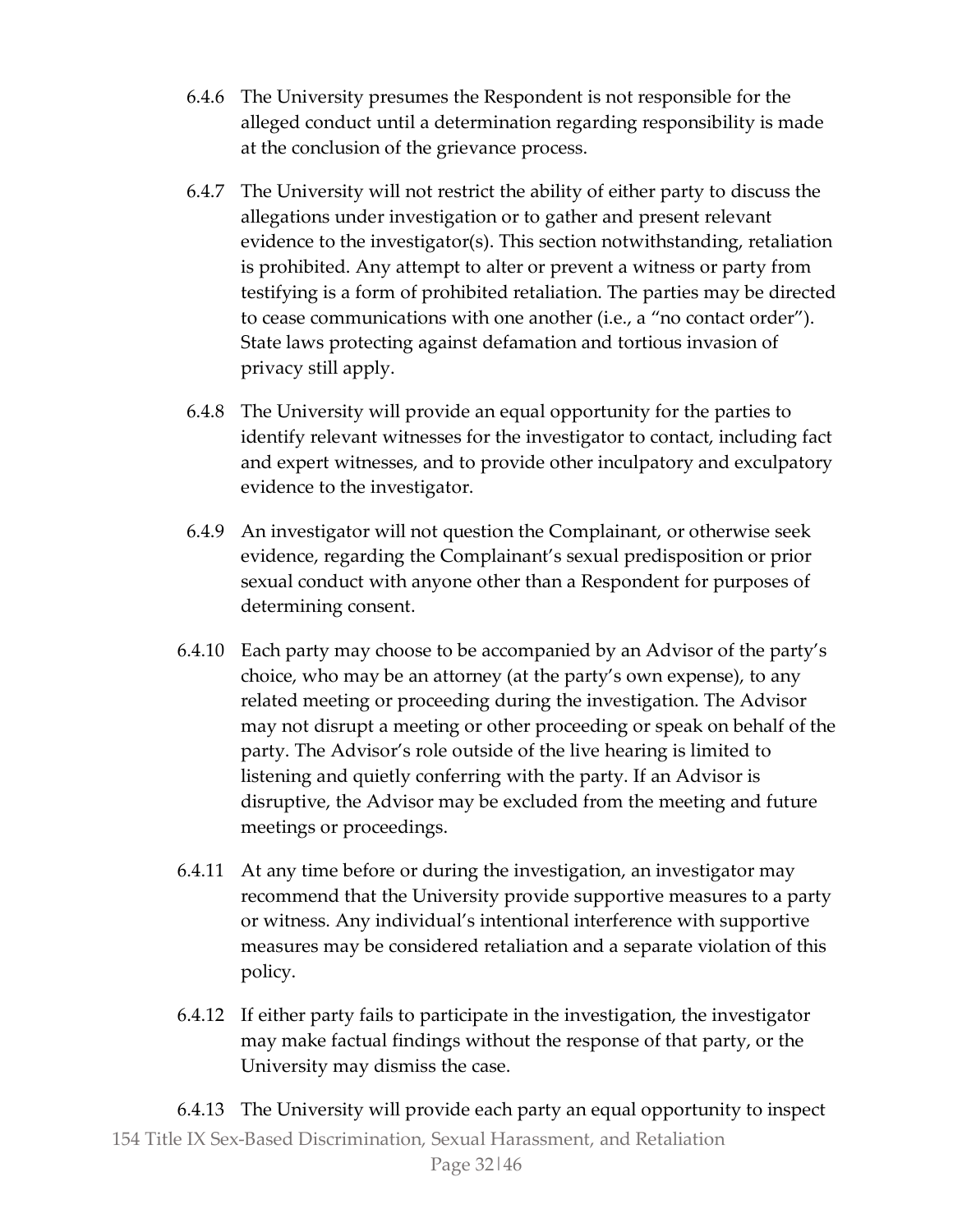and review any evidence obtained as part of the investigation that is directly related to the allegations raised in the Formal Complaint, including all inculpatory or exculpatory evidence, so that each party can meaningfully respond to the evidence prior to the conclusion of the investigation.

- 6.4.14 If, at any point during the investigation, the University determines a need to investigate allegations not included in the Formal Complaint, the University must provide notice of additional allegations to the parties, if known.
- 6.4.15 Upon conclusion of the investigative fact-finding, the investigator shall prepare a Draft Investigative Report that summarizes the Complainant's allegations and Respondent's responses, summarizes the relevant evidence and the material witnesses supporting or opposing the allegation(s), and includes preliminary factual findings.
- 6.4.16 Before the Draft Investigative Report is finalized as the Final Investigative Report, the investigator(s) will issue a written Notice of Opportunity to Review Draft Investigative Report and Evidence, attaching a copy of the Draft Investigative Report in a secure electronic format or hard copy format, which notifies the parties and their Advisors of their equal opportunity to review any evidence obtained as part of the investigation that is directly related to the allegations in the Formal Complaint, including evidence upon which the University does not intend to rely in reaching a determination of responsibility, whether inculpatory or exculpatory.
- 6.4.17 The parties may submit a written response to the investigator via email within ten (10) University Business Days of the date of the Notice of Opportunity to Review Draft Investigative Report and Evidence. This is the parties' final opportunity to submit any additional information or witnesses and to challenge the investigator(s) for bias during the investigation. In the absence of good cause, an investigator shall not consider information discoverable through the exercise of due diligence that is not provided to the investigator(s) at this juncture. The investigator(s) shall consider any written response, information, or evidence provided by the parties.
- 6.4.18 Within seven (7) University Business Days of the expiration of the parties' written response period, the investigator(s) will prepare a proposed Final Investigative Report that contains a statement of the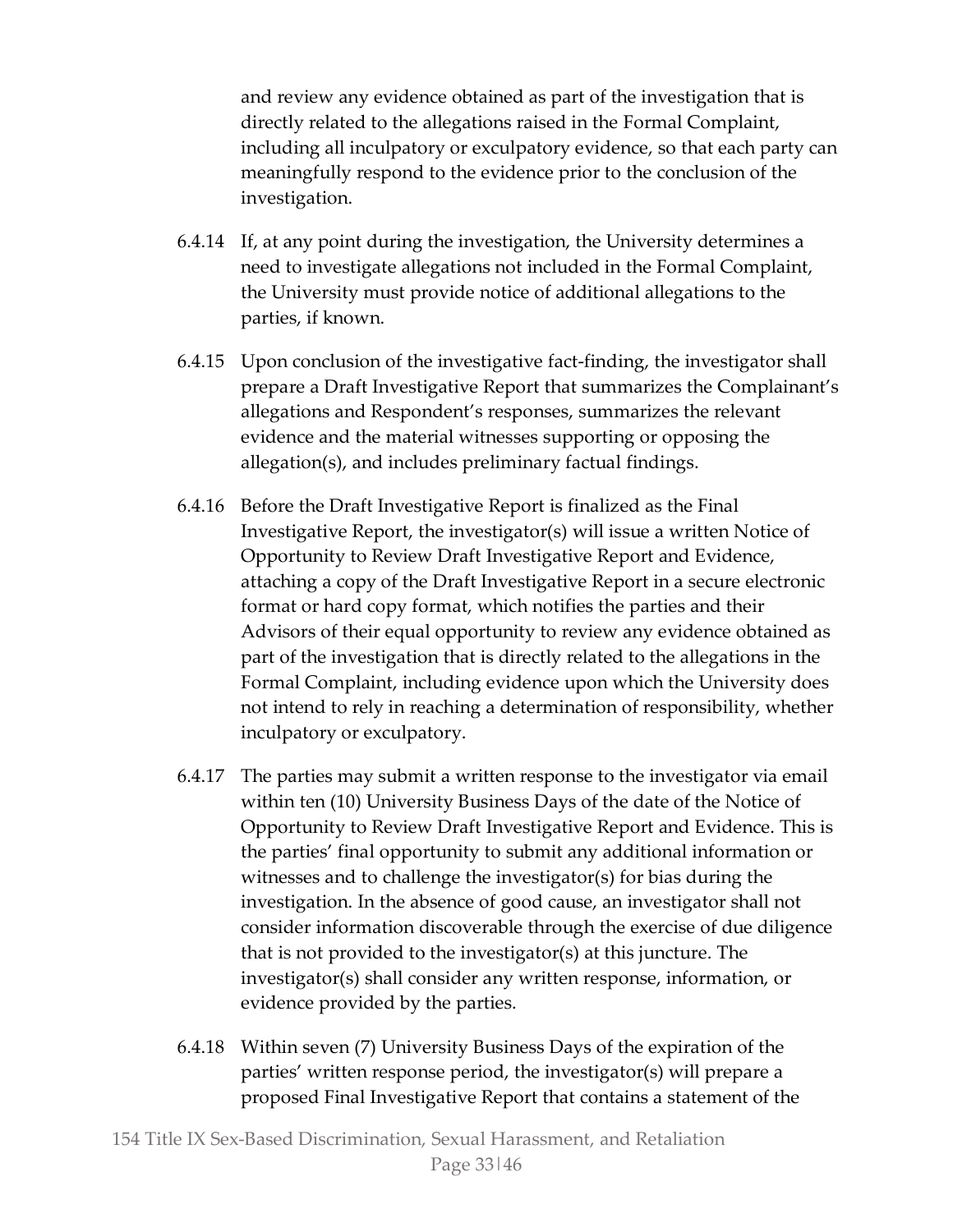factual allegations and the positions/responses of the parties; fairly summarizes all of the relevant evidence; contains the names of material witnesses; and describes the procedural steps taken during the investigation. If an investigation involves multiple complainants, multiple respondents, or both, the investigator(s) may prepare a single Final Investigative Report.

- 6.4.19 Within three (3) University Business Days of the investigator's completion of the proposed Final Investigative Report, the Title IX Coordinator or designee shall review the report to ensure compliance with this policy.
- 6.4.20 Once the Final Investigative Report is approved by the Title IX Coordinator or designee, it shall be provided by the investigator to the parties and their Advisors, if any, in a secure electronic transmission or hard copy format, at least fifteen (15) University Business Days prior to a live hearing, and simultaneously submitted to the Title IX Coordinator.
- 6.5 Pre-Hearing Disclosures, Impact Statement and Pre-Hearing Conference:
	- 6.5.1 Required Disclosure of Witness and Expert Testimony: At least five (5) University Business Days before the hearing date, the Complainant(s), the Respondent(s), and the Title IX Coordinator on behalf of the University, must provide the Hearing Officer a list of documents and witnesses, including expert witnesses, intended to be presented at the live hearing. The Hearing Officer will then provide via email the respective document and witness lists to the Title IX Coordinator and the parties on the following University Business Day.
		- 6.5.1.1 Unless otherwise stipulated, if an expert witness is listed, the witness list must be accompanied by a written report prepared and signed by the expert witness containing the subject matter on which the expert is expected to testify; the substance of the facts and opinions to which the expert is expected to testify; a summary of the grounds for each opinion; and the expert qualifications of the witness.
		- 6.5.1.2 The Hearing Officer will review, resolve, and make a written record of the decision on any challenge posed by a party of an investigator's bias during the investigation process prior to the commencement of a live hearing at a pre-hearing conference.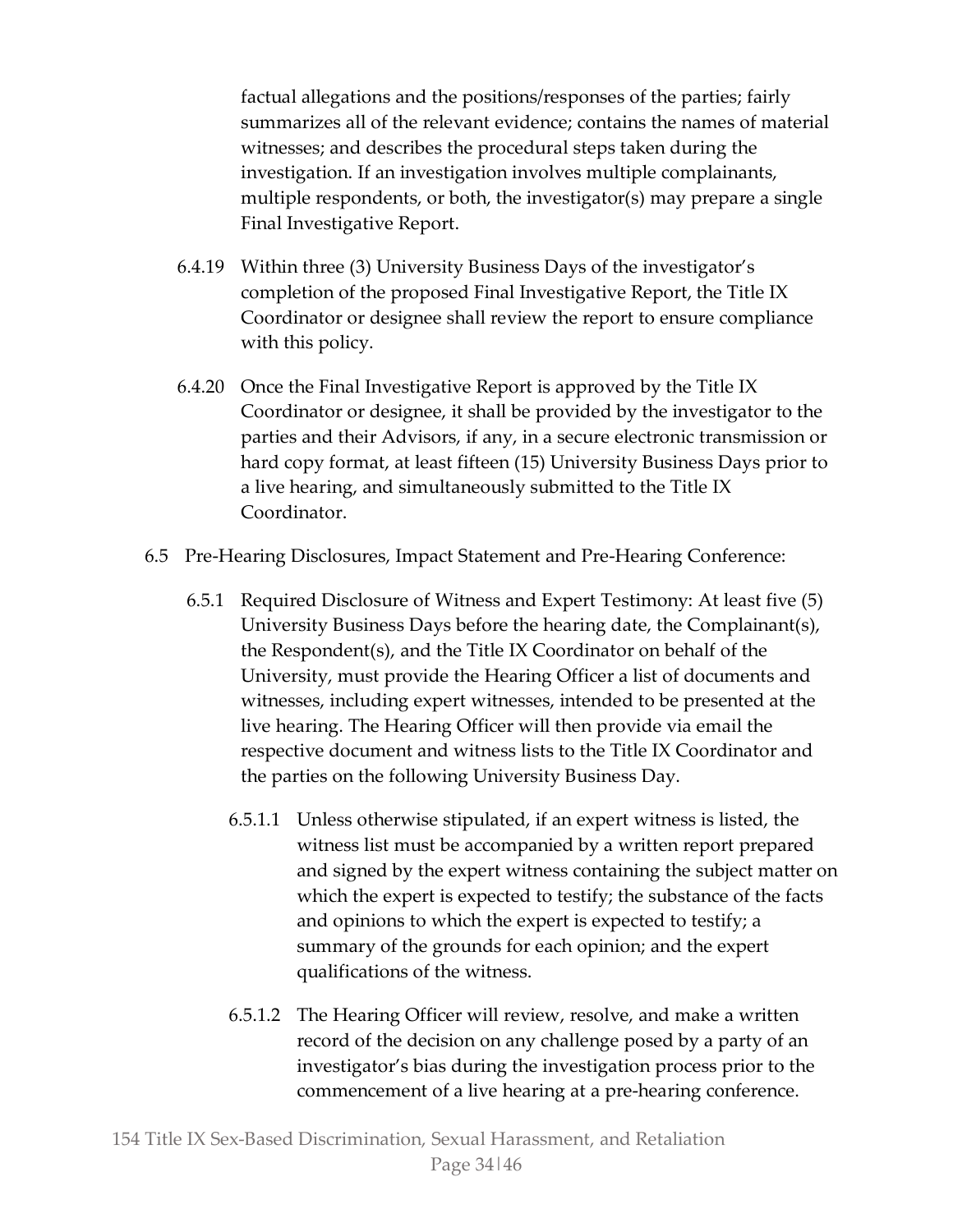- 6.5.1.3 The parties and the University may submit, at or prior to the prehearing conference, a written statement containing the substantive relevant testimony of that party or a witness. This statement must be approved by the Hearing Officer as to relevancy prior to being presented at the live hearing as per section 6.6.3.3.
- 6.5.2 After the issuance of the Final Investigative Report and at least three (3) University Business Days prior to the live hearing, a party may submit an impact statement to the Title IX Coordinator. The impact statement is not evidence. Impact statements may be considered at the sanctioning phase, if a policy violation is found by the Hearing Panel.
	- 6.5.2.1 The Title IX Coordinator will ensure that each party has an opportunity to review any impact statement submitted by the other party(ies) by emailing the impact statement received from a party to the other party on the University Business Day following receipt of the impact statement.
- 6.5.3 Each party, after the issuance of the Final Investigative Report and at least five (5) University Business Days prior to the live hearing, must submit a list of initial questions which the party seeks to have posed at the live hearing. This does not preclude additional questions being posed at the live hearing on behalf of a party by the party's Advisor.
- 6.5.4 A pre-hearing conference shall be coordinated by the Title IX Coordinator and chaired by the Hearing Officer. Parties and Advisors are encouraged, but not required, to be present. A pre-hearing conference may be scheduled separately for each party. The pre-hearing conference shall be conducted at least two (2) University Business Days prior to a scheduled live hearing and at least ten (10) University Business Days after the issuance of the Final Investigative Report being sent to the parties and Advisors, if applicable.
	- 6.5.4.1 The purpose of the pre-hearing conference shall be to:
		- 6.5.4.1.1 Identify the Hearing Panelists and address any objections to members of the panel;
		- 6.5.4.1.2 Address evidentiary issues or questions to be posed at the hearing (i.e. numbers of witnesses, use of documents,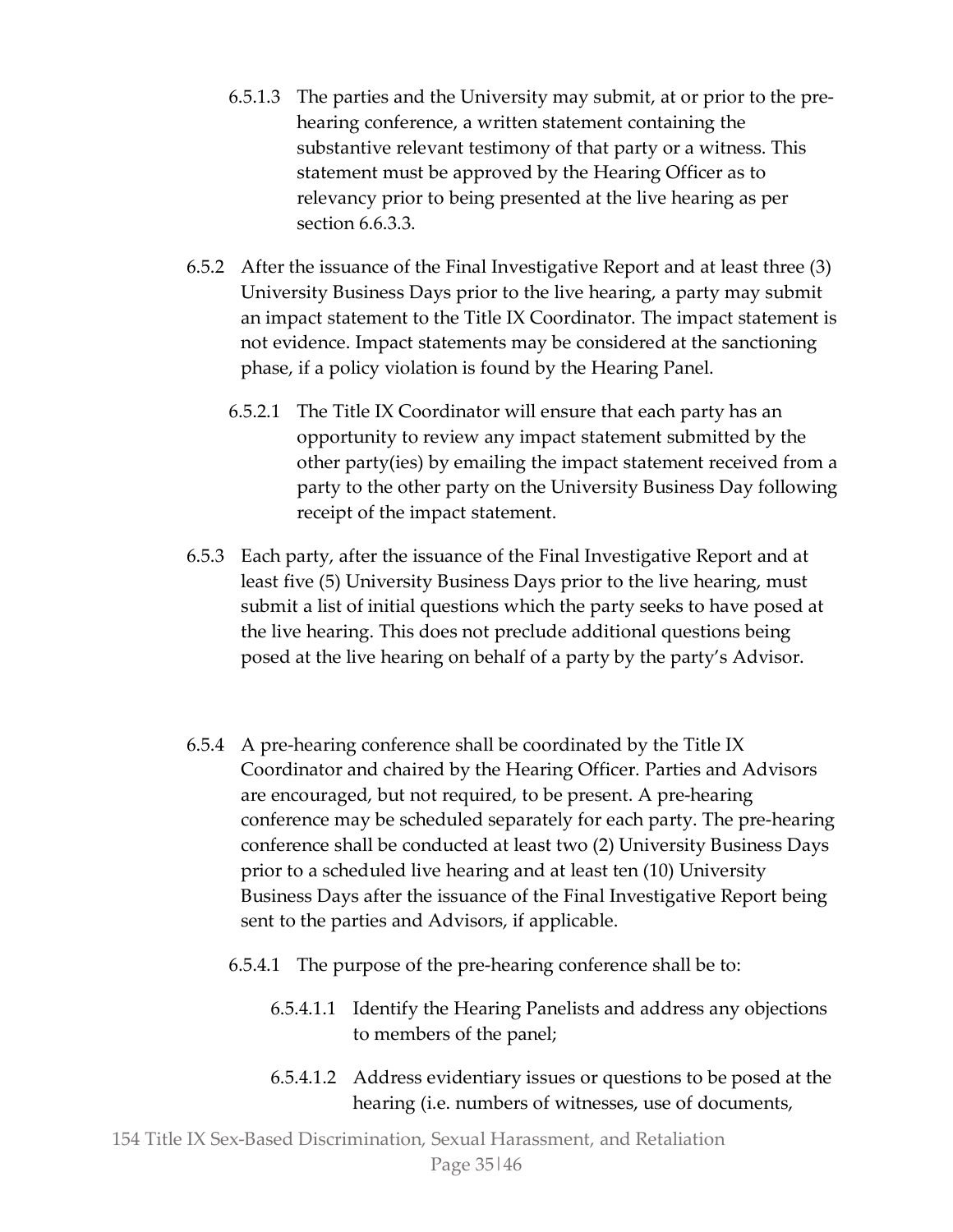expected length of hearing, etc.);

- 6.5.4.1.3 Ensure parties will have Advisors available to conduct cross examination and that the Advisor is familiar with the hearing process under this policy; and
- 6.5.4.1.4 Provide a forum to address any questions related to the Live Hearing process and procedures.
- 6.6 Live Hearing
	- 6.6.1 Notice and Assignment of Hearing Officer and Hearing Panel:
		- 6.6.1.1 The Title IX Coordinator will schedule a live hearing to occur no sooner than ten (10) University Business Days after the issuance of the Final Investigative Report; assign a Hearing Officer and Hearing Panel; and issue to the parties and the parties' Advisors, in either an electronic or hard copy format, a Notice of Hearing containing dates, deadlines, and/or requirements for the orderly administration of the live hearing as established by the Hearing Officer. The Hearing Officer and the Hearing Panelists cannot be the same person(s) as the Title IX Coordinator or the investigator(s) and shall be selected from trained Hearing Officers and Hearing Panelists.
		- 6.6.1.2 The Notice of Hearing will contain a statement informing the parties that the University must, upon either party's request, provide for a live hearing where the parties are located in separate rooms with technology enabling the Hearing Officer, the Hearing Panelists and the parties to simultaneously see and hear the party or witness answering questions.
		- 6.6.1.3 If a party raises an issue of bias or conflict of interest of an Investigator or Hearing Officer at the hearing, the Hearing Officer may elect to address those issues, consult with legal counsel, and/or refer them to the Title IX Coordinator, and/or preserve them for appeal. If bias is not an issue at the hearing, the Hearing Officer should not permit irrelevant questions that probe for bias.
		- 6.6.1.4 Record of Hearing: The University will record the hearing and make a copy of the recording or transcript of the hearing available to the parties for inspection and review. The official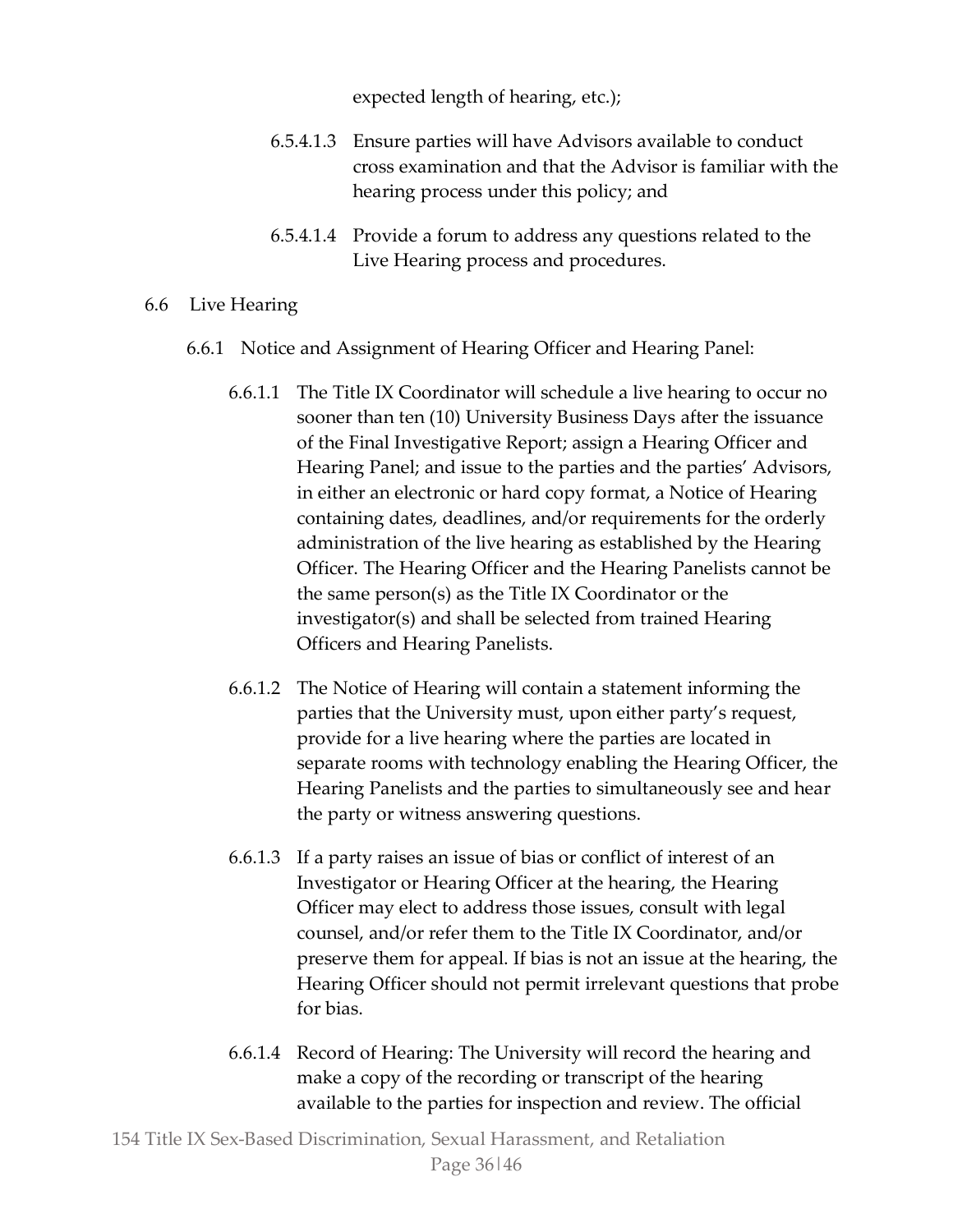recording will be the sole property of the University, and the parties are prohibited from disseminating or making copies of the recording or transcript. The deliberation of the Hearing Panel will not be recorded. The recording of the live hearing will be preserved for seven (7) years from the date of the issuance of the Written Determination.

6.6.1.5 Location of Hearing: The hearing shall be conducted with all parties physically present in the same geographical location or, upon request by either party or the Hearing Officer, any or all parties, witnesses, and other participants may appear at the live hearing virtually, with technology enabling participants to simultaneously see and hear each other.

# 6.6.2 Advisors

- 6.6.2.1 Notice of Right to Advisor: Each party may be accompanied to the live hearing by an Advisor, who may be, but is not required to be, an attorney. Even if an attorney is selected by a party to serve as an Advisor, all notices related to the live hearing and appeal process will be directed to and sent to the party, not the attorney, and it is the party's responsibility to provide copies to the party's Advisor.
	- 6.6.2.1.1 A party shall notify the Title IX Coordinator at least five (5) University Business Days prior to the date of the hearing if the party intends to have an Advisor of the party's choice at the hearing. If a party does not so notify the Title IX Coordinator, the University will have at the hearing an Advisor to conduct cross-examination on behalf of that party, without fee or charge to the party.
- 6.6.2.2 Advisor Expectations: The University will not limit the choice or presence of an Advisor, but the Hearing Officer may limit an Advisor's participation if the Advisor becomes unreasonably disruptive to the proceedings.
- 6.6.2.3 An Advisor may not present evidence on a party's behalf, present argument, testify, disrupt, or otherwise obstruct the live hearing. An Advisor's role, besides privately consulting with a party, is exclusively to ask on behalf of a party all relevant questions and follow-up questions of the other party and any witnesses,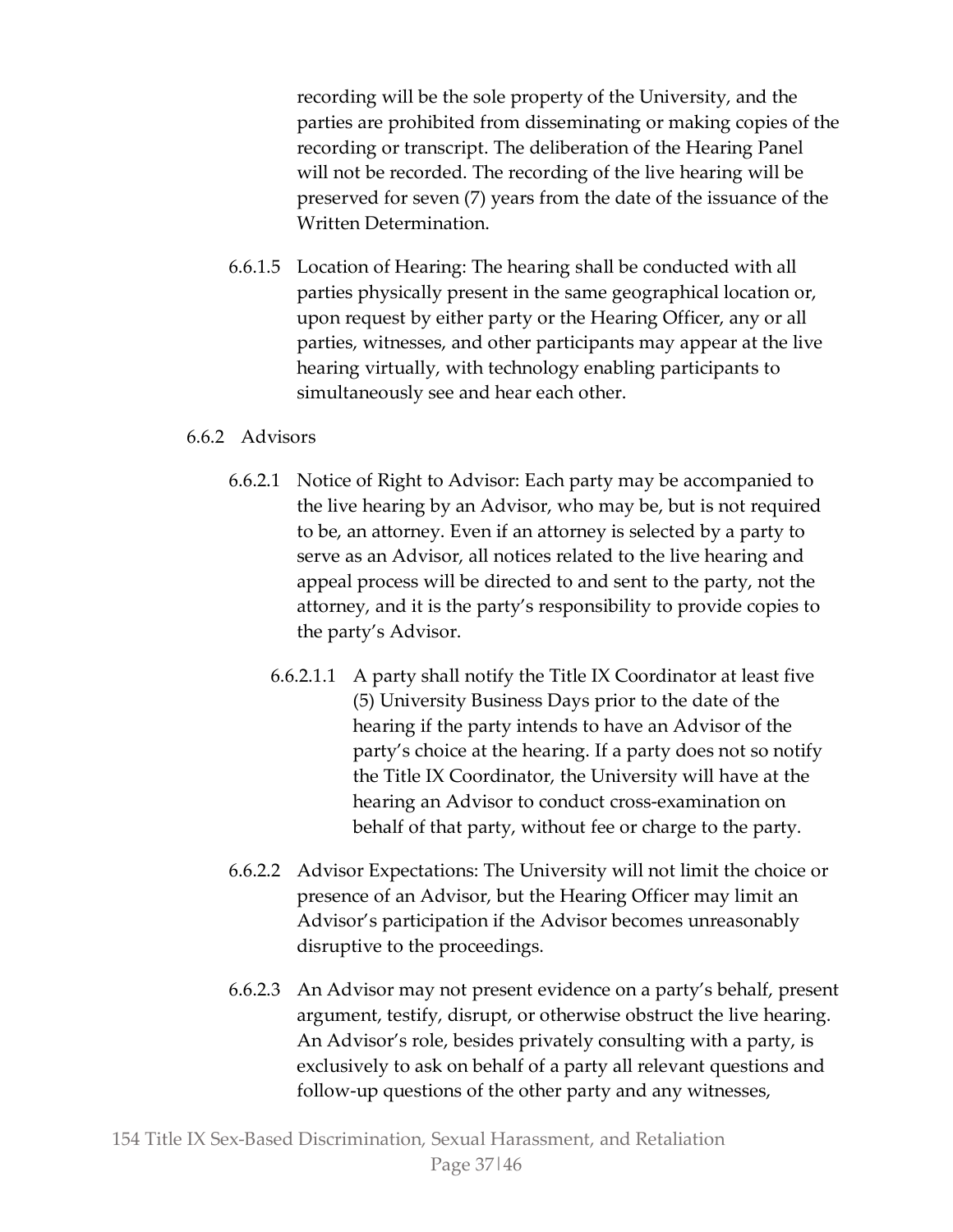including questions challenging credibility. Cross-examination at the live hearing must be conducted directly, verbally, and in real time by a party's Advisor and never by a party personally. Only questions relevant to determining the veracity of the allegations will be allowed.

- 6.6.2.4 A party's Advisor may appear and conduct cross-examination for a party even if the party does not appear. Additionally, where one party does not appear and that party's Advisor of choice does not appear, a University-provided Advisor must still crossexamine the other, appearing party "on behalf of" the nonappearing party, resulting in consideration of the appearing party's statements but not the non-appearing party's statements (without any inference being drawn based on the nonappearance).
- 6.6.2.5 If a party's Advisor of choice refuses to comply with the Rules of Decorum set forth in Section 6.6.4, the University may provide that party with a University-appointed Advisor to conduct crossexamination on behalf of that party at the live hearing.

# 6.6.3 Live Hearing Procedures

- 6.6.3.1 The Hearing Officer explains the hearing procedures and introduces the participants.
- 6.6.3.2 An investigator will then present a summary of the Final Investigative Report, including items that are contested and those that are not. The investigator is subject to questioning by the Hearing Officer and Hearing Panelists and the parties' Advisors. The investigator(s) will be present during the entire hearing process, but not during deliberations.
- 6.6.3.3 Prior to each party/witness being questioned, the Hearing Officer will allow a party/witness to read a pre-approved as to relevancy written statement of the party/witness's substantive testimony.
- 6.6.3.4 After the investigator presents a summary of the Final Investigative Report and is questioned, the Hearing Officer will first ask questions of the Complainant; the Hearing Officer will then permit the Complainant's Advisor to ask further questions of the Complainant, and the Hearing Officer will then permit the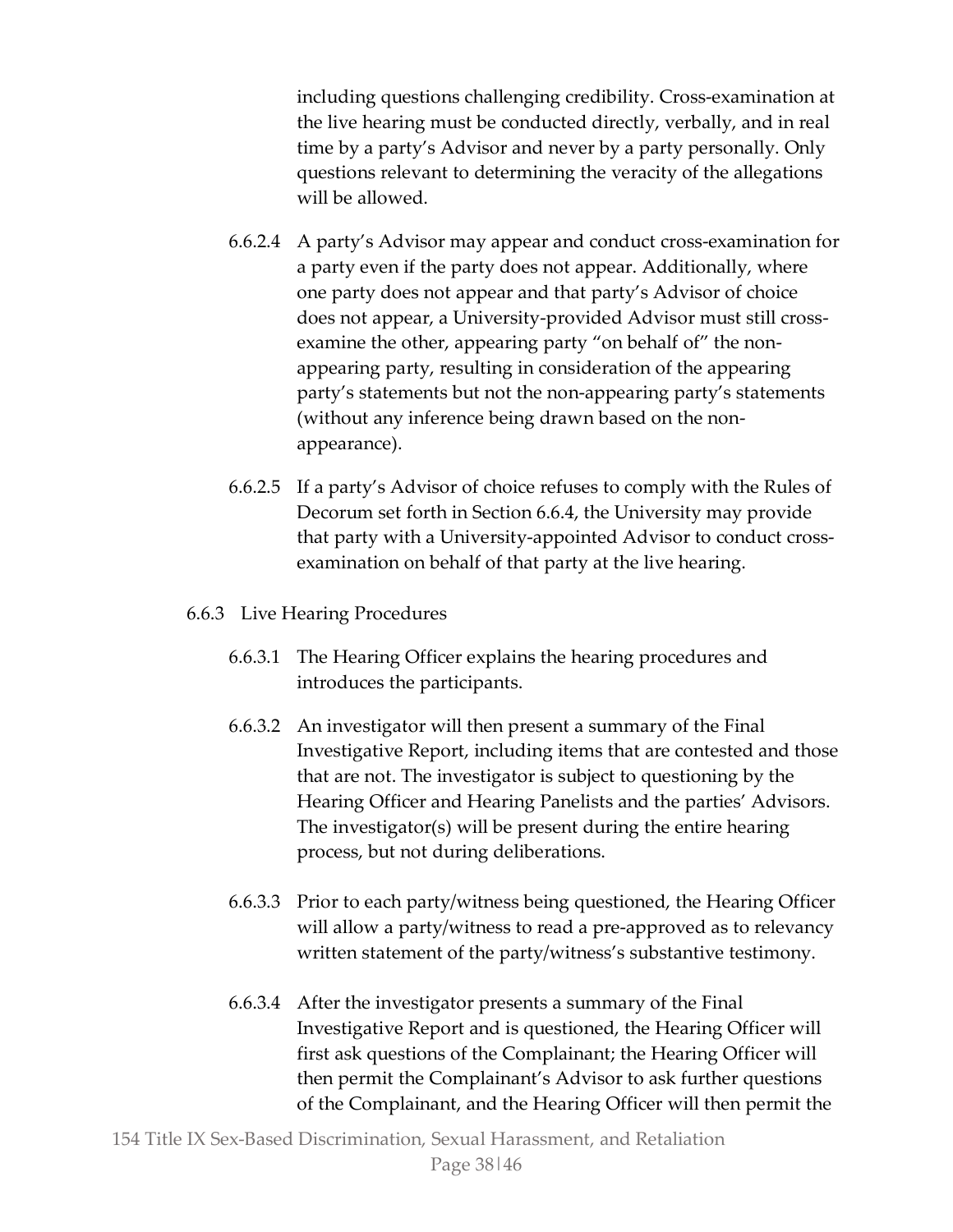Respondent's Advisor to ask cross-examination questions of the Complainant. The Hearing Officer will then ask questions of the Respondent; the Hearing Officer will then permit the Respondent's Advisor to ask further questions of the Respondent; the Hearing Officer will then permit the Complainant's Advisor to ask cross-examination questions of the Respondent. Then, in the order determined by the Hearing Officer, additional witnesses will be questioned by the Hearing Officer. Then the Complainant's Advisor will be permitted by the Hearing Officer to ask questions and then Respondent's Advisor will be permitted by the Hearing Officer to ask questions of the witness. After each party/witness is questioned in this manner, the Hearing Officer will briefly adjourn and inquire of the other Hearing Panelist whether they have any additional questions which they would like to have posed to the party/witness. The Hearing Officer will then reconvene the hearing and ask any additional follow up questions, if any, from the Hearing Panel.

- 6.6.3.5 Only relevant questions will be permitted, and the Hearing Officer shall determine relevance. All questions are subject to a relevance determination by the Hearing Officer prior to a party or witness responding to the question. An Advisor, while remaining seated during questioning, will pose each proposed question orally. The proceeding will then pause, to allow the Hearing Officer to consider it, and the Hearing Officer will determine whether the question will be permitted, disallowed, or must be rephrased prior to the Hearing Officer instructing the party or witness to proceed with responding.
	- 6.6.3.5.1 Questions or evidence about a Complainant's sexual predisposition or prior sexual behavior are not relevant, unless (1) offered to prove that someone other than the Respondent committed the conduct alleged in the Formal Complaint; or (2) they concern specific incidents of the Complainant's prior sexual behavior with Respondent and are offered to prove consent.
- 6.6.3.6 The Hearing Officer will have sole authority to determine whether a question is relevant and whether it will be permitted. The Hearing Officer may explore arguments regarding relevance with the Advisors, if the Hearing Officer so chooses. The Hearing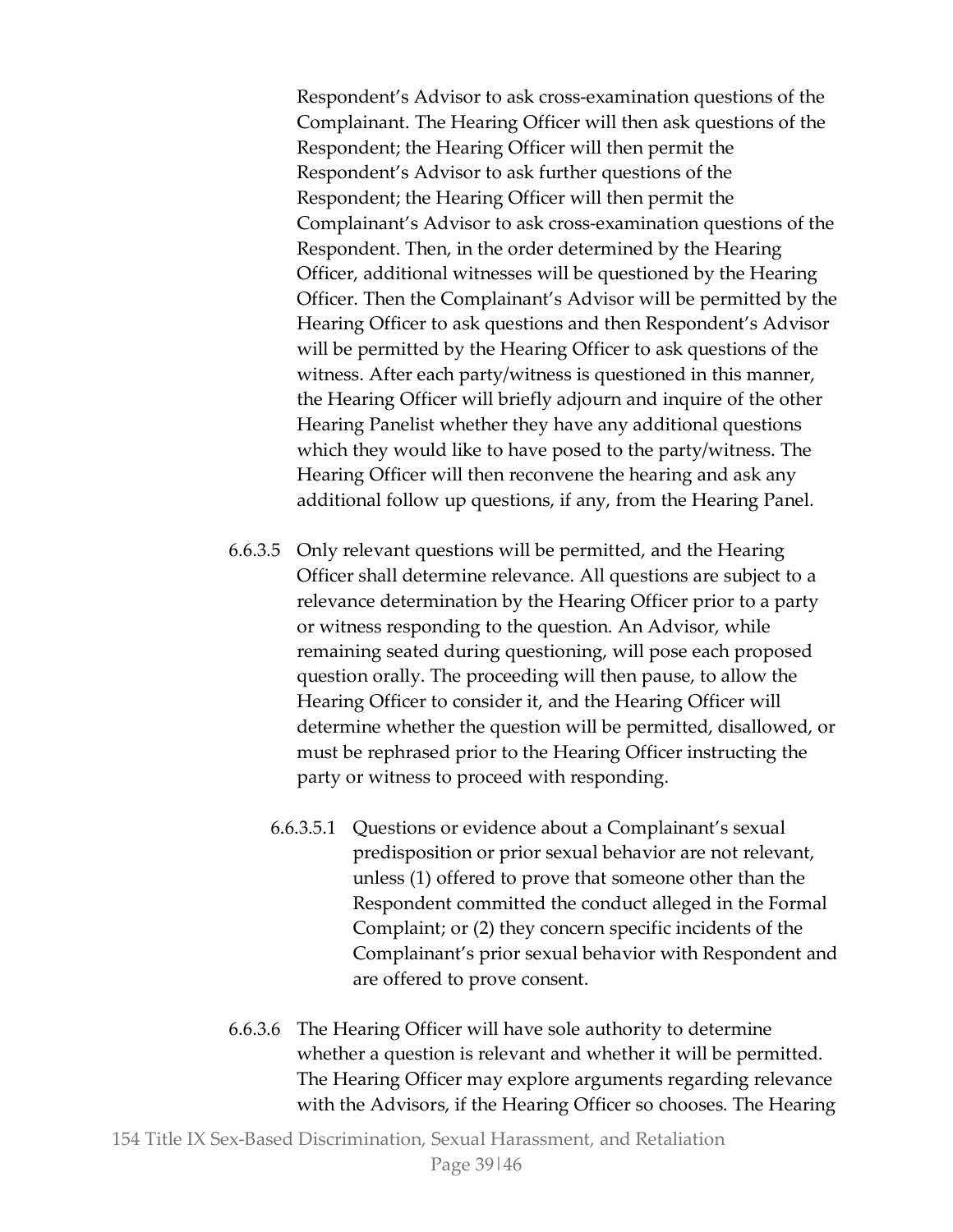Officer will then state their decision on the question for the record and advise the party/witness to whom the question was directed, accordingly. The Hearing Officer will explain any decision to exclude a question as not relevant, or to reframe it for relevance.

- 6.6.3.7 The Hearing Officer will limit or disallow questions on the basis that they are irrelevant, unduly repetitious (and thus irrelevant), or abusive. The Hearing Officer's determinations of relevancy are final. The Hearing Officer may consult with legal counsel on any questions of relevancy. The Hearing Officer may ask an Advisor to explain why a question is or is not relevant, but the Hearing Officer will not allow explanation from an Advisor on relevance after the Hearing Officer has ruled on a question's relevance.
- 6.6.3.8 The Hearing Officer may exclude expert or other testimony that the Hearing Officer deems to be irrelevant.
- 6.6.4 Rules of Decorum and Enforcement of Compliance
	- 6.6.4.1 The parties, the parties' Advisors, and all other participants in the live hearing must comply with the following Rules of Decorum:
		- 6.6.4.1.1 Treat all other hearing participants respectfully and in a non-abusive manner.
		- 6.6.4.1.2 Ask questions in a respectful, non-confrontational manner. Aggressive or abusive questioning of any party or witness is not permitted.
		- 6.6.4.1.3 All requests to address the Hearing Panel shall be addressed to the Hearing Officer.
		- 6.6.4.1.4 The Hearing Officer will rule on all requests, objections, and points of order.
		- 6.6.4.1.5 The Hearing Officer's ruling(s) shall be final and all participants shall abide thereby.
		- 6.6.4.1.6 Rules of common courtesy and decency shall be observed at all times.
		- 6.6.4.1.7 An Advisor may request clarification of a procedural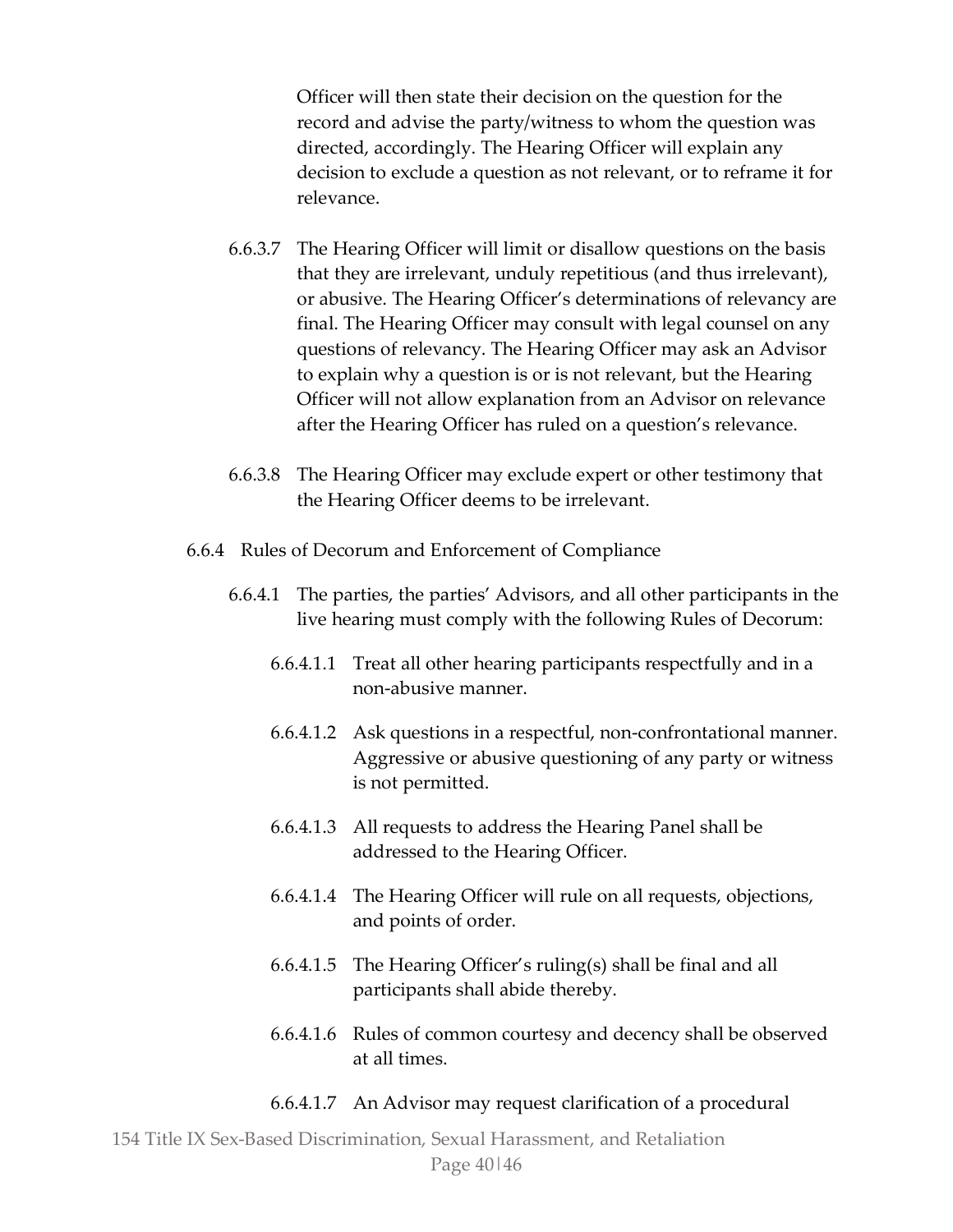matter or object on the basis of procedure at any time by addressing the Hearing Officer after recognition by the Hearing Officer.

- 6.6.4.2 If a party's Advisor of choice refuses to comply with the University's Rules of Decorum (for example, yelling at or arguing with the other party), the Hearing Officer may exclude the Advisor from the hearing and utilize a University-appointed Advisor to the party. Similarly, if an Advisor that the University provides refuses to comply with the Rules of Decorum, the University may provide that party with a different Advisor to conduct cross-examination on behalf of that party.
- 6.6.4.3 The University (including any official acting on behalf of the University, such as the Hearing Officer) has the right at all times to determine what constitutes appropriate behavior on the part of an Advisor or other participant in the hearing and to take appropriate steps to ensure compliance with the Rules of Decorum.
- 6.6.5 Role of University at Live Hearing
	- 6.6.5.1 The University is not a party to the live hearing, but the University, not the parties, bears the burden of presenting the evidence in the Final Investigation Report.
	- 6.6.5.2 The University will remain objective and impartial throughout the grievance process, including the presentation of the Final Investigation Report at the live hearing.
- 6.6.6 Hearing Panel Deliberations
	- 6.6.6.1 Upon completion of the live hearing, the Hearing Panel shall deliberate in closed session with only the Hearing Officer and Hearing Panelists present.
	- 6.6.6.2 After deliberating, the Hearing Panel shall make a finding based on the Preponderance of the Evidence with respect to each alleged policy violation. Each finding will be one of the following: "responsible," "not responsible," or "insufficient evidence." The Hearing Panel's findings are reached on a simple majority vote.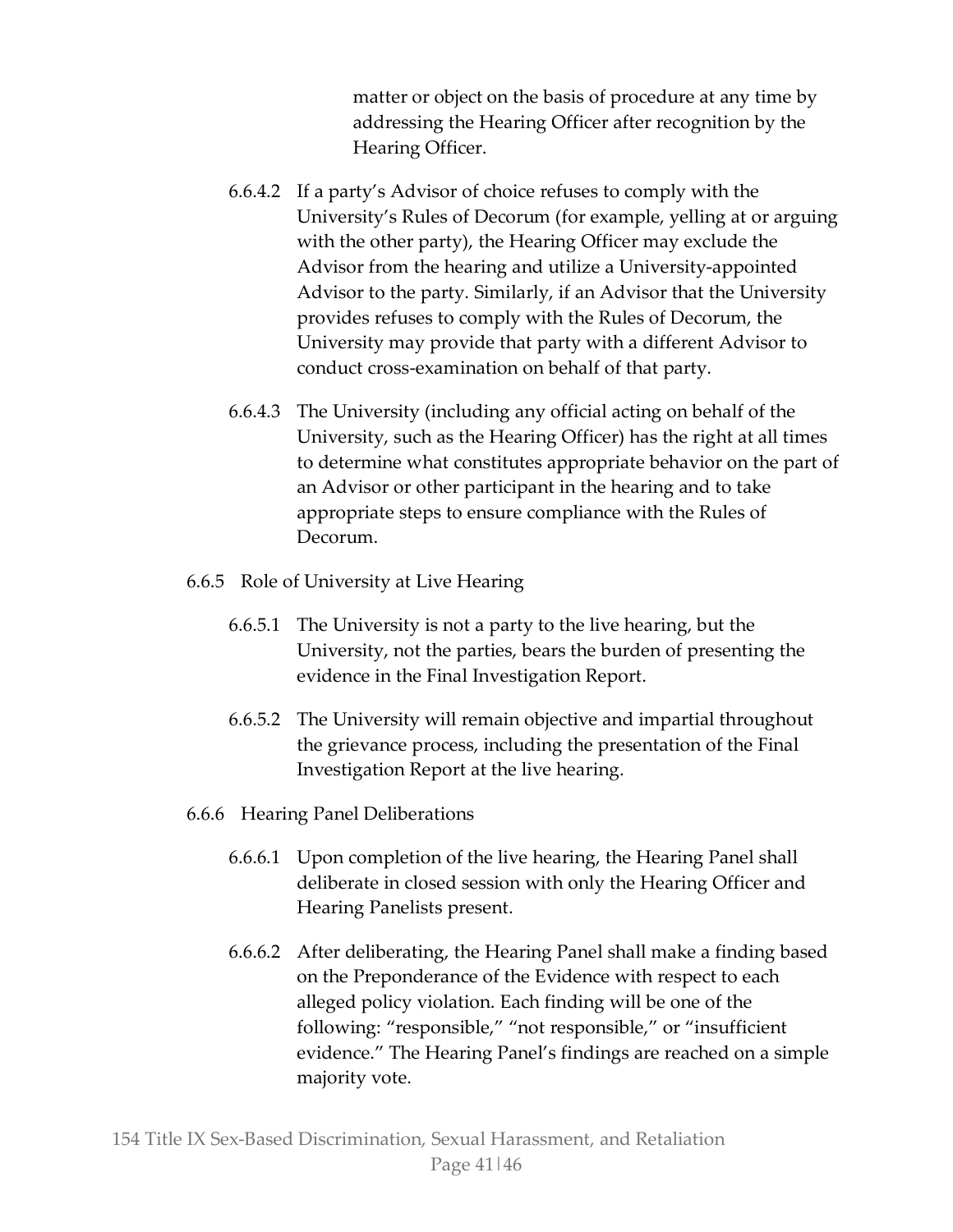- 6.6.6.3 After deliberation, the Hearing Panel will complete a Summary of Hearing panel findings which will reflect the Hearing Panel's decision as to each alleged policy violation. The Hearing Panel must submit the Summary of Hearing Panel Findings to the Title IX Coordinator within two (2) University Business Days of the conclusion of the live hearing. In the event that the Summary of Hearing Panel Findings reflects any violation of this policy, within two (2) University Business Days the Title IX Coordinator will submit the Summary of the Hearing Panel Findings, the impact statements, if any, and the Final Investigative Report to the appropriate Sanction Evaluator.
	- 6.6.6.3.1 In the event the Summary of Hearing Panel Findings does not reflect any finding of responsibility for a violation of this policy, the Title IX Coordinator will instruct the Hearing Panel to prepare and issue the Written Determination to the Title IX Coordinator within twenty (20) University Business Days as outlined in section 6.6.7.
- 6.6.6.4 Within five (5) University Business Days of receipt of the information submitted for review, the Sanction Evaluator will review the submitted information and will make a recommendation to the Hearing Panel for the appropriate sanction(s).
- 6.6.6.5 For Student Sanctions: In cases where the Respondent is a student, the Dean of Students or designee will act as the Sanction Evaluator and will consult with and recommend to the Hearing Panel what, if any, disciplinary action is warranted for the Respondent.
- 6.6.6.6 For Employee Discipline: The Executive Director of Human Resources or designee will act as the Sanction Evaluator and will consult with and recommend to the Hearing Panel what, if any, disciplinary action is warranted for the Respondent.
- 6.6.7 Written Determination
	- 6.6.7.1 The Hearing Officer or Hearing Panel will provide the Written Determination to the Title IX Coordinator within twenty (20) University Business Days after the live hearing concludes. The Written Determination must include the following: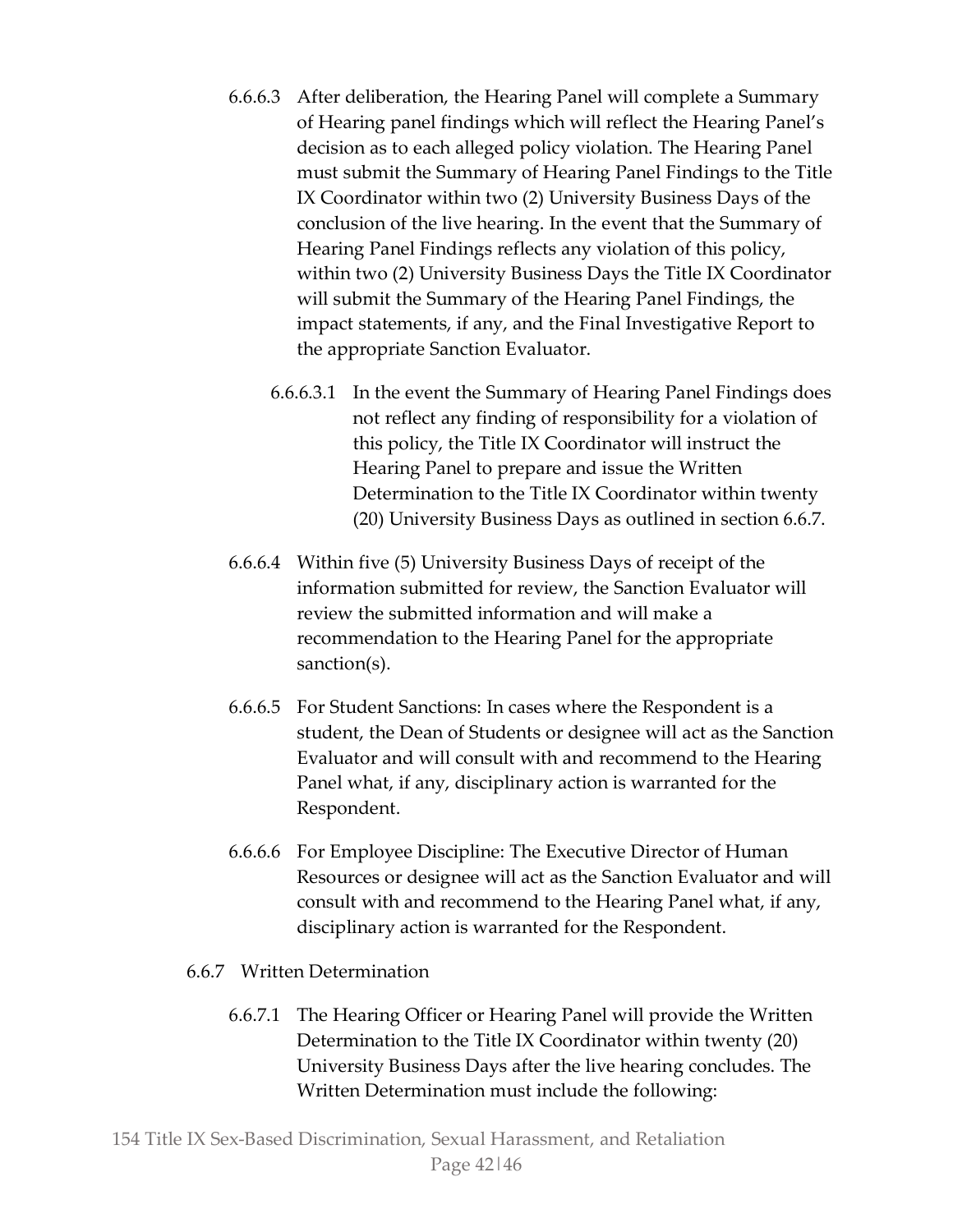- 6.6.7.1.1 Identification of the allegations potentially constituting sex-based discrimination, sexual harassment and/or retaliation as defined in this policy.
- 6.6.7.1.2 A description of the procedural steps taken from the receipt of the Formal Complaint through the Written Determination, including any notifications to the parties, interviews with the parties and witnesses, site visits, methods used to gather other evidence, and hearings held.
- 6.6.7.1.3 Findings of fact supporting the Written Determination.
- 6.6.7.1.4 Conclusions regarding the application of this policy to the facts.
- 6.6.7.1.5 A statement of, and rationale for, the result as to each allegation, including a determination regarding responsibility, and disciplinary sanctions the University imposes on the Respondent, and whether the University shall provide remedies designed to restore and preserve equal access to the University's education program and activity to the Complainant.
- 6.6.7.1.6 The University's procedures and permissible bases for the Complainant and Respondent to appeal.
- 6.6.7.2 The Hearing Officer shall issue the Written Determination to the Title IX Coordinator and the parties simultaneously via email.
- 6.6.7.3 The Written Determination regarding responsibility and sanctions becomes final when the Appeals Outcome is final or the time to appeal has passed without an appeal being filed.

# 6.7 **Appeals**

- 6.7.1 Either party may appeal the Written Determination. The Appeal Outcome is final.
- 6.7.2 A party may appeal the finding of responsibility or a sanction for any of the following reasons:
	- 6.7.2.1 A procedural irregularity occurred in the investigation or hearing process that affected the outcome reflected in the Written Determination.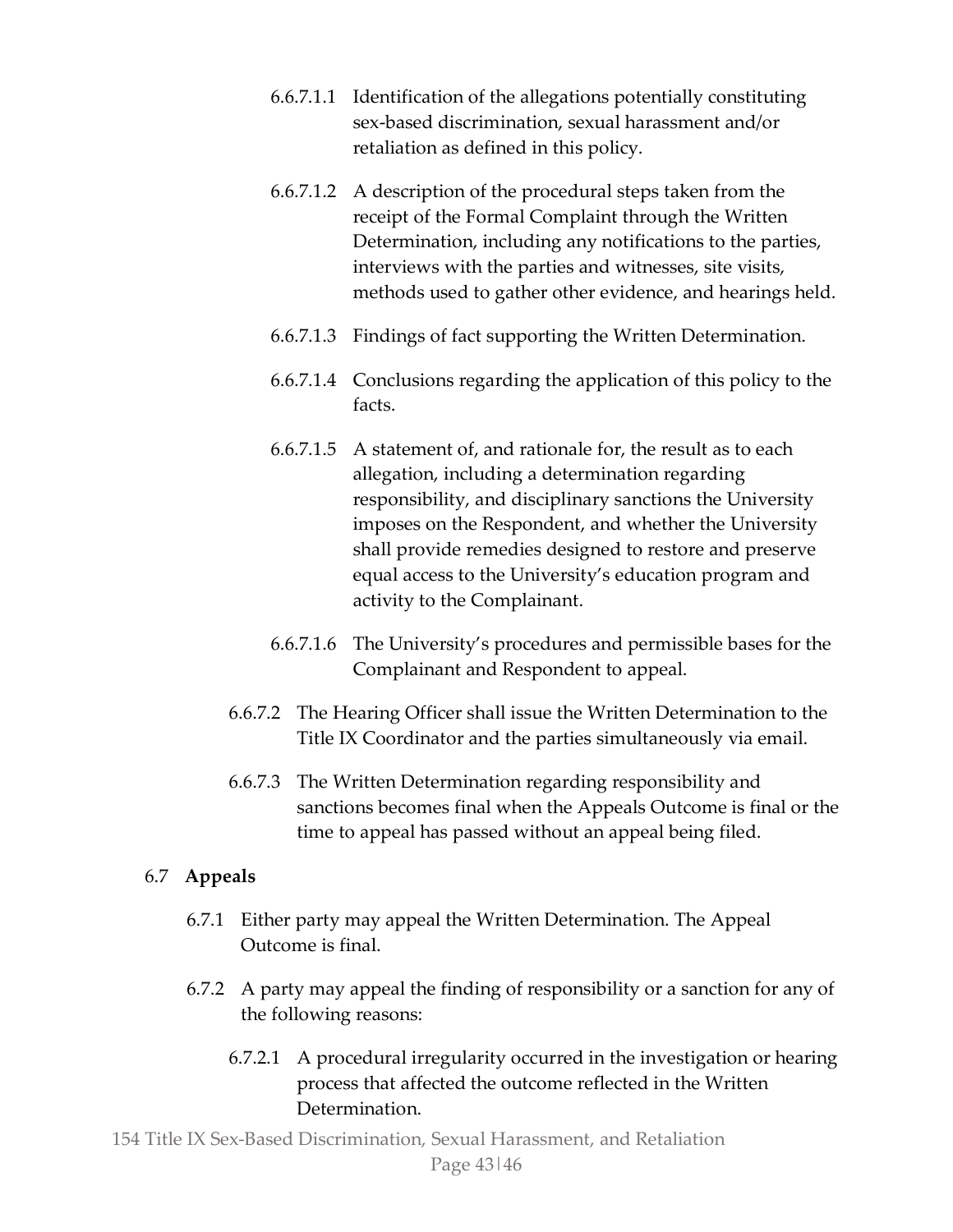- 6.7.2.2 New evidence that was not reasonably available at the time of the issuance of the Written Determination or dismissal, which could affect either the determination of whether a violation of this policy occurred or the severity of the sanction.
- 6.7.2.3 The Title IX Coordinator, the investigator(s), a Hearing Panelist, or the Hearing Officer had a conflict of interest or substantiated bias that affected the outcome.
- 6.7.2.4 The outcome was clearly erroneous based on the facts and evidence presented to the Hearing Panel.
- 6.7.2.5 The sanctions imposed are substantially disproportionate to the severity of the policy violation(s).
- 6.7.3 The Title IX Coordinator must receive a party's written Notice of Appeal within ten (10) University Business Days after the issuance of the Written Determination. The Notice of Appeal must outline the ground(s) for the appeal and attach any supporting documentation.
- 6.7.4 Within five (5) University Business Days of the receipt of an appeal, the Title IX Coordinator will notify each party:
	- 6.7.4.1 That a Notice of Appeal has been filed;
	- 6.7.4.2 An Appeal Examiner(s) has been assigned to consider the appeal;
	- 6.7.4.3 Contact information for the Appeal Examiner(s);
	- 6.7.4.4 That the Title IX Coordinator has confirmed that the Appeal Examiner(s) has no known conflict of interest;
- 6.7.5 Within ten (10) University business days of the Title IX Coordinator sending such notice to the parties, each party may submit a Written Statement on Appeal to the Appeal Examiner(s) supporting or challenging the Written Determination.
- 6.7.6 The Appeal Examiner(s) may review the parties' Written Statements on Appeal, Written Determination, Final Investigation Report, and all evidence introduced at the live hearing, and the hearing recording or transcript when considering the appeal.
- 6.7.7 Within twenty (20) University Business Days, the Appeal Examiner(s) will provide to the parties the Written Decision on Appeal which may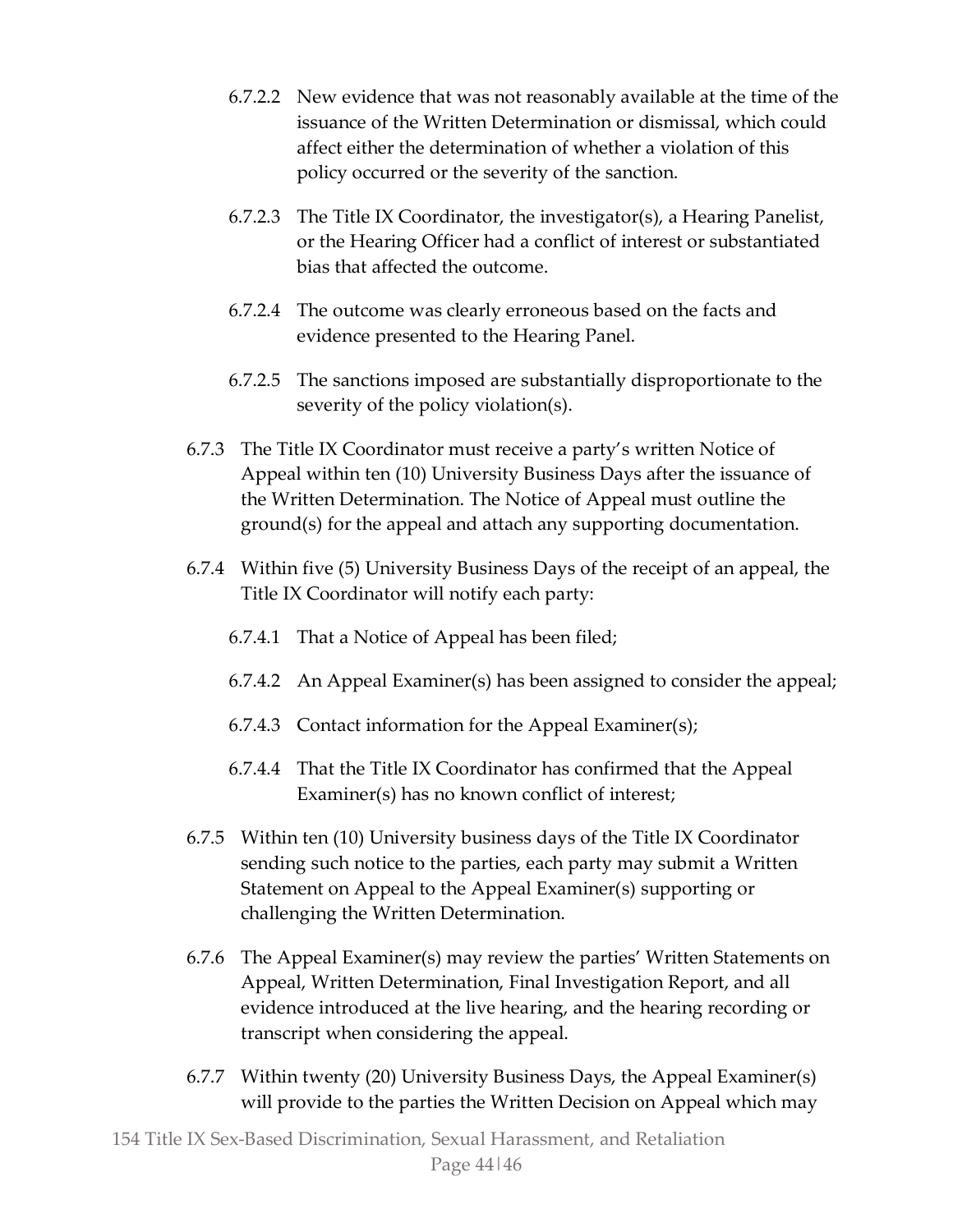affirm or modify the Written Determination, remand the decision to the Hearing Panel, order further investigation or a new investigation, or overturn the Written Determination in whole or in part and shall include the rationale for the Appeal Examiner(s)' Decision.

- 6.7.8 The Appeal Examiner(s)' Decision on Appeal is final and concludes the University's Title IX process.
- 6.7.9 Title IX Appeal Examiner(s) Composition:
	- 6.7.9.1 A single impartial external Appeal Examiner selected by the University; or
	- 6.7.9.2 Appeal Examiner Panel Chair: One pool member will be randomly selected to chair each Appeal Examiner Panel as necessary; each can vote when selected as chair; each cannot concurrently serve as a chair or member of any other appeal board committee currently convened. Chairs may recuse themselves from any appeal board for any potential conflict of interest or potential bias.
	- 6.7.9.3 An Appeal Examiner Panel comprised of four University employees: two full-time, tenured faculty members and two fulltime staff members selected jointly by the Title IX Coordinator, the Faculty Senate, and the Staff Association to serve a three (3) year, staggered term, who will have full voting rights.
	- 6.7.9.4 Appeal Examiner Panelists: A pool of six University employees, three full-time, tenured faculty and three full-time staff will be selected jointly by the Title IX Coordinator, the Faculty Senate, and the Staff Association to serve staggered three (3) year terms as part of an appeal board pool. Three members will be randomly selected to serve on a specific board from the member pool and the chair pool, with each member having the right of recusal for any potential conflict of interest or potential bias.

#### **VII. Addenda—N/A**

Policy Owner: General Counsel Policy Steward: Director of Equity Compliance and Title IX Coordinator

#### History: